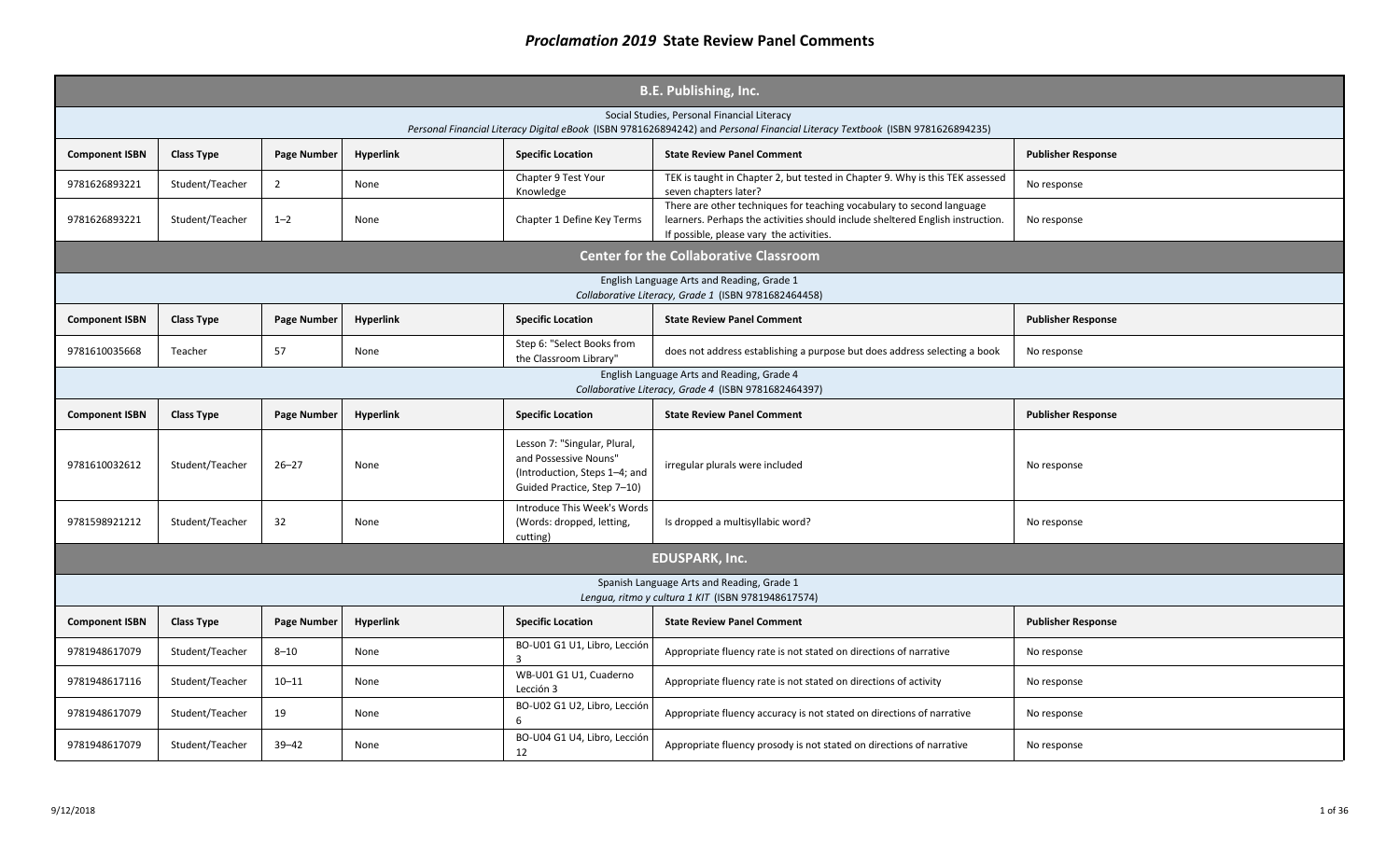| <b>Component ISBN</b>      | <b>Class Type</b> | Page Number                | <b>Hyperlink</b>                                                     | <b>Specific Location</b>                                          | <b>State Review Panel Comment</b>                                                                                                                                                                                                      | <b>Publisher Response</b> |  |  |
|----------------------------|-------------------|----------------------------|----------------------------------------------------------------------|-------------------------------------------------------------------|----------------------------------------------------------------------------------------------------------------------------------------------------------------------------------------------------------------------------------------|---------------------------|--|--|
| 9781948617116              | Student/Teacher   | $46 - 47$                  | None                                                                 | WB-U04 G1 U4, Cuaderno<br>Lección 12                              | Appropriate fluency prosody is not stated on directions of activity                                                                                                                                                                    | No response               |  |  |
| 9781948617086              | Student/Teacher   | N/A                        | None                                                                 | SW-U08-Lección3-Test-Q4                                           | Students are not actually discussing, they are just responding to quiz                                                                                                                                                                 | No response               |  |  |
|                            |                   |                            |                                                                      |                                                                   | Spanish Language Arts and Reading, Grade 4<br>Lengua, ritmo y cultura 4 KIT (ISBN 9781948617604)                                                                                                                                       |                           |  |  |
| <b>Component ISBN</b>      | <b>Class Type</b> | Page Number                | <b>Hyperlink</b>                                                     | <b>Specific Location</b>                                          | <b>State Review Panel Comment</b>                                                                                                                                                                                                      | <b>Publisher Response</b> |  |  |
| 9781948617604              | Student/Teacher   | $N/A - General$<br>Comment | None                                                                 | N/A                                                               | Many of the pages referenced are at the end of the lesson. For example, it<br>will say "Lesson 27 page 112," but the actual Activity is at the end of the<br>lesson so should read "Lesson 27 page 116.                                | No response               |  |  |
|                            |                   |                            |                                                                      |                                                                   | Spanish Language Arts and Reading, Grade 5<br>Lengua, ritmo y cultura 5 KIT (ISBN 9781948617611)                                                                                                                                       |                           |  |  |
| <b>Component ISBN</b>      | Class Type        | Page Number                | <b>Hyperlink</b>                                                     | <b>Specific Location</b>                                          | <b>State Review Panel Comment</b>                                                                                                                                                                                                      | <b>Publisher Response</b> |  |  |
| 9781948617611              | Student/Teacher   | $N/A - General$<br>Comment | None                                                                 | N/A                                                               | Global Change: Recommend change type face for all textbook. Difficult to<br>read.                                                                                                                                                      | No response               |  |  |
| <b>EMC Publishing, LLC</b> |                   |                            |                                                                      |                                                                   |                                                                                                                                                                                                                                        |                           |  |  |
|                            |                   |                            |                                                                      |                                                                   | English Language Arts and Reading, Grade 6<br>Mirrors & Windows: Connecting with Literature -Grade 6 Digital Program (ISBN 9781533836847) and Mirrors & Windows: Connecting with Literature-Grade 6 Print Program (ISBN 9781533836632) |                           |  |  |
| <b>Component ISBN</b>      | <b>Class Type</b> | Page Number                | <b>Hyperlink</b>                                                     | <b>Specific Location</b>                                          | <b>State Review Panel Comment</b>                                                                                                                                                                                                      | <b>Publisher Response</b> |  |  |
| 9781533836847              | Student/Teacher   | 187                        | http://2020-<br>g6.mirrorsandwindows.com/SE<br>187                   | Delivering Your Literary<br>Interpretation                        | Does not address fluency of speaking; Could improve by telling student to<br>practice reading aloud and read smoothly                                                                                                                  | No response               |  |  |
| 9781533836847              | Student/Teacher   | 196                        | http://2020-<br>g6.mirrorsandwindows.com/SE<br>196                   | <b>Nonfiction Close Reading</b><br>Model: Extend<br>Understanding | Actual writing prompts would be nice.                                                                                                                                                                                                  | No response               |  |  |
| 9781533836847              | Student/Teacher   | 236                        | http://resources.emcp.com/ebo<br>oks/MW6 2020 PE/OEBPS/236<br>.xhtml | <b>Creative Writing</b>                                           | very weak                                                                                                                                                                                                                              | No response               |  |  |
| 9781533836847              | Student/Teacher   | 304                        | http://resources.emcp.com/ebo<br>oks/MW6 2020 PE/OEBPS/304<br>.xhtml | Reader's Context                                                  | no oral instructions to follow                                                                                                                                                                                                         | No response               |  |  |
| 9781533836847              | Student/Teacher   | 372                        | http://resources.emcp.com/ebo<br>oks/MW6 2020 PE/OEBPS/372<br>.xhtml | Make Judgements                                                   | weak                                                                                                                                                                                                                                   | No response               |  |  |
| 9781533836847              | Student/Teacher   | $N/A - General$<br>Comment | N/A                                                                  | N/A                                                               | I think this book could be so much better and in-depth. Strengthen some of<br>your examples. If a brand new teacher gets this book, they will need more<br>help than is given here.                                                    | No response               |  |  |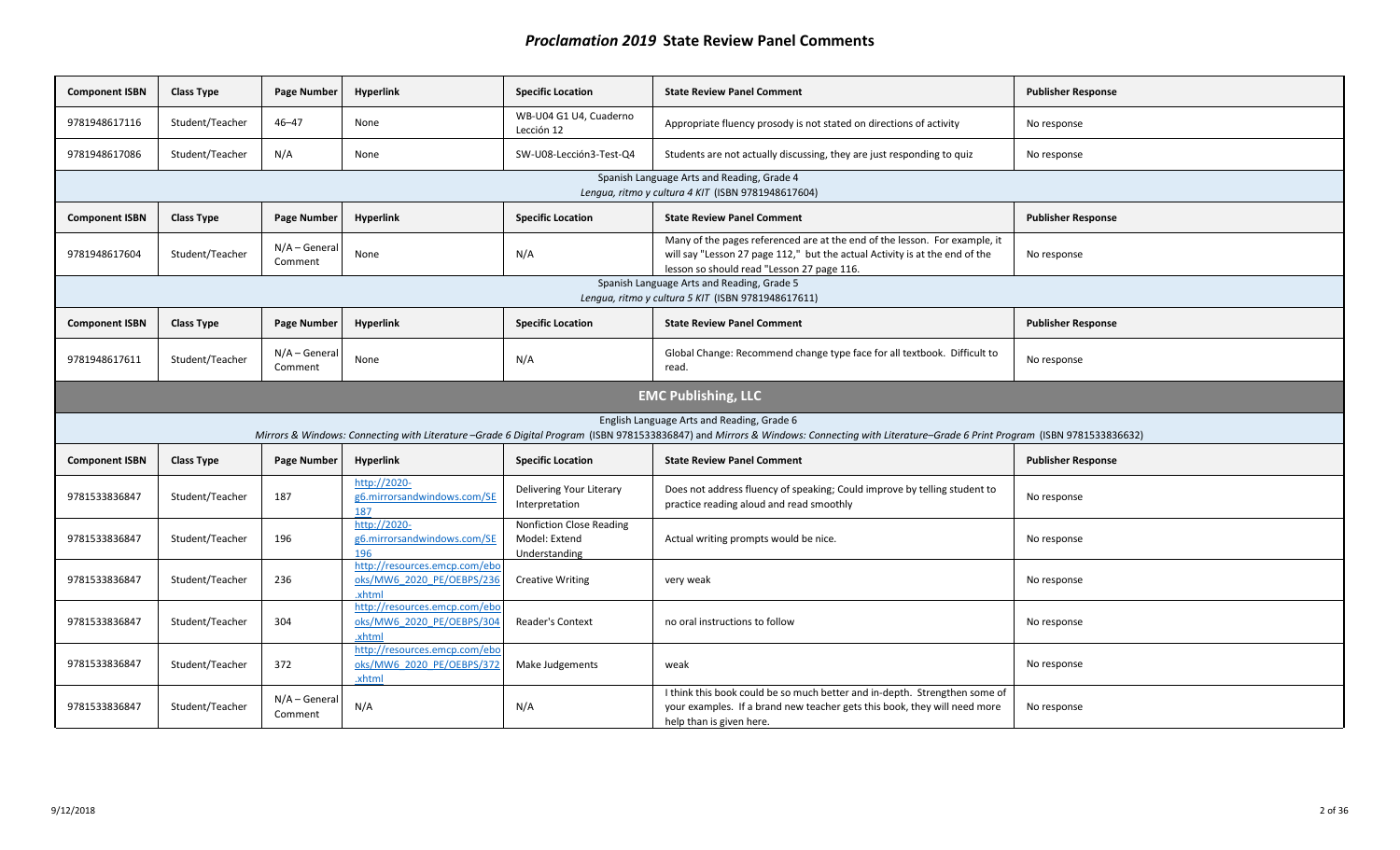|                                                                                                                                                                                                                                                          | <b>Houghton Mifflin Harcourt Publishing Company</b> |             |                                                                                                               |                          |                                                                                                                                                                                                                                                                                                                                                   |                                                                                                                                                                                                                                                                                                                                                                                                                                                                          |  |  |  |
|----------------------------------------------------------------------------------------------------------------------------------------------------------------------------------------------------------------------------------------------------------|-----------------------------------------------------|-------------|---------------------------------------------------------------------------------------------------------------|--------------------------|---------------------------------------------------------------------------------------------------------------------------------------------------------------------------------------------------------------------------------------------------------------------------------------------------------------------------------------------------|--------------------------------------------------------------------------------------------------------------------------------------------------------------------------------------------------------------------------------------------------------------------------------------------------------------------------------------------------------------------------------------------------------------------------------------------------------------------------|--|--|--|
| English Language Arts and Reading, Grade 3<br>Texas Houghton Mifflin Harcourt Into Reading Hybrid Classroom Package Grade 3 (ISBN 9781328556301) and Texas Houghton Mifflin Harcourt Into Reading Digital Classroom Package Grade 3 (ISBN 9781328560155) |                                                     |             |                                                                                                               |                          |                                                                                                                                                                                                                                                                                                                                                   |                                                                                                                                                                                                                                                                                                                                                                                                                                                                          |  |  |  |
| <b>Component ISBN</b>                                                                                                                                                                                                                                    | <b>Class Type</b>                                   | Page Number | <b>Hyperlink</b>                                                                                              | <b>Specific Location</b> | <b>State Review Panel Comment</b>                                                                                                                                                                                                                                                                                                                 | <b>Publisher Response</b>                                                                                                                                                                                                                                                                                                                                                                                                                                                |  |  |  |
| 9781328485250                                                                                                                                                                                                                                            | Student                                             | 12.5        | None                                                                                                          | Paragraph 1              | State Review Panel comment: This chart will help you plan your research. In<br>the first column, write questions you have about the hero you will write<br>about in your biographical essay. Do research and write the answers you find<br>in the second column. Make sure to write the source (book, article, or<br>website) in the last column. | To address review comments: This chart will help you plan and<br>conduct your research. In the first column, write questions you have<br>about the hero you will write about in your biographical essay. Do<br>research, including at least one primary and one secondary source.<br>Then write the answers in the second column. Make sure to write the<br>source (book, article, or website) in the last column, and identify<br>whether each is primary or secondary. |  |  |  |
| <b>Component ISBN</b>                                                                                                                                                                                                                                    | <b>Class Type</b>                                   | Page Number | <b>Hyperlink</b>                                                                                              | <b>Specific Location</b> | <b>State Review Panel Comment</b>                                                                                                                                                                                                                                                                                                                 | <b>Publisher Response</b>                                                                                                                                                                                                                                                                                                                                                                                                                                                |  |  |  |
| 9781328485250                                                                                                                                                                                                                                            | Student                                             | 12.5        | https://www.hmhco.com/eread<br>ing/into reading/g3/teacher/pd<br>f/3re wnb wr 12 biosessay.pd<br>$f#page = 5$ | Paragraph 1              | State Review Panel comment: This chart will help you plan your research. In<br>the first column, write questions you have about the hero you will write<br>about in your biographical essay. Do research and write the answers you find<br>in the second column. Make sure to write the source (book, article, or<br>website) in the last column. | To address review comments: This chart will help you plan and<br>conduct your research. In the first column, write questions you have<br>about the hero you will write about in your biographical essay. Do<br>research, including at least one primary and one secondary source.<br>Then write the answers in the second column. Make sure to write the<br>source (book, article, or website) in the last column, and identify<br>whether each is primary or secondary. |  |  |  |
| 9781328453242                                                                                                                                                                                                                                            | Student                                             | 18          | None                                                                                                          | Second sentence          | State Review Panel comment: Whole page. Students are not provided the<br>opportunity to explicitly explain meaning.                                                                                                                                                                                                                               | To address review comments: Change second sentence from "Add<br>the prefix non- to the words below and then write each word's<br>meaning." To "Add the prefix non- to the words below. Then write<br>the new word and explain each word's meaning." Add "Meaning:"<br>and a write-on-line next to each of the four entries on the top half of<br>the page.                                                                                                               |  |  |  |
| 9781328453242                                                                                                                                                                                                                                            | Student                                             | 18          | https://www.hmhco.com/eread<br>ing/into reading/g3/teacher/pd<br>$f/3$ re kisi m01.pdf#page=15                | Second sentence          | State Review Panel comment: Whole page. Students are not provided the<br>opportunity to explicitly explain meaning.                                                                                                                                                                                                                               | To address review comments: Change second sentence from "Add<br>the prefix non- to the words below and then write each word's<br>meaning." To "Add the prefix non- to the words below. Then write<br>the new word and explain each word's meaning." Add "Meaning:"<br>and a write-on-line next to each of the four entries on the top half of<br>the page.                                                                                                               |  |  |  |
| 9781328453242                                                                                                                                                                                                                                            | Student                                             | 26          | None                                                                                                          | word bank                | State Review Panel comment: Many of the examples given do not follow<br>open syllable principles such as; relaxed, tiger, paper, etc)                                                                                                                                                                                                             | To address reviewer comments: In word bank, replace "pieces" with<br>"seafarer"; replace "cheater" with "agency"; replace "mailbox" with<br>"apron"; and replace ceiling" with "relaxed".                                                                                                                                                                                                                                                                                |  |  |  |
| 9781328485250                                                                                                                                                                                                                                            | Student                                             | 26          | https://www.hmhco.com/eread<br>ing/into reading/g3/teacher/pd<br>$f/3$ re kisi m01.pdf#page=23                | 4 items                  | State Review Panel comment: Many of the examples given do not follow<br>open syllable principles such as; relaxed, tiger, paper, etc)                                                                                                                                                                                                             | To address reviewer comments 4 items will be replaced to<br>accommodate the new words "seafarer"; "agency"; "apron"; and<br>"relaxed".                                                                                                                                                                                                                                                                                                                                   |  |  |  |
| 9781328453242                                                                                                                                                                                                                                            | Student                                             | 26          | None                                                                                                          | word bank                | State Review Panel comment: Many of the examples given do not follow<br>open syllable principles such as; relaxed, tiger, paper, etc)                                                                                                                                                                                                             | To address reviewer comments: In word bank, replace "pieces" with<br>"seafarer"; replace "cheater" with "agency"; replace "mailbox" with<br>"apron"; and replace ceiling" with "relaxed".                                                                                                                                                                                                                                                                                |  |  |  |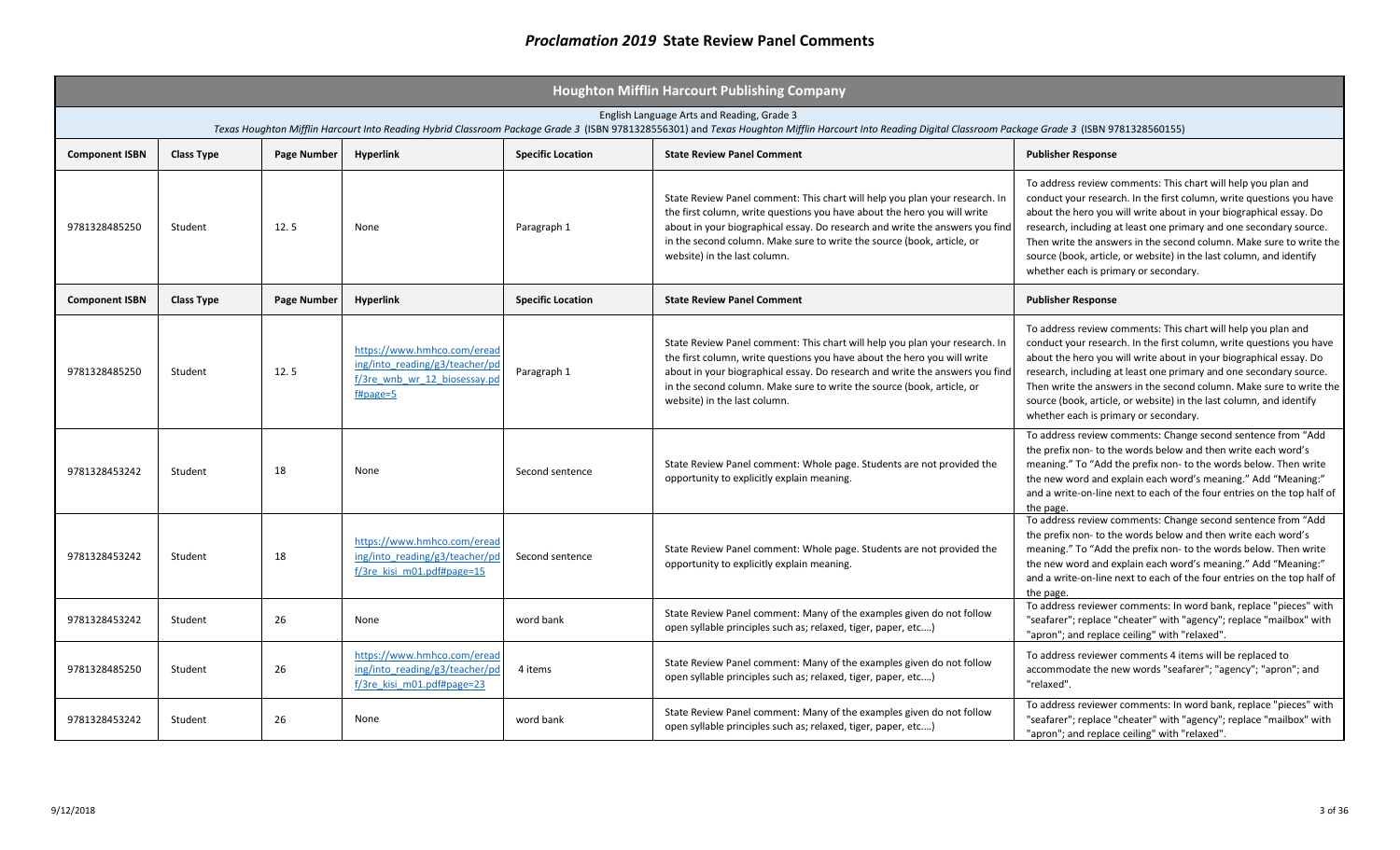| <b>Component ISBN</b>                                                                                                                             | <b>Class Type</b> | Page Number                                           | <b>Hyperlink</b>                                                                                              | <b>Specific Location</b>                                               | <b>State Review Panel Comment</b>                                                                                                     | <b>Publisher Response</b>                                                                                                                                                                                                      |  |  |
|---------------------------------------------------------------------------------------------------------------------------------------------------|-------------------|-------------------------------------------------------|---------------------------------------------------------------------------------------------------------------|------------------------------------------------------------------------|---------------------------------------------------------------------------------------------------------------------------------------|--------------------------------------------------------------------------------------------------------------------------------------------------------------------------------------------------------------------------------|--|--|
| 9781328485250                                                                                                                                     | Student           | 26                                                    | https://www.hmhco.com/eread<br>ing/into reading/g3/teacher/pd<br>f/3re kisi m01.pdf#page=23                   | 4 items                                                                | State Review Panel comment: Many of the examples given do not follow<br>open syllable principles such as; relaxed, tiger, paper, etc) | To address reviewer comments: 4 items will be replaced to<br>accommodate the new words "seafarer"; "agency"; "apron"; and<br>"relaxed".                                                                                        |  |  |
| 9781328485250                                                                                                                                     | Student           | 219                                                   | https://www.hmhco.com/eread<br>ing/into reading/g3/teacher/pd<br>f/3re kisi m10.pdf#page=8                    | Direction line                                                         | State Review Panel comment: Students do not need to use knowledge of<br>syllable division patterns to respond to the activity         | To address reviewers comments: insert sentence at top of page:<br>"Divide each word in the word bank into syllables."                                                                                                          |  |  |
| 9781328453242                                                                                                                                     | Student/Teacher   | 219                                                   | https://www.hmhco.com/eread<br>ing/into_reading/g3/teacher/pd<br>f/3re kisi m10.pdf#page=8                    | Know It, Show It<br>219                                                | Students do not need to use knowledge of syllable division patterns to<br>respond to the activity.                                    | To address reviewers comments: insert sentence at top of page:<br>"Divide each word in the word bank into syllables."                                                                                                          |  |  |
| 9780544458970                                                                                                                                     | Teacher           | T291                                                  | None                                                                                                          | Step 3, Apply the Strategy,<br>first bulleted item, second<br>sentence | State Review Panel comment: Students do not have the opportunity to<br>explain the meaning of autonyms in My Book, or TE              | To address review comment: Text change for more evidence to<br>support 3.3D(xi). Change to read: "Have students write an antonym<br>for 'smile,' explain its meaning, and write a sentence telling why it is<br>an antonym."   |  |  |
| English Language Arts and Reading, Grade 3<br>Texas Houghton Mifflin Harcourt Into Reading Digital Classroom Package Grade 3 (ISBN 9781328560155) |                   |                                                       |                                                                                                               |                                                                        |                                                                                                                                       |                                                                                                                                                                                                                                |  |  |
| <b>Component ISBN</b>                                                                                                                             | <b>Class Type</b> | Page Number                                           | <b>Hyperlink</b>                                                                                              | <b>Specific Location</b>                                               | <b>State Review Panel Comment</b>                                                                                                     | <b>Publisher Response</b>                                                                                                                                                                                                      |  |  |
| 9781328485182                                                                                                                                     | Student           | Display and<br>Engage 2.1:<br>Decoding                | https://www.hmhco.com/eread<br>ing/into reading/g3/teacher/pd<br>f/3re de m02.pdf#page=2                      | top of page                                                            | State Review Panel comment: No yowel team                                                                                             | Publisher response: No revisions will be made to this page because<br>the state review panel accepted a different citation for the breakout<br>(see row 371 of TEKS final report).                                             |  |  |
| 9781328485182                                                                                                                                     | Student           | Display and<br>Engage 2.9b:<br>Vocabulary<br>Strategy | https://www.hmhco.com/eread<br>ing/into reading/g3/teacher/pd<br>f/3re_de_m02.pdf#page=17                     | Left column                                                            | State Review Panel comment: No student opportunity                                                                                    | Publisher response: No revisions will be made to this page because<br>the state review panel accepted a different citation for the breakout<br>(see row 1020 of TEKS final report).                                            |  |  |
| 9781328485182                                                                                                                                     | Student           | Display and<br>Engage:<br>Grammar<br>1.1.1a           | https://www.hmhco.com/eread<br>ing/into reading/g3/teacher/pd<br>f/3re de gr simplesentences.p<br>$df#page=1$ | paragraph 2, final sentence                                            | State Review Panel comment: no coordinating conjunctions                                                                              | To address reviewer comments: change "the conjunction and" to "the<br>coordinating conjunction and."                                                                                                                           |  |  |
| 9781328485182                                                                                                                                     | Student           | Display and<br>Engage:<br>Grammar<br>1.1.1a           | https://www.hmhco.com/eread<br>ing/into_reading/g3/teacher/pd<br>f/3re de gr simplesentences.p<br>$df#page=1$ | bottom box, right side                                                 | State Review Panel comment: no coordinating conjunctions                                                                              | To address reviewer comments: add "coordinating conjunction" label<br>to the word "and."                                                                                                                                       |  |  |
| 9781328485182                                                                                                                                     | Student           | Printable:<br>Grammar<br>1.1.1                        | https://www.hmhco.com/eread<br>ing/into_reading/g3/teacher/pd<br>f/3re pr gr simplesentences.p<br>$df#page=1$ | top box, final line                                                    | State Review Panel comment: no coordinating conjunctions                                                                              | A simple subject has a single subject that completes the action in a<br>sentence. A compound subject has two or more subjects joined by a<br>coordinating conjunction.<br>My brother and his friend went to the movie theater. |  |  |
| 9781328485182                                                                                                                                     | Student           | Printable:<br>Grammar<br>1.1.1                        | https://www.hmhco.com/eread<br>ing/into reading/g3/teacher/pd<br>f/3re pr gr simplesentences.p<br>$df#page=1$ | direction line                                                         | State Review Panel comment: no coordinating conjunctions                                                                              | Identify whether the subject is simple or compound.                                                                                                                                                                            |  |  |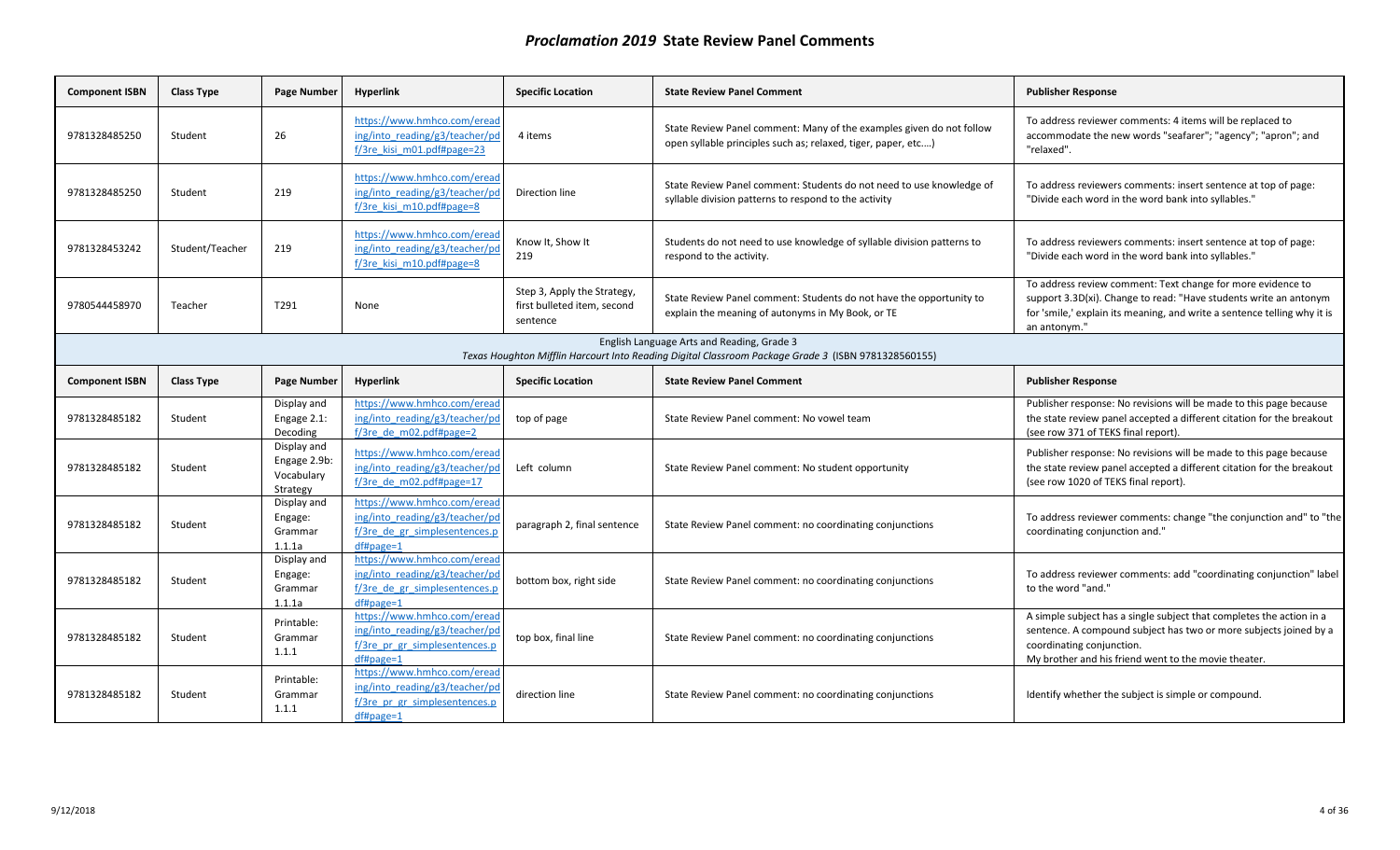| <b>Component ISBN</b> | <b>Class Type</b> | Page Number                    | <b>Hyperlink</b>                                                                                              | <b>Specific Location</b>                           | <b>State Review Panel Comment</b>                              | <b>Publisher Response</b>                                                                                                                                                                                                                                                                                                                                                                                                                                                                                                       |
|-----------------------|-------------------|--------------------------------|---------------------------------------------------------------------------------------------------------------|----------------------------------------------------|----------------------------------------------------------------|---------------------------------------------------------------------------------------------------------------------------------------------------------------------------------------------------------------------------------------------------------------------------------------------------------------------------------------------------------------------------------------------------------------------------------------------------------------------------------------------------------------------------------|
| 9781328485182         | Student           | Printable:<br>Grammar<br>1.1.1 | https://www.hmhco.com/eread<br>ing/into reading/g3/teacher/pd<br>f/3re pr gr simplesentences.p<br>$df#page=1$ | item 2                                             | State Review Panel comment: no coordinating conjunctions       | Change "All my cousins" to "My cousins and their parents."                                                                                                                                                                                                                                                                                                                                                                                                                                                                      |
| 9781328485182         | Student           | Printable:<br>Grammar<br>1.1.1 | https://www.hmhco.com/eread<br>ing/into reading/g3/teacher/pd<br>f/3re pr gr simplesentences.p<br>$df#page=1$ | item 4                                             | State Review Panel comment: no coordinating conjunctions       | Change "My English teacher likes" to "My teacher and I like."                                                                                                                                                                                                                                                                                                                                                                                                                                                                   |
| 9781328485182         | Student           | Printable:<br>Grammar<br>1.1.1 | https://www.hmhco.com/eread<br>ing/into reading/g3/teacher/pd<br>f/3re_pr_gr_simplesentences.p<br>$df#page=1$ | item 7                                             | State Review Panel comment: no coordinating conjunctions       | Change "Mint chocolate chip is" to "Mint chocolate chip and vanilla<br>are."                                                                                                                                                                                                                                                                                                                                                                                                                                                    |
| 9781328485182         | Student           | Printable:<br>Grammar<br>1.1.1 | https://www.hmhco.com/eread<br>ing/into_reading/g3/teacher/pd<br>f/3re pr gr simplesentences.p<br>$df#page=1$ | item 8                                             | State Review Panel comment: no coordinating conjunctions       | Change "Max's brother goes" to "Max and his brother go."                                                                                                                                                                                                                                                                                                                                                                                                                                                                        |
| 9781328485182         | Student           | Printable:<br>Grammar<br>1.1.1 | https://www.hmhco.com/eread<br>ing/into reading/g3/teacher/pd<br>f/3re pr gr simplesentences.p<br>$df#page=1$ | item 10                                            | State Review Panel comment: no coordinating conjunctions       | Change "The four kittens" to "The kittens and their mother."                                                                                                                                                                                                                                                                                                                                                                                                                                                                    |
| 9781328485182         | Student/Teacher   | Not Provided                   | https://www.hmhco.com/eread<br>ing/into reading/g3/teacher/pd<br>$f/3$ re de m04.pdf#page=11                  | Display and Engage 4.6:<br>Decoding<br>top of page | Please add more multisyllabic words to the slide.              | To address reviewer comments: change "vow" to "vowel" (item 2,<br>fourth word)<br>To address reviewer comments: change "ouch" to "thousand" (item<br>3, second word).<br>To address reviewer comments: change "fowl" to "shower" (item 5,<br>fourth word).<br>To address reviewer comments: change "foul" to "thousand" (item<br>5, fifth word).<br>To address reviewer comments: change "chart" to "charter" (item 1,<br>first word).<br>To address reviewer comments: change "sharp" to "sharpener" (item<br>5. second word). |
| 9781328485182         | Student/Teacher   | Not Provided                   | https://www.hmhco.com/eread<br>ing/into reading/g3/teacher/pd<br>$f/3$ re de m06.pdf#page=13                  | Display and Engage 6.6:<br>Decoding<br>top of page | Slide does not include enough multisyllabic with r-controlled. | To address reviewer comments: change "chart" to "charter" (item 1,<br>first word).<br>To address reviewer comments: change "sharp" to "sharpener" (item<br>5, second word).<br>To address reviewer comments: change "burn" to "burner" (item 1,<br>first word).<br>To address reviewer comments: change "burst" to "bursting" (item 2,<br>fourth word)                                                                                                                                                                          |
| 9781328485182         | Student/Teacher   | Not Provided                   | https://www.hmhco.com/eread<br>ing/into_reading/g3/teacher/pd<br>$f/3$ re de m01.pdf#page=2                   | Display and Engage 1.1:<br>Decoding<br>top of page | Need more multisyllabic words                                  | To address reviewer comments: change "sun" to "sunny" and change<br>"mend" to "mended".                                                                                                                                                                                                                                                                                                                                                                                                                                         |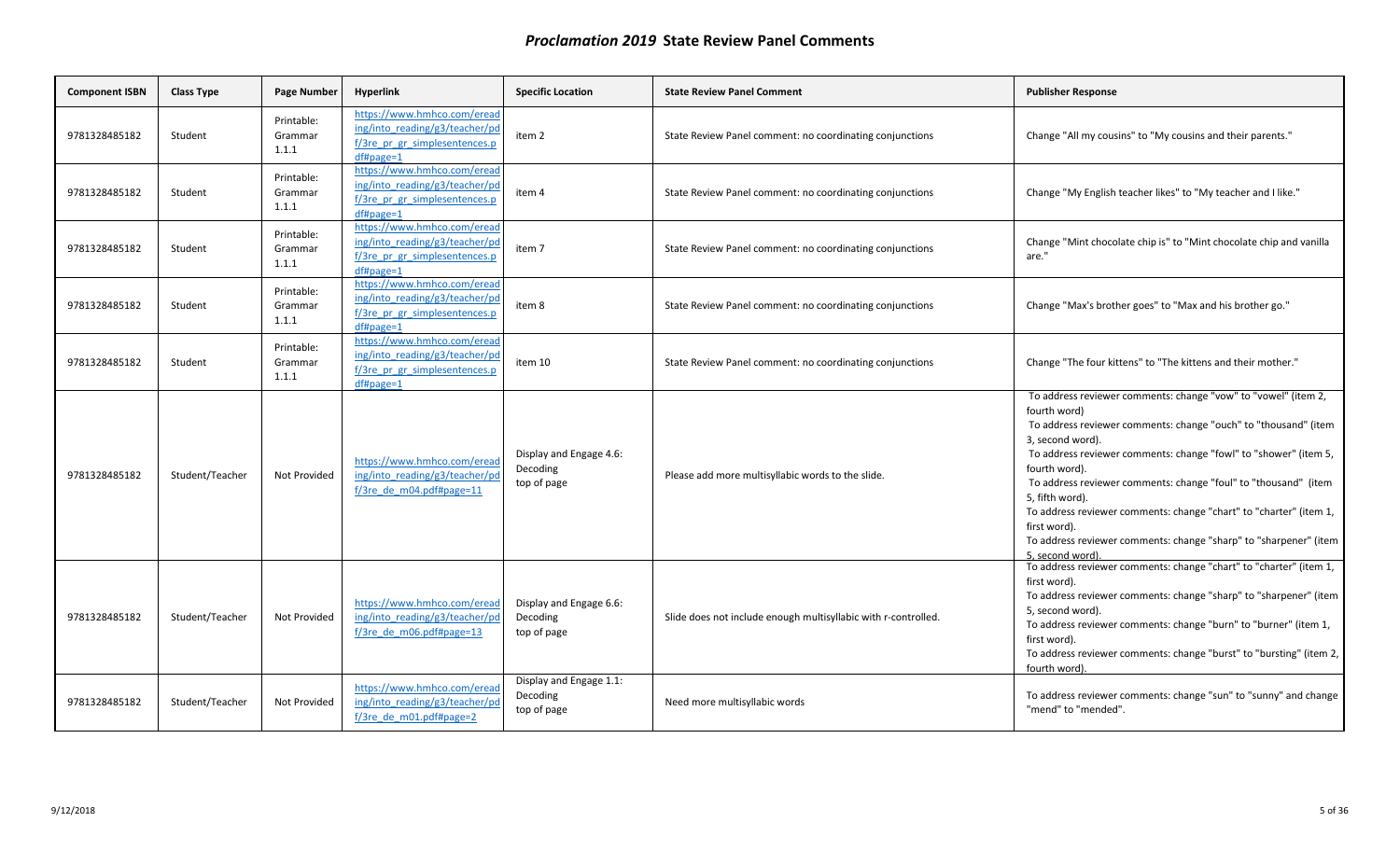| <b>Component ISBN</b> | <b>Class Type</b> | Page Number  | Hyperlink                                                                                                                             | <b>Specific Location</b>                                                                                                        | <b>State Review Panel Comment</b>                                                                         | <b>Publisher Response</b>                                                                                                                                               |
|-----------------------|-------------------|--------------|---------------------------------------------------------------------------------------------------------------------------------------|---------------------------------------------------------------------------------------------------------------------------------|-----------------------------------------------------------------------------------------------------------|-------------------------------------------------------------------------------------------------------------------------------------------------------------------------|
| 9781328485182         | Student/Teacher   | Not Provided | <b>Printable: Dictation Sentences</b><br>4.6<br>[for use with Introduce the<br>Spelling Words on<br>9780544458987 T288 below]         | <b>Printable: Dictation</b><br>Sentences 4.6<br>[for use with Introduce the<br>Spelling Words on<br>9780544458987 T288 belowl   | Add a variety of vowel teams                                                                              | To address reviewer comments: For coverage of TEKS 3.2B(xii) with a<br>variety of vowel teams, the alternative citation is Printable: Dictation<br>Sentences 11.6       |
| 9781328485182         | Student/Teacher   | Not Provided | <b>Printable: Dictation Sentences</b><br>1.11<br>[for use with Introduce the<br><b>Spelling Words on</b><br>9780544458970 T154 below] | <b>Printable: Dictation</b><br>Sentences 1.11<br>If or use with Introduce the<br>Spelling Words on<br>9780544458970 T154 below] | Add more multisyllabic open syllable                                                                      | To address reviewer comments: For coverage of TEKS 3.2B(xvii) with<br>multisyllabic open syllables, the alternative citation is Printable:<br>Dictation Sentences 10.11 |
| 9781328485182         | Student/Teacher   | Not Provided | <b>Printable: Dictation Sentences</b><br>1.11<br>[for use with Introduce the<br>Spelling Words on<br>9780544458970 T154 below]        | Printable: Dictation<br>Sentences 1.11<br>[for use with Introduce the<br>Spelling Words on<br>9780544458970 T154 below]         | Add variety of vowel teams                                                                                | To address reviewer comments: For coverage of TEKS 3.2B(xii) with a<br>variety of vowel teams, the alternative citation is Printable: Dictation<br>Sentences 11.6       |
| 9781328485182         | Student/Teacher   | Not Provided | https://www.hmhco.com/eread<br>ing/into reading/g3/teacher/pd<br>$f/3$ re de m09.pdf#page=13                                          | Display and Engage 9.6:<br>Decoding<br>top of page                                                                              | Lacking multiple le syllable words.                                                                       | To address reviewer comments: change "thought" to<br>"thoughtlessness".                                                                                                 |
| 9781328453242         | Student/Teacher   | Not Provided | https://www.hmhco.com/eread<br>ing/into reading/g3/teacher/pd<br>$f/3$ re kisi m01.pdf#page=23                                        | Know It, Show It<br>26                                                                                                          | Many of the examples given do not follow open syllable principles such as;<br>relaxed, tiger, paper, etc) | No response                                                                                                                                                             |
| 9781328485182         | Student/Teacher   | Not Provided | https://www.hmhco.com/eread<br>ing/into reading/g3/teacher/pd<br>$f/3$ re de m06.pdf#page=2                                           | Display and Engage 6.1:<br>Decoding<br>top of page                                                                              | No multisyllabic words.                                                                                   | To address reviewer comments:<br>change "sharp" to "sharpener"<br>change "chart" to "charter"                                                                           |
| 9781328485182         | Student/Teacher   | Not Provided | https://www.hmhco.com/eread<br>ing/into reading/g3/teacher/pd<br>f/3re pr dictation.pdf#page=3                                        | Printable: Dictation<br>Sentences 1.11<br>[for use with Introduce the<br>Spelling Words on<br>9780544458970 T154 below]         | Only one                                                                                                  | No response                                                                                                                                                             |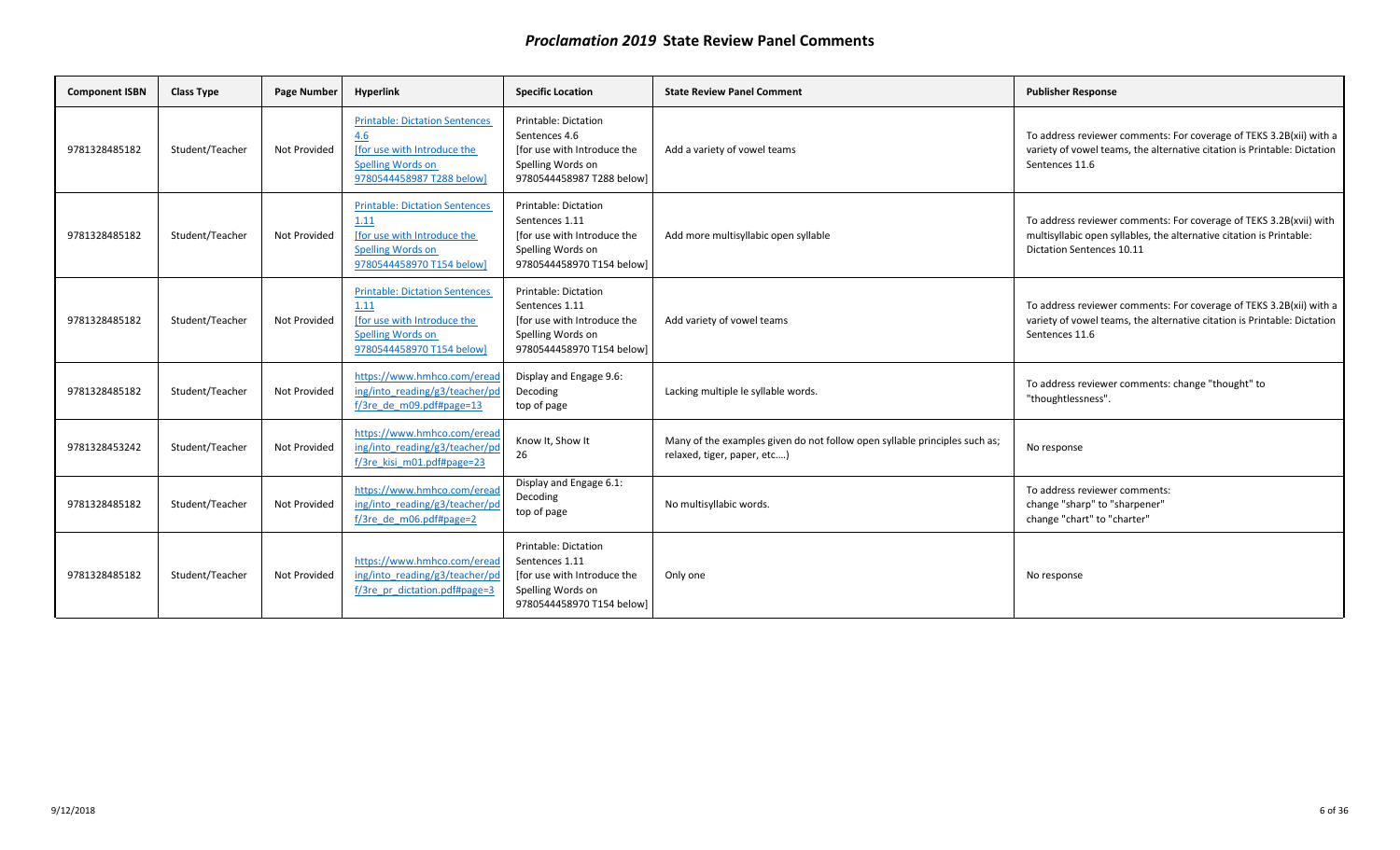| <b>Component ISBN</b> | <b>Class Type</b> | <b>Page Number</b>      | <b>Hyperlink</b>                                                                                            | <b>Specific Location</b>                                                                                                 | <b>State Review Panel Comment</b>                                                                                                                                                                                                                        | <b>Publisher Response</b>                                                                                                                                                                                                    |
|-----------------------|-------------------|-------------------------|-------------------------------------------------------------------------------------------------------------|--------------------------------------------------------------------------------------------------------------------------|----------------------------------------------------------------------------------------------------------------------------------------------------------------------------------------------------------------------------------------------------------|------------------------------------------------------------------------------------------------------------------------------------------------------------------------------------------------------------------------------|
| 9781328485182         | Student/Teacher   | N/A                     | https://www.hmhco.com/eread<br>ing/into reading/g3/teacher/pd<br>f/3re pr dictation.pdf#page=30             | Printable: Dictation<br>Sentences 10.11<br>Ifor use with Introduce the<br>Spelling Words on<br>9780544459014 T344 below] | Add 'tion' and 'sion'                                                                                                                                                                                                                                    | Publisher response: No revisions will be made to this page because<br>adding other examples of final stable syllables would disrupt the<br>spelling scope and sequence for this grade level.                                 |
| 9781328485182         | Student/Teacher   | N/A                     | https://www.hmhco.com/eread<br>ing/into reading/g3/teacher/pd<br>f/3re pr dictation.pdf#page=11             | Printable: Dictation<br>Sentences 4.6<br>Ifor use with Introduce the<br>Spelling Words on<br>9780544458987 T288 below]   | Add a variety of vowel teams                                                                                                                                                                                                                             | To address reviewer comments: For coverage of TEKS 3.2B(xii) with a<br>variety of vowel teams, the alternative citation is Printable: Dictation<br>Sentences 11.6                                                            |
| 9781328485182         | Student/Teacher   | N/A                     | https://www.hmhco.com/eread<br>ing/into reading/g3/teacher/pd<br>f/3re pr dictation.pdf#page=3              | Printable: Dictation<br>Sentences 1.11<br>[for use with Introduce the<br>Spelling Words on<br>9780544458970 T154 below]  | Add more multisyllabic open syllable                                                                                                                                                                                                                     | To address reviewer comments: For coverage of TEKS 3.2B(xvii) with<br>multisyllabic open syllables, the alternative citation is Printable:<br>Dictation Sentences 10.11                                                      |
| 9781328485182         | Student/Teacher   | N/A                     | https://www.hmhco.com/eread<br>ing/into reading/g3/teacher/pd<br>f/3re pr dictation.pdf#page=3              | Printable: Dictation<br>Sentences 1.11<br>If or use with Introduce the<br>Spelling Words on<br>9780544458970 T154 belowl | Add variety of vowel teams                                                                                                                                                                                                                               | To address reviewer comments: For coverage of TEKS 3.2B(xii) with a<br>variety of vowel teams, the alternative citation is Printable: Dictation<br>Sentences 11.6                                                            |
| 9781328485182         | Teacher           | T291                    | https://www.hmhco.com/eread<br>ing/into reading t/g3/teacher/<br>pdf/3re tx tg m02 wk02.pdf#<br>$page = 21$ | Step 3, Apply the Strategy,<br>first bulleted item, second<br>sentence                                                   | State Review Panel comment: Students do not have the opportunity to<br>explain the meaning of autonyms in My Book, or TE                                                                                                                                 | To address review comment: Text change for more evidence to<br>support 3.3D(xi). Change to read: "Have students write an antonym<br>for 'smile,' explain its meaning, and write a sentence telling why it is<br>an antonym." |
|                       |                   |                         |                                                                                                             |                                                                                                                          | English Language Arts and Reading, Grade 4<br>Texas Houghton Mifflin Harcourt Into Reading Hybrid Classroom Package Grade 4 (ISBN 9781328560209) and Texas Houghton Mifflin Harcourt Into Reading Digital Classroom Package Grade 4 (ISBN 9781328560162) |                                                                                                                                                                                                                              |
| <b>Component ISBN</b> | Class Type        | Page Number             | <b>Hyperlink</b>                                                                                            | <b>Specific Location</b>                                                                                                 | <b>State Review Panel Comment</b>                                                                                                                                                                                                                        | <b>Publisher Response</b>                                                                                                                                                                                                    |
| 9781328453259         | Student           | Know It, Show<br>It: 45 | None                                                                                                        | new Question 4                                                                                                           | State review panel comment: This activity does not include falling action.                                                                                                                                                                               | To address state review panel comment: This activity does not<br>include falling action. Add 4. Which events tell the falling action?                                                                                        |
| 9781328485267         | Student           | Know It, Show<br>lt: 45 | https://www.hmhco.com/eread<br>ing/into reading/g4/teacher/pd<br>$f/4$ re kisi m02.pdf#page=18              | new Question 4                                                                                                           | State review panel comment: This activity does not include falling action.                                                                                                                                                                               | To address state review panel comment: This activity does not<br>include falling action. Add 4. Which events tell the falling action?                                                                                        |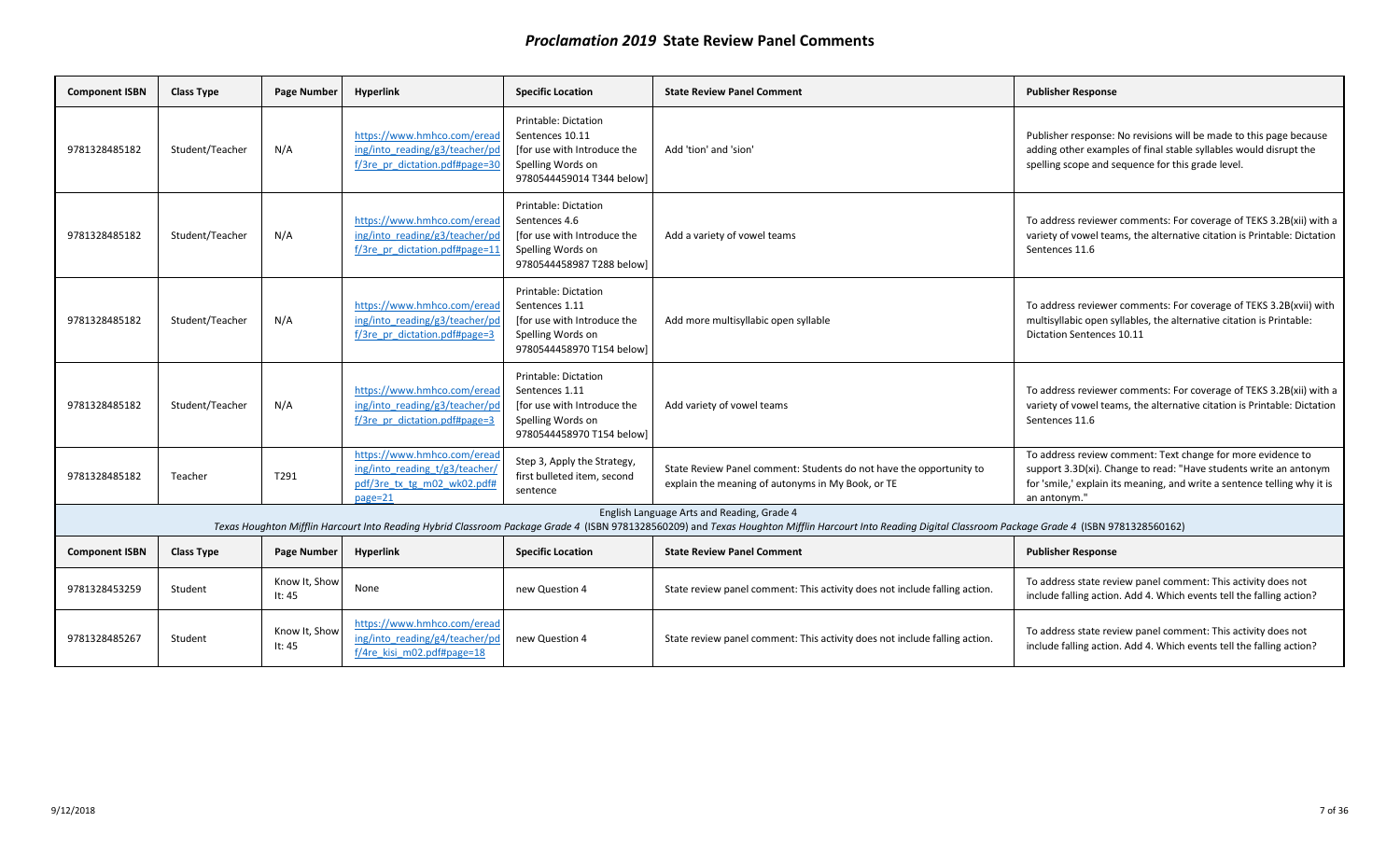| <b>Component ISBN</b> | <b>Class Type</b> | <b>Page Number</b>        | <b>Hyperlink</b>                                                                                                                                            | <b>Specific Location</b>                                      | <b>State Review Panel Comment</b>                                                                                                                                                       | <b>Publisher Response</b>                                                                                                                                                                                                                                     |
|-----------------------|-------------------|---------------------------|-------------------------------------------------------------------------------------------------------------------------------------------------------------|---------------------------------------------------------------|-----------------------------------------------------------------------------------------------------------------------------------------------------------------------------------------|---------------------------------------------------------------------------------------------------------------------------------------------------------------------------------------------------------------------------------------------------------------|
| 9781328453259         | Student           | Know It, Show<br>It: $45$ | None                                                                                                                                                        | Question 1                                                    | State review panel comment: It would be good to add the academic<br>vocabulary of historical settings in the questions.                                                                 | To address state review panel comment: It would be good to add the<br>academic vocabulary of historical settings in the questions. Revise<br>question 1: What details tell you about the historical setting? How<br>does the setting add to the story's plot? |
| 9781328485267         | Student           | Know It, Show<br>It: 45   | https://www.hmhco.com/eread<br>ing/into reading/g4/teacher/pd<br>f/4re_kisi_m02.pdf#page=18                                                                 | Question 1                                                    | State review panel comment: It would be good to add the academic<br>vocabulary of historical settings in the questions.                                                                 | To address state review panel comment: It would be good to add the<br>academic vocabulary of historical settings in the questions. Revise<br>question 1: What details tell you about the historical setting? How<br>does the setting add to the story's plot? |
| 9781328485199         | Student           | Online                    | https://www.hmhco.com/eread<br>ing/into reading/g4/student/ep<br>ub/hmh ir4 waceww/index.ht<br>ml?page=/cards/4re wac w14<br>improving word choice.xhtml    | Anchor Chart W14: Improve<br>Word Choice                      | This is not a rigorous activity for each of these breakouts. You need to have<br>more examples for teachers to use. Be more specific of combing ideas.<br>Teachers need more than this. | No response                                                                                                                                                                                                                                                   |
| 9781328453259         | Student/Teacher   | 45                        | https://www.hmhco.com/eread<br>ing/into reading/g4/teacher/pd<br>$f/4$ re kisi m02.pdf#page=18                                                              | Know It, Show It<br>45: questions                             | It would be good to add the academic vocabulary of historical settings in the<br>questions.                                                                                             | To address state review panel comment: On question 2 it would be<br>better to actually include the academic vocabulary in the question.<br>Add new question 3: Which event was the climax of the plot?                                                        |
| 9781328453259         | Student/Teacher   | 55                        | https://www.hmhco.com/eread<br>ing/into reading/g4/teacher/pd<br>f/4re_kisi_m03.pdf#page=6                                                                  | Know It, Show It<br>55: questions                             | On question 2 it would be better to actually include the academic vocabulary<br>in the question.                                                                                        | To address state review panel comment: On question 2 it would be<br>better to actually include the academic vocabulary in the question.<br>Add new question 3: Which event was the climax of the plot?                                                        |
| 9781328485199         | Student/Teacher   | Online                    | https://www.hmhco.com/eread<br>ing/into reading/g4/teacher/pd<br>f/4re de wr 02 descrip.pdf#pa<br>$ge=9$                                                    | Display and Engage:<br>Description 2.7                        | This is not a rigorous activity for each of these breakouts. You need to have<br>more examples for teachers to use. Be more specific of combing ideas.<br>Teachers need more than this. | No response                                                                                                                                                                                                                                                   |
| 9781328485199         | Student/Teacher   | Online                    | https://www.hmhco.com/eread<br>ing/into reading t/g4/teacher/<br>epub/hmh ir4 egtg01 teacher,<br>index.html?page=/cards/4re_gt<br>g fragandrunons 133.xhtml | Writing Workshop Teacher's<br>Guide<br>W228: Engage and Apply | This should be addressed in the student's edition or cards to teach about<br>comma splices.                                                                                             | No response                                                                                                                                                                                                                                                   |
| 9781328453150         | Teacher           | 139                       | https://www.hmhco.com/eread<br>ing/into reading t/g4/teacher/<br>pdf/4re tx tpl m07.pdf#page=<br>66                                                         | Teaching Pal, Book 2<br>139: Targeted Close Read<br>note      | If this was put into the student edition in the sidebars instead of my notes<br>this would be a great activity.                                                                         | No response                                                                                                                                                                                                                                                   |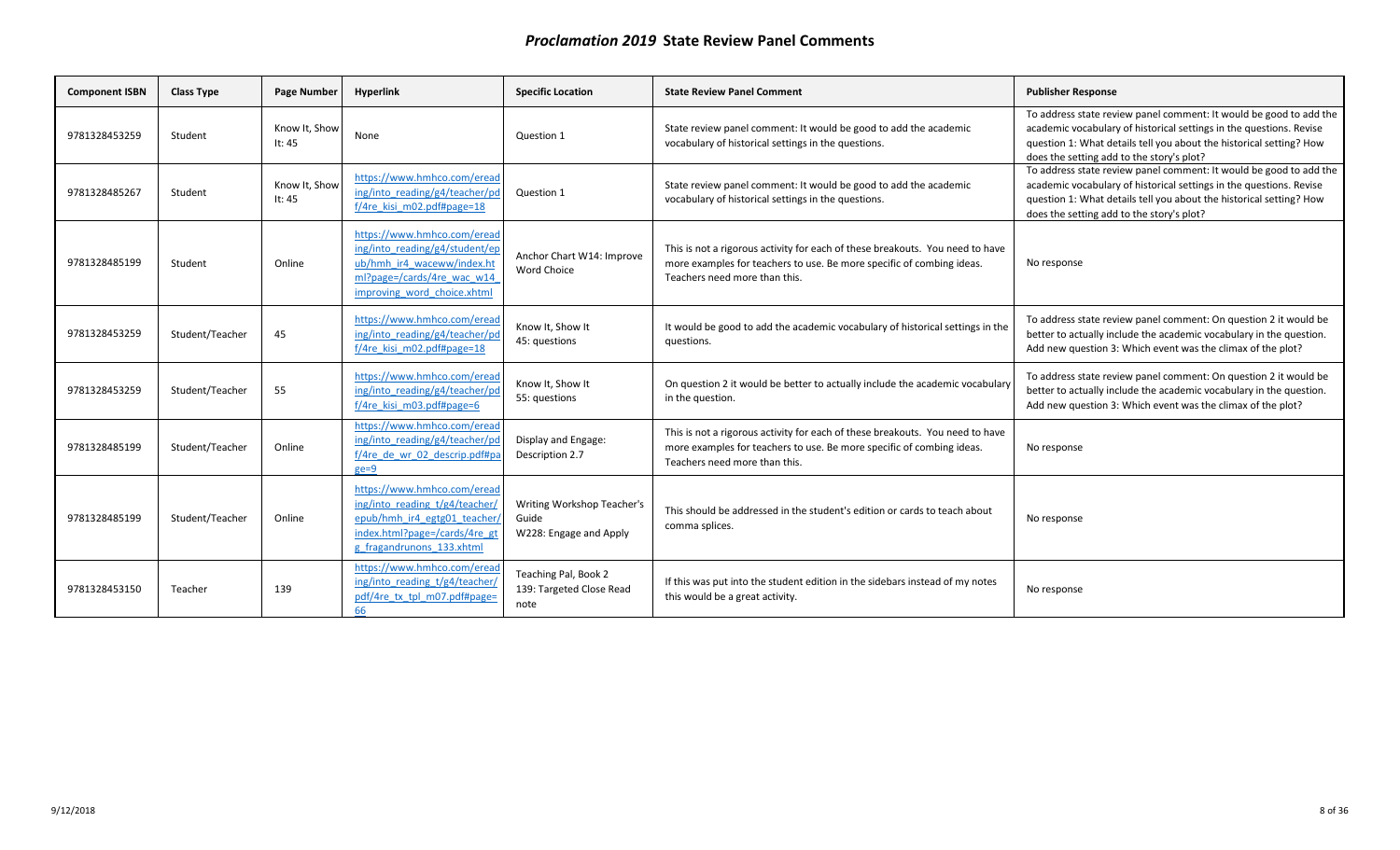|                       | English Language Arts and Reading, Grade 4<br>Texas Houghton Mifflin Harcourt Into Reading Digital Classroom Package Grade 4 (ISBN 9781328560162) |                                                              |                                                                                                                          |                                                                               |                                                                                          |                                                                                                                                  |  |  |  |
|-----------------------|---------------------------------------------------------------------------------------------------------------------------------------------------|--------------------------------------------------------------|--------------------------------------------------------------------------------------------------------------------------|-------------------------------------------------------------------------------|------------------------------------------------------------------------------------------|----------------------------------------------------------------------------------------------------------------------------------|--|--|--|
| <b>Component ISBN</b> | <b>Class Type</b>                                                                                                                                 | Page Number                                                  | Hyperlink                                                                                                                | <b>Specific Location</b>                                                      | <b>State Review Panel Comment</b>                                                        | <b>Publisher Response</b>                                                                                                        |  |  |  |
| 9781328485199         | Student                                                                                                                                           | <b>Anchor Chart</b><br>32: How to<br>Have a<br>Discussion    | https://www.hmhco.com/eread<br>ing/into reading/g4/epub/hmh<br>ir4 racelsp/#cards--<br>4re rac 32 discussion/            | top of page                                                                   | State review panel comment: No discussion on anchor chart about eye<br>contact.          | To address reviewer comments: Add a speech balloon saying "Use<br>eye contact"                                                   |  |  |  |
| 9781328485199         | Student                                                                                                                                           | Anchor Chart<br>32: How to<br>Have a<br>Discussion           | https://www.hmhco.com/eread<br>ing/into reading/g4/epub/hmh<br>ir4 racelsp/#cards--<br>4re rac 32 discussion/            | left column, under Speaking<br>first section                                  | State review panel comment: No evidence on anchor chart about speaking<br>rate.          | To address reviewer comments: Add third item, "Use an appropriate<br>speaking rate and volume."                                  |  |  |  |
| 9781328485199         | Student                                                                                                                                           | <b>Anchor Chart</b><br>32: How to<br>Have a<br>Discussion    | https://www.hmhco.com/eread<br>ing/into reading/g4/epub/hmh<br>ir4 racelsp/#cards--<br>4re rac 32 discussion/            | left column, under Speaking,<br>first section                                 | State review panel comment: No evidence about employing volume on the<br>anchor chart.   | To address reviewer comments: Add third item, "Use an appropriate<br>speaking rate and volume.                                   |  |  |  |
| 9781328485199         | Student                                                                                                                                           | Anchor Chart<br>32: How to<br>Have a<br>Discussion           | https://www.hmhco.com/eread<br>ing/into reading/g4/epub/hmh<br>ir4 racelsp/#cards--<br>4re rac 32 discussion/            | left column, under Speaking,<br>first section, second bullet                  | State review panel comment: No evidence of employing enunciation on the<br>anchor chart. | To address reviewer comments: Add "Be sure to enunciate."                                                                        |  |  |  |
| 9781328485199         | Student                                                                                                                                           | <b>Anchor Chart</b><br>34: Choosing<br>a Book                | https://www.hmhco.com/eread<br>ing/into reading/g4/student/ep<br>ub/hmh ir4 racecmp/#cards--<br>4re rac 34 choosebook/   | third section, right column,<br>"the book is JUST RIGHT.<br>Keep on reading!" | State review panel comment: Anchor chart does not address sustained<br>period of time.   | To address reviewer comments: revise text to: the book is JUST<br>RIGHT. Keep reading for a sustained period of time.            |  |  |  |
| 9781328485199         | Student                                                                                                                                           | <b>Anchor Chart</b><br>5: Make and<br>Confirm<br>Predictions | https://www.hmhco.com/eread<br>ing/into reading/g4/student/ep<br>ub/hmh ir4 racecmp/ - cards--<br>4re rac 5 predictions/ | first box, Before Reading                                                     | State review panel comment: Anchor chart does not address characteristics<br>of genre.   | To address reviewer comments: Add another bullet item "Think"<br>about the characteristics of the genre and the text structure." |  |  |  |
| 9781328485199         | Student                                                                                                                                           | <b>Anchor Chart</b><br>5: Make and<br>Confirm<br>Predictions | https://www.hmhco.com/eread<br>ing/into reading/g4/student/ep<br>ub/hmh ir4 racecmp/ - cards--<br>4re rac 5 predictions/ | first box, Before Reading                                                     | State review panel comment: Does not address text structures.                            | To address reviewer comments: Add another bullet item "Think"<br>about the characteristics of the genre and the text structure." |  |  |  |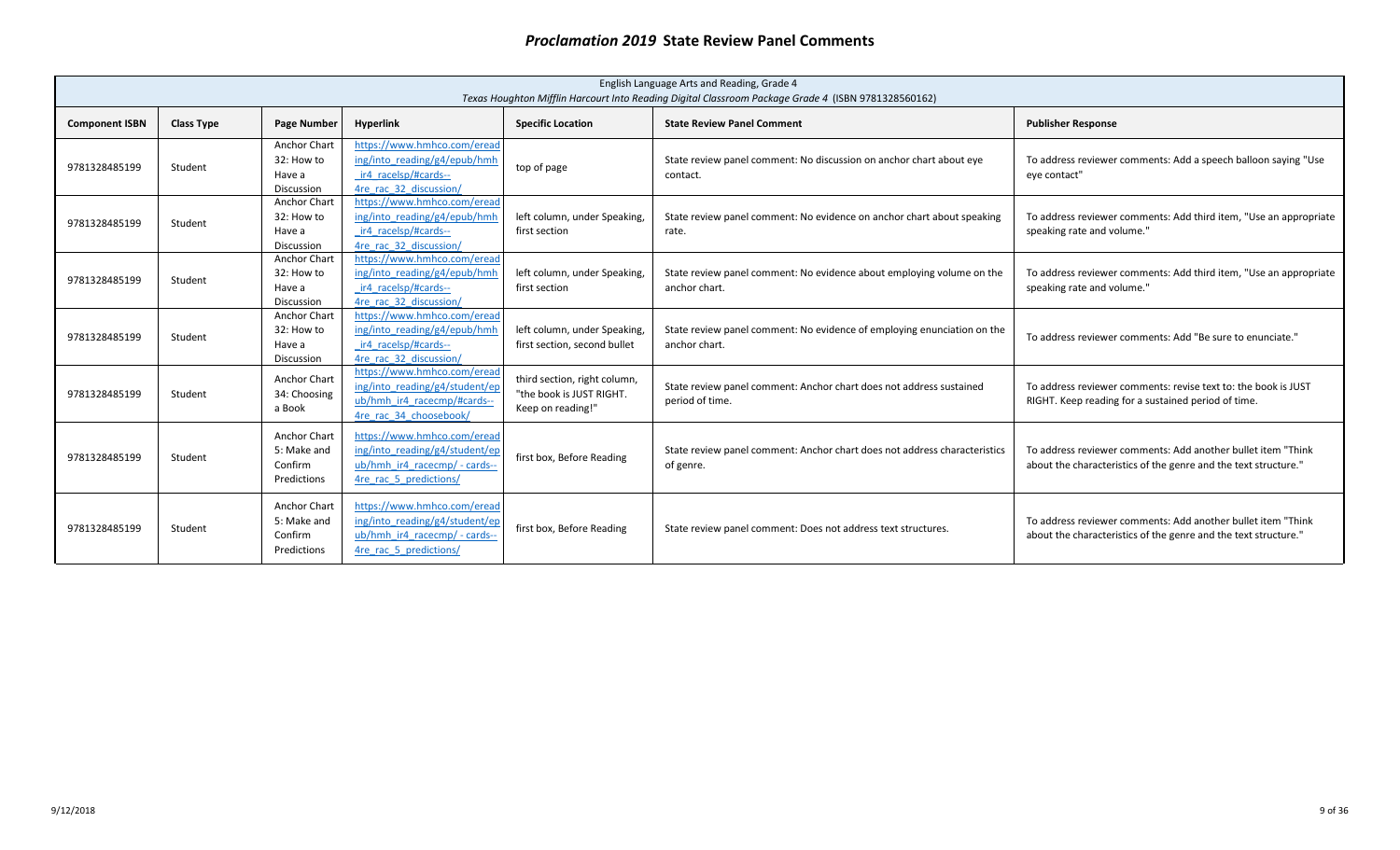| <b>Component ISBN</b> | <b>Class Type</b> | Page Number                                                  | <b>Hyperlink</b>                                                                                                         | <b>Specific Location</b>                                           | <b>State Review Panel Comment</b>                                                                                        | <b>Publisher Response</b>                                                                                                                                                                                                              |
|-----------------------|-------------------|--------------------------------------------------------------|--------------------------------------------------------------------------------------------------------------------------|--------------------------------------------------------------------|--------------------------------------------------------------------------------------------------------------------------|----------------------------------------------------------------------------------------------------------------------------------------------------------------------------------------------------------------------------------------|
| 9781328485199         | Student           | Anchor Chart<br>5: Make and<br>Confirm<br>Predictions        | https://www.hmhco.com/eread<br>ing/into reading/g4/student/ep<br>ub/hmh ir4 racecmp/ - cards--<br>4re rac 5 predictions/ | second box, During Reading                                         | State review panel comment: Does not address text features.                                                              | To address reviewer comments: Add another bullet item "Think"<br>about the genre characteristics, the text features, and the text<br>structure."                                                                                       |
| 9781328485199         | Student           | <b>Anchor Chart</b><br>5: Make and<br>Confirm<br>Predictions | https://www.hmhco.com/eread<br>ing/into reading/g4/student/ep<br>ub/hmh ir4 racecmp/ - cards--<br>4re rac 5 predictions/ | second box, During Reading                                         | State review panel comment: Does not address characteristic of genres.                                                   | To address reviewer comments: Add another bullet item "Think<br>about the genre characteristics, the text features, and the text<br>structure."                                                                                        |
| 9781328485199         | Student           | Anchor Chart<br>5: Make and<br>Confirm<br>Predictions        | https://www.hmhco.com/eread<br>ing/into_reading/g4/student/ep<br>ub/hmh ir4 racecmp/ - cards--<br>4re rac 5 predictions/ | second box, During Reading                                         | State review panel comment: Does not address structures.                                                                 | To address reviewer comments: Add another bullet item "Think"<br>about the genre characteristics, the text features, and the text<br>structure."                                                                                       |
| 9781328485199         | Student           | Display and<br>Engage: Blend<br>and Read 2.3                 | https://www.hmhco.com/eread<br>ing/into reading/g4/teacher/pd<br>$f/4$ re de m02.pdf#page=6                              | top of page, under heading                                         | State review panel comment: "No instruction"                                                                             | Insert instructional lines: "The short o sound is usually spelled o. The<br>long o sound can be spelled o, ow, oa, or with the VCe pattern. Use<br>your knowledge of sounds and spellings to decode the words and<br>sentences below." |
| 9781328485199         | Student           | Display and<br>Engage: Blend<br>and Read 2.3                 | https://www.hmhco.com/eread<br>ing/into reading/g4/teacher/pd<br>$f/4$ re de m02.pdf#page=6                              | Line 5                                                             | State review panel comment: "No multi-syllabic words"                                                                    | In response to state review panel comment: In line 5, "oaken"<br>changed to "lonesomeness" and "shadowy" changed to<br>"postponement"                                                                                                  |
| 9781328485199         | Student           | Grammar<br>1.3.3                                             | https://www.hmhco.com/eread<br>ing/into reading/g4/teacher/po<br>f/4re pr gr fragandrunons.pdf<br>$#page = 3$            | Top box, line 4                                                    | Sips tea. (fragment)                                                                                                     | I was thirsty, I made some tea. (comma splice)                                                                                                                                                                                         |
| 9781328485199         | Student           | Grammar<br>1.3.3                                             | https://www.hmhco.com/eread<br>ing/into reading/g4/teacher/pd<br>f/4re pr gr fragandrunons.pdf<br>$#page = 3$            | Direction line                                                     | Identify each as a fragment, run-on, or complete sentence. For fragments or<br>run-ons, rewrite as complete sentences.   | Identify each as a fragment, run-on, comma splice, or complete<br>sentence. For fragments, run-ons, or commas splices, rewrite as<br>complete sentences.                                                                               |
| 9781328485199         | Student           | Grammar<br>1.3.3                                             | https://www.hmhco.com/eread<br>ing/into reading/g4/teacher/pd<br>f/4re pr gr fragandrunons.pdf<br>$#page = 3$            | Item 3                                                             | I woke up late I didn't have breakfast this morning. run-on; I woke up late, so<br>I didn't have breakfast this morning. | I woke up, late I didn't have breakfast this morning. comma splice; I<br>woke up late, so I didn't have breakfast this morning.                                                                                                        |
| 9781328485199         | Student           | Printable:<br>Reading<br>Graphic<br>Organizer 5              | https://www.hmhco.com/eread<br>ing/into reading/g4/teacher/pd<br>$f/4$ re pr rgo.pdf#page=5                              | top of the page, first two<br>boxes, What I Noticed in the<br>Text | State review panel comment: Does not address characteristics of genres.                                                  | To address reviewer comments: Add text to boxes: . Genre<br>Characteristics, . Text features, . Text Structure                                                                                                                         |
| 9781328485199         | Student           | Printable:<br>Reading<br>Graphic<br>Organizer 5              | https://www.hmhco.com/eread<br>ing/into reading/g4/teacher/pd<br>$f/4$ re pr rgo.pdf#page=5                              | top of the page, first two<br>boxes, What I Noticed in the<br>Text | State review panel comment: Does not address text structures.                                                            | To address reviewer comments: Add text to boxes: . Genre<br>Characteristics, . Text features, . Text Structure                                                                                                                         |
| 9781328485199         | Student           | Printable:<br>Reading<br>Graphic<br>Organizer 5              | https://www.hmhco.com/eread<br>ing/into_reading/g4/teacher/pd<br>$f/4$ re pr rgo.pdf#page=5                              | top of the page, first two<br>boxes, What I Noticed in the<br>Text | State review panel comment: Does not address text features.                                                              | To address reviewer comments: Add text to boxes: . Genre<br>Characteristics, . Text features, . Text Structure                                                                                                                         |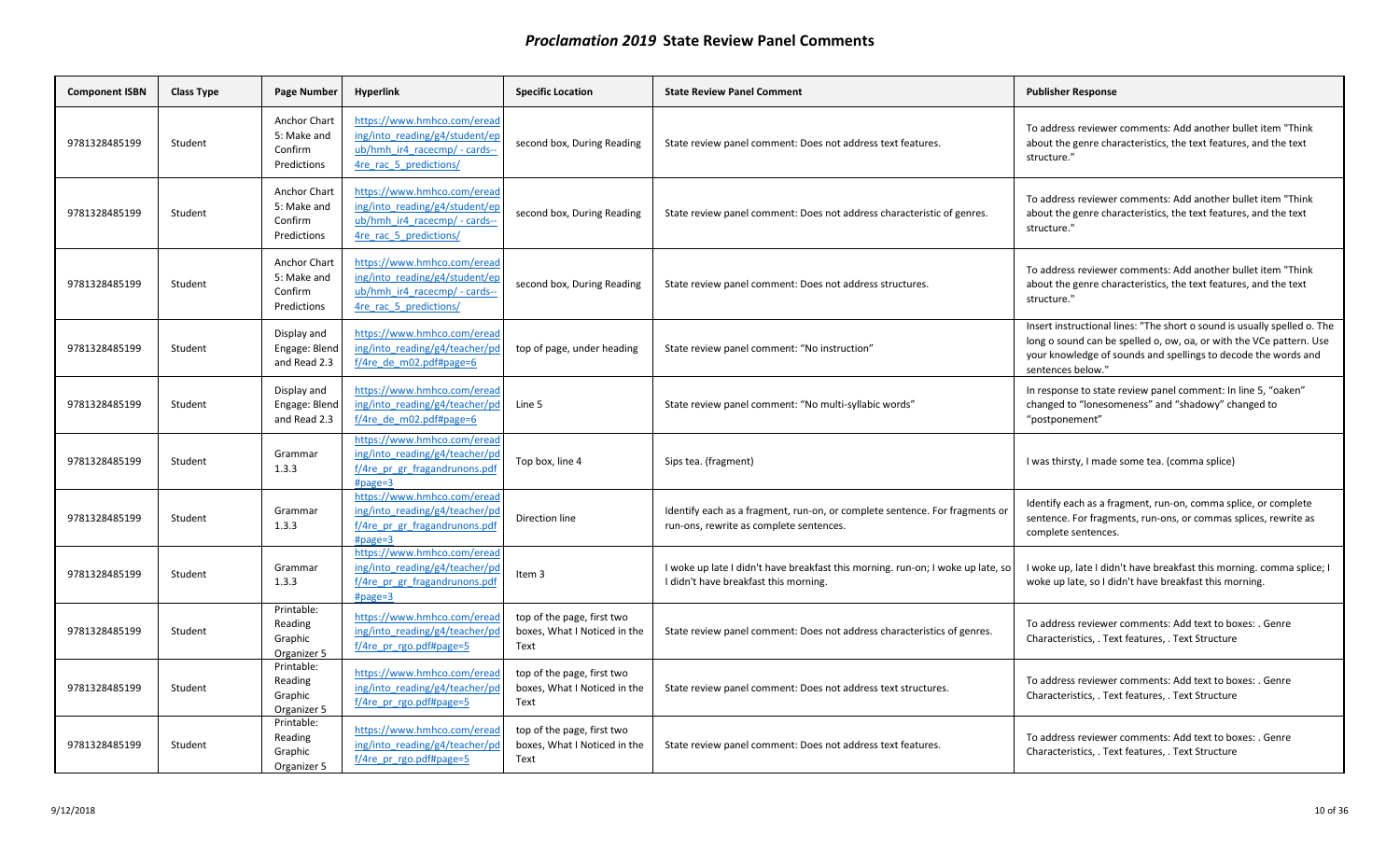| <b>Component ISBN</b>                                                                                                                                                                                                                                          | <b>Class Type</b> | Page Number                                     | <b>Hyperlink</b>                                                                                                                                                   | <b>Specific Location</b>                                           | <b>State Review Panel Comment</b>                                                                                                                                                                                                                                      | <b>Publisher Response</b>                                                                                                                                                                                    |  |  |
|----------------------------------------------------------------------------------------------------------------------------------------------------------------------------------------------------------------------------------------------------------------|-------------------|-------------------------------------------------|--------------------------------------------------------------------------------------------------------------------------------------------------------------------|--------------------------------------------------------------------|------------------------------------------------------------------------------------------------------------------------------------------------------------------------------------------------------------------------------------------------------------------------|--------------------------------------------------------------------------------------------------------------------------------------------------------------------------------------------------------------|--|--|
| 9781328485199                                                                                                                                                                                                                                                  | Student           | Printable:<br>Reading<br>Graphic<br>Organizer 5 | https://www.hmhco.com/eread<br>ing/into reading/g4/teacher/pd<br>$f/4$ re pr rgo.pdf#page=5                                                                        | top of the page, first two<br>boxes, What I Noticed in the<br>Text | State review panel comment: Does not address characteristic of genres.                                                                                                                                                                                                 | To address reviewer comments: Add text to boxes: . Genre<br>Characteristics, . Text features, . Text Structure                                                                                               |  |  |
| 9781328485199                                                                                                                                                                                                                                                  | Student           | Printable:<br>Reading<br>Graphic<br>Organizer 5 | https://www.hmhco.com/eread<br>ing/into reading/g4/teacher/pd<br>$f/4$ re pr rgo.pdf#page=5                                                                        | top of the page, first two<br>boxes, What I Noticed in the<br>Text | State review panel comment: Does not address structures.                                                                                                                                                                                                               | To address reviewer comments: Add text to boxes: . Genre<br>Characteristics, . Text features, . Text Structure                                                                                               |  |  |
| English Language Arts and Reading, Grade 7<br>Texas Houghton Mifflin Harcourt Into Literature Hybrid Classroom Package Grade 7 (ISBN 9781328556127) and Texas Houghton Mifflin Harcourt Into Literature Digital Classroom Package Grade 7 (ISBN 9781328554932) |                   |                                                 |                                                                                                                                                                    |                                                                    |                                                                                                                                                                                                                                                                        |                                                                                                                                                                                                              |  |  |
| <b>Component ISBN</b>                                                                                                                                                                                                                                          | <b>Class Type</b> | Page Number                                     | Hyperlink                                                                                                                                                          | <b>Specific Location</b>                                           | <b>State Review Panel Comment</b>                                                                                                                                                                                                                                      | <b>Publisher Response</b>                                                                                                                                                                                    |  |  |
| 9780544973237                                                                                                                                                                                                                                                  | Student           | 9                                               | None                                                                                                                                                               | Again and Again                                                    | [State Review Panel Comment: genre not addressed directly] Change<br>Predict: "Why might the author have chosen to repeat these words?"                                                                                                                                | [To address comment: ] Replace with "Why might the author have<br>chosen to repeat these words? How do you think this repetition adds<br>suspense to the rising action of this short story? "                |  |  |
| 9781328476371                                                                                                                                                                                                                                                  | Student           | Not Provided                                    | https://www.hmhco.com/eliter<br>ature/into lit/g7/student/epub/<br>hmh ngl20na g7u1 sete en/in<br>dex.html?page=/s9ml/cards/07<br>ese roguewave 01 en us.xht<br>ml | Again and Again                                                    | [State Review Panel Comment: genre not addressed directly] Change<br>Predict: "Why might the author have chosen to repeat these words?"                                                                                                                                | [To address comment: ] Replace with "Why might the author have<br>chosen to repeat these words? How do you think this repetition adds<br>suspense to the rising action of this short story? "                |  |  |
|                                                                                                                                                                                                                                                                |                   |                                                 |                                                                                                                                                                    |                                                                    | Spanish Language Arts and Reading, Grade 1<br>Texas Houghton Mifflin Harcourt jArriba la Lectura! Hybrid Classroom Package Grade 1 (ISBN 9781328560230) and Texas Houghton Mifflin Harcourt jArriba la Lectura! Digital Classroom Package Grade 1 (ISBN 9781328560193) |                                                                                                                                                                                                              |  |  |
| <b>Component ISBN</b>                                                                                                                                                                                                                                          | <b>Class Type</b> | Page Number                                     | Hyperlink                                                                                                                                                          | <b>Specific Location</b>                                           | <b>State Review Panel Comment</b>                                                                                                                                                                                                                                      | <b>Publisher Response</b>                                                                                                                                                                                    |  |  |
| 9781328522597                                                                                                                                                                                                                                                  | Student           | 17                                              | None                                                                                                                                                               | Top of page, Instruction line                                      | State Review Panel Comment: Given in syllables instead of individual letters                                                                                                                                                                                           | Publisher response: Replace instruction line with the following,<br>"Completa el nombre de cada dibujo con una sílaba con m o p. Luego,<br>haz un círculo alrededor de la letra inicial para identificarla." |  |  |
| 9781328485632                                                                                                                                                                                                                                                  | Student           | 17                                              | https://www.hmhco.com/eread<br>ing/arriba la lectura/g1/teache<br>r/pdf/1rs kisi m01.pdf#page=1                                                                    | Top of page, Instruction line                                      | State Review Panel Comment: Given in syllables instead of individual letters                                                                                                                                                                                           | Publisher response: Replace instruction line with the following,<br>"Completa el nombre de cada dibujo con una sílaba con m o p. Luego,<br>haz un círculo alrededor de la letra inicial para identificarla." |  |  |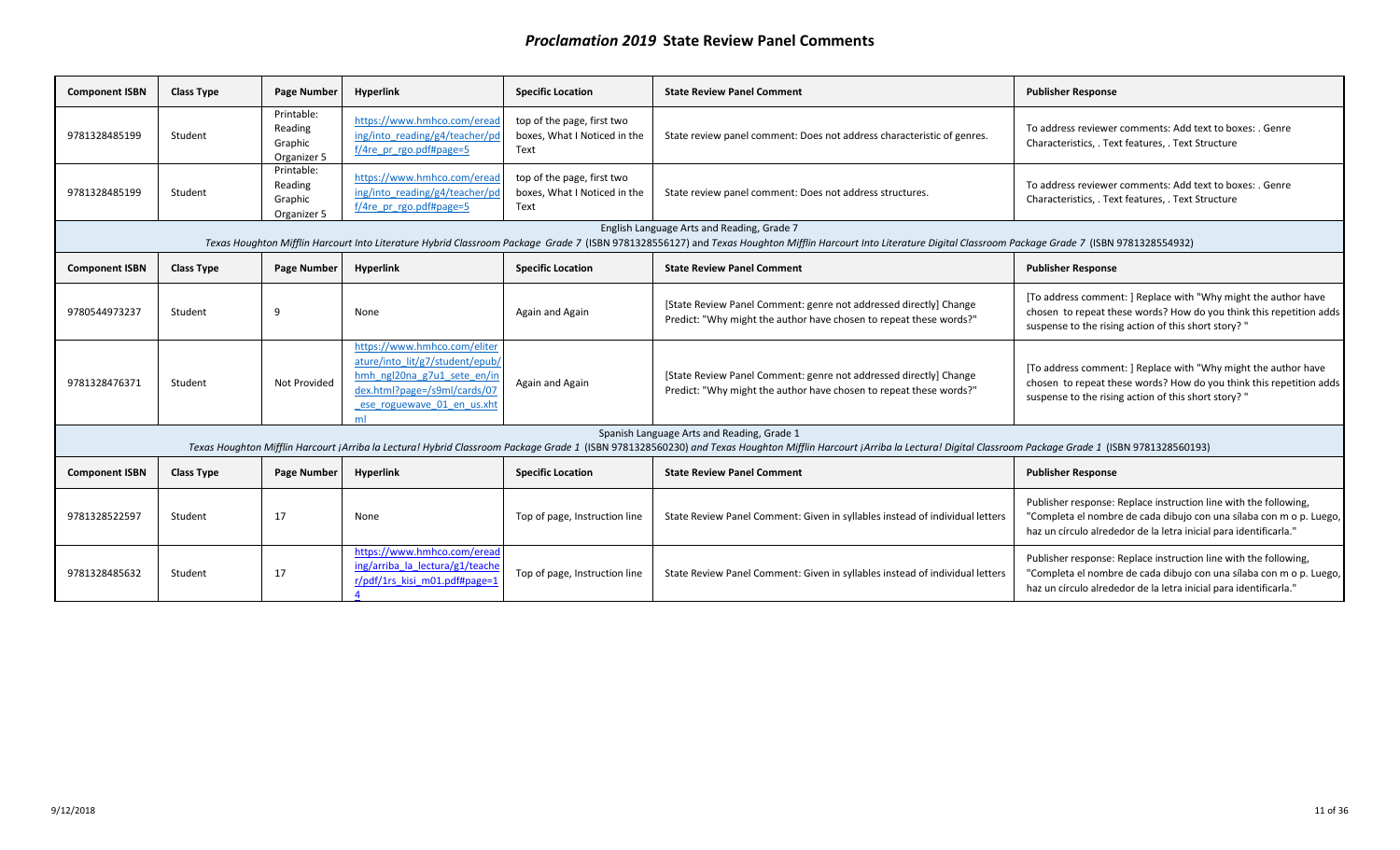|                                                                                                                                                          | Spanish Language Arts and Reading, Grade 1<br>Texas Houghton Mifflin Harcourt jArriba la Lectura! Digital Classroom Package Grade 1 (ISBN 9781328560193) |                     |                                                                                                                 |                                                                    |                                                                                                                                                                                                                                                                        |                                                                                                                                                                                                                                                                                                                                                                             |  |  |  |
|----------------------------------------------------------------------------------------------------------------------------------------------------------|----------------------------------------------------------------------------------------------------------------------------------------------------------|---------------------|-----------------------------------------------------------------------------------------------------------------|--------------------------------------------------------------------|------------------------------------------------------------------------------------------------------------------------------------------------------------------------------------------------------------------------------------------------------------------------|-----------------------------------------------------------------------------------------------------------------------------------------------------------------------------------------------------------------------------------------------------------------------------------------------------------------------------------------------------------------------------|--|--|--|
| <b>Component ISBN</b>                                                                                                                                    | <b>Class Type</b>                                                                                                                                        | Page Number         | <b>Hyperlink</b>                                                                                                | <b>Specific Location</b>                                           | <b>State Review Panel Comment</b>                                                                                                                                                                                                                                      | <b>Publisher Response</b>                                                                                                                                                                                                                                                                                                                                                   |  |  |  |
| 9781328485571                                                                                                                                            | Student                                                                                                                                                  | 16                  | https://www.hmhco.com/ereac<br>ing/arriba la lectura/g1/teache<br>r/pdf/1rs pr phonoawareness<br>pdf#page=16    | Top half of page, Combinar<br>sílabas                              | State Review Panel Comment: An explanation about sílabas trabadas should<br>be included in the narrative.                                                                                                                                                              | Publisher response: Replace top half of page with the following,<br>"Combinar sílabas Las palabras están formadas por sílabas. Al<br>combinar distintas sílabas, puedes formar palabras. Algunas sílabas<br>pueden tener dos consonantes seguidas y una vocal. Hay<br>combinaciones de consonantes que se llaman sílabas trabadas<br>porque pueden ser difíciles de decir." |  |  |  |
| 9781328485571                                                                                                                                            | Student                                                                                                                                                  | 22                  | https://www.hmhco.com/ereac<br>ing/arriba la lectura/g1/teache<br>r/pdf/1rs pr phonoawareness<br>pdf#page=22    | Bottom half of page, Dividir<br>en sílabas, above bulleted<br>text | State Review Panel Comment: An explanation about sílabas trabadas should<br>be included in the narrative.                                                                                                                                                              | Publisher response: Replace bottom half of page with the following,<br>"Dividir en sílabas Las palabras pueden dividirse en dos o más sílabas.<br>Recuerda que las sílabas trabadas se mantienen juntas."                                                                                                                                                                   |  |  |  |
| 9781328485571                                                                                                                                            | Student                                                                                                                                                  | 24                  | https://www.hmhco.com/eread<br>ing/arriba la lectura/g1/teache<br>r/pdf/1rs pr phonoawareness.<br>pdf#page=24   | Top half of page, Dividir en<br>sílabas y en fonemas               | State Review Panel Comment: An explanation about sílabas trabadas should<br>be included in the narrative.                                                                                                                                                              | Publisher response: Replace top half of page with the following,<br>"Dividir en sílabas y en fonemas Las palabras pueden dividirse en<br>sílabas. Recuerda que las sílabas trabadas se mantienen juntas. Las<br>sílabas pueden dividirse en fonemas."                                                                                                                       |  |  |  |
| Spanish Language Arts and Reading, Grade 2<br>Texas Houghton Mifflin Harcourt jArriba la Lectura! Digital Classroom Package Grade 2 (ISBN 9781328560285) |                                                                                                                                                          |                     |                                                                                                                 |                                                                    |                                                                                                                                                                                                                                                                        |                                                                                                                                                                                                                                                                                                                                                                             |  |  |  |
| <b>Component ISBN</b>                                                                                                                                    | <b>Class Type</b>                                                                                                                                        | Page Number         | <b>Hyperlink</b>                                                                                                | <b>Specific Location</b>                                           | <b>State Review Panel Comment</b>                                                                                                                                                                                                                                      | <b>Publisher Response</b>                                                                                                                                                                                                                                                                                                                                                   |  |  |  |
| 9781328485588                                                                                                                                            | Student                                                                                                                                                  | Gramática<br>1.3.1a | https://www.hmhco.com/eread<br>ing/arriba la lectura/g2/teache<br>r/pdf/2rs de gr kindssentence<br>s.pdf#page=1 | Second definition, and<br>second boxed example                     | State Review Panel Error: Cited samples do not use TEKS terminology to<br>address the concept. Instead of the term "pregunta" publisher must use the<br>term "interrogativa". Fix it?                                                                                  | Publisher Response: Replace second definition with the following,<br>"Una oración interrogativa es una pregunta sobre algo. Se escribe<br>entre signos de interrogación, comienza con mayúscula y no termina<br>con punto." Replace "Pregunta" with "Oración interrogativa"                                                                                                 |  |  |  |
|                                                                                                                                                          |                                                                                                                                                          |                     |                                                                                                                 |                                                                    | Spanish Language Arts and Reading, Grade 3<br>Texas Houghton Mifflin Harcourt iArriba la Lectura! Hybrid Classroom Package Grade 3 (ISBN 9781328560254) and Texas Houghton Mifflin Harcourt iArriba la Lectura! Digital Classroom Package Grade 3 (ISBN 9781328560292) |                                                                                                                                                                                                                                                                                                                                                                             |  |  |  |
| <b>Component ISBN</b>                                                                                                                                    | <b>Class Type</b>                                                                                                                                        | Page Number         | Hyperlink                                                                                                       | <b>Specific Location</b>                                           | <b>State Review Panel Comment</b>                                                                                                                                                                                                                                      | <b>Publisher Response</b>                                                                                                                                                                                                                                                                                                                                                   |  |  |  |
| 9781328503770                                                                                                                                            | Student                                                                                                                                                  | $\overline{4}$      | None                                                                                                            | Second paragraph                                                   | State Review Panel Error: Page is not interactive in meaningful ways                                                                                                                                                                                                   | Publisher Response: Add ", mientras interactúas con textos de<br>manera significativa" after "lees y ves"                                                                                                                                                                                                                                                                   |  |  |  |
| 9781328485656                                                                                                                                            | Student                                                                                                                                                  | 4                   | https://www.hmhco.com/eread<br>ing/arriba la lectura t/g3/stud<br>ent/pdf/3rs tx mb fm 01.pdf#<br>page=4        | Second paragraph                                                   | State Review Panel Error: Page is not interactive in meaningful ways                                                                                                                                                                                                   | Publisher Response: Add ", mientras interactúas con textos de<br>manera significativa" after "lees y ves"                                                                                                                                                                                                                                                                   |  |  |  |
|                                                                                                                                                          |                                                                                                                                                          |                     |                                                                                                                 |                                                                    | Spanish Language Arts and Reading, Grade 3<br>Texas Houghton Mifflin Harcourt jArriba la Lectura! Digital Classroom Package Grade 3 (ISBN 9781328560292)                                                                                                               |                                                                                                                                                                                                                                                                                                                                                                             |  |  |  |
| <b>Component ISBN</b>                                                                                                                                    | <b>Class Type</b>                                                                                                                                        | Page Number         | <b>Hyperlink</b>                                                                                                | <b>Specific Location</b>                                           | <b>State Review Panel Comment</b>                                                                                                                                                                                                                                      | <b>Publisher Response</b>                                                                                                                                                                                                                                                                                                                                                   |  |  |  |
| 9781328485595                                                                                                                                            | Student                                                                                                                                                  | Anchor Chart<br>50  | https://www.hmhco.com/ereac<br>ing/arriba la lectura/g3/studen<br>t/pdf/3rs anchor sp.pdf#page=                 | Bottom right column,<br>bulleted text                              | Example is not specific of the silaba trabada concept.                                                                                                                                                                                                                 | No response                                                                                                                                                                                                                                                                                                                                                                 |  |  |  |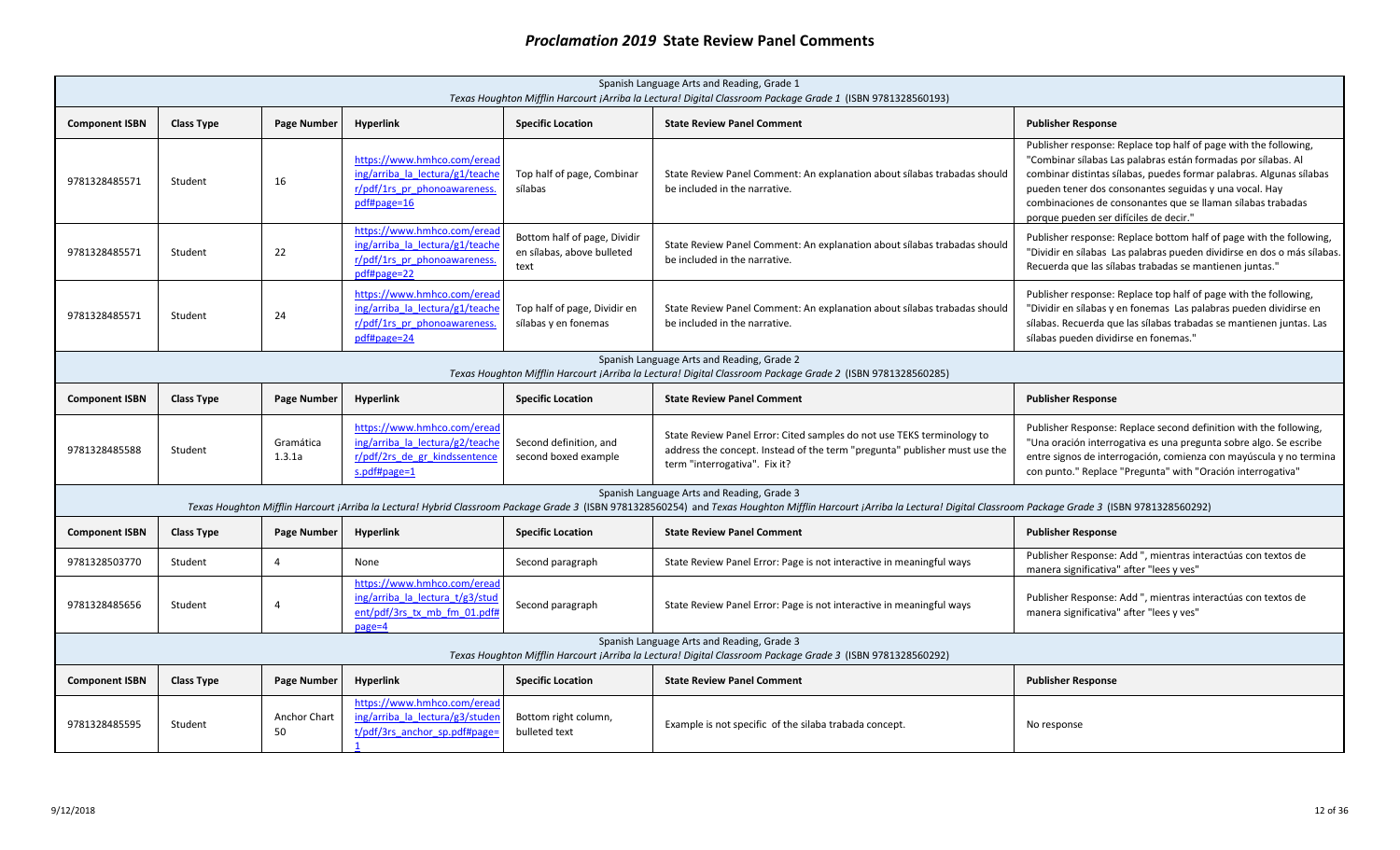|                       | Spanish Language Arts and Reading, Grade 4<br>Texas Houghton Mifflin Harcourt jArriba la Lectura! Digital Classroom Package Grade 4 (ISBN 9781328560308) |                                             |                                                                                                                                                                           |                                                 |                                                                                          |                                                                                                                                                                                                                                                                                                                                                                      |  |  |  |
|-----------------------|----------------------------------------------------------------------------------------------------------------------------------------------------------|---------------------------------------------|---------------------------------------------------------------------------------------------------------------------------------------------------------------------------|-------------------------------------------------|------------------------------------------------------------------------------------------|----------------------------------------------------------------------------------------------------------------------------------------------------------------------------------------------------------------------------------------------------------------------------------------------------------------------------------------------------------------------|--|--|--|
| <b>Component ISBN</b> | <b>Class Type</b>                                                                                                                                        | <b>Page Number</b>                          | <b>Hyperlink</b>                                                                                                                                                          | <b>Specific Location</b>                        | <b>State Review Panel Comment</b>                                                        | <b>Publisher Response</b>                                                                                                                                                                                                                                                                                                                                            |  |  |  |
| 9781328485601         | Student                                                                                                                                                  | Estrategia de<br>vocabulario<br>6.3a        | https://www.hmhco.com/eread<br>ing/arriba la lectura/g4/teache<br>r/pdf/4rs de m06.pdf#page=7                                                                             | Whole page                                      | Add "syllabiation" as on English version                                                 | Publisher Response: Change second paragraph to read, "Un<br>diccionario es una fuente de referencia que se usa para determinar la<br>definición, la división de palabras, la categoría gramatical de una<br>palabra desconocida y, en algunos casos, incluso la pronunciación."<br>Add syllabication to examples in right column, "(au-tó-no-mo)" and<br>"(cum-bre)" |  |  |  |
|                       |                                                                                                                                                          |                                             |                                                                                                                                                                           |                                                 | <b>Imagination Station, Inc./Istation</b>                                                |                                                                                                                                                                                                                                                                                                                                                                      |  |  |  |
|                       |                                                                                                                                                          |                                             |                                                                                                                                                                           |                                                 | English Language Arts and Reading, Kindergarten<br>Istation Reading (ISBN 9781936324378) |                                                                                                                                                                                                                                                                                                                                                                      |  |  |  |
| <b>Component ISBN</b> | <b>Class Type</b>                                                                                                                                        | <b>Page Number</b>                          | <b>Hyperlink</b>                                                                                                                                                          | <b>Specific Location</b>                        | <b>State Review Panel Comment</b>                                                        | <b>Publisher Response</b>                                                                                                                                                                                                                                                                                                                                            |  |  |  |
| 9781936324354         | Student/Teacher                                                                                                                                          | <b>Entire Lesson</b>                        | https://secure.istation.com/Acc<br>ount/ChooseDomain?ReturnUrl<br>=%2FTeacherResource%2FReso<br>urcePDFView%2F20988%3Ffro<br>mLogin%3D1                                   | Cycle 3 Comprehension                           | Should include the academic vocabulary theme                                             | No response                                                                                                                                                                                                                                                                                                                                                          |  |  |  |
| 9781936324354         | Student/Teacher                                                                                                                                          | example of<br>Istation 'user-<br>made' book | ReadingStage2.Unit5.BUJW<br>Block.BUJW Lessons.B Lesson.B:<br>Full Block.B: Book<br>Concepts.Letter B Book Reade<br>r1                                                    | example of Istation 'user-<br>made' book        | Include academic vocabulary of multimodal, or explanation                                | No response                                                                                                                                                                                                                                                                                                                                                          |  |  |  |
|                       |                                                                                                                                                          |                                             |                                                                                                                                                                           |                                                 | English Language Arts and Reading, Grade 2<br>Istation Reading (ISBN 9781936324378)      |                                                                                                                                                                                                                                                                                                                                                                      |  |  |  |
| <b>Component ISBN</b> | <b>Class Type</b>                                                                                                                                        | Page Number                                 | <b>Hyperlink</b>                                                                                                                                                          | <b>Specific Location</b>                        | <b>State Review Panel Comment</b>                                                        | <b>Publisher Response</b>                                                                                                                                                                                                                                                                                                                                            |  |  |  |
| 9781936324354         | Student/Teacher                                                                                                                                          | Entire Lesson                               | https://www.istation.com/Supp<br>ort/Resource/21429                                                                                                                       | Writing Extension 21: Our<br>Solar System       | Resource does not refer to a story to use text evidence.                                 | No response                                                                                                                                                                                                                                                                                                                                                          |  |  |  |
| 9781936324354         | Student/Teacher                                                                                                                                          | <b>Entire Lesson</b>                        | https://www.istation.com/Supp<br>ort/Resource/21430                                                                                                                       | Writing Extension 22: Mission<br>Incredible     | Terminology in lesson needs to match new TEKS terminology i.e. summary<br>vs. paraphrase | No response                                                                                                                                                                                                                                                                                                                                                          |  |  |  |
| 9781936324354         | Student/Teacher                                                                                                                                          | prompt 3                                    | http://www.istation.com/Suppo<br>rt/Resource/21409                                                                                                                        | Writing Extension 1: Sam Tips<br>the Lamp       | Needs to be more specific.                                                               | No response                                                                                                                                                                                                                                                                                                                                                          |  |  |  |
| 9781936324354         | Student/Teacher                                                                                                                                          | prompt 3                                    | http://www.istation.com/Suppo<br>rt/Resource/21410                                                                                                                        | Writing Extension 2: See Sam<br>Sit             | Needs to be specified.                                                                   | No response                                                                                                                                                                                                                                                                                                                                                          |  |  |  |
| 9781936324354         | Student/Teacher                                                                                                                                          | Not Provided                                | ReadingStage2.Unit7.Wordplay<br>7.CompoundWords 7.WP7 Co<br>mpoundWords SkillBook.Word<br>Play7_CompoundWords_Book_<br>Take.WP7_BenAndSteveAtTheS<br>easide Book Reader 1 | students practice compound<br>words with a game | Activity does include compound word, but is a book not a game.                           | No response                                                                                                                                                                                                                                                                                                                                                          |  |  |  |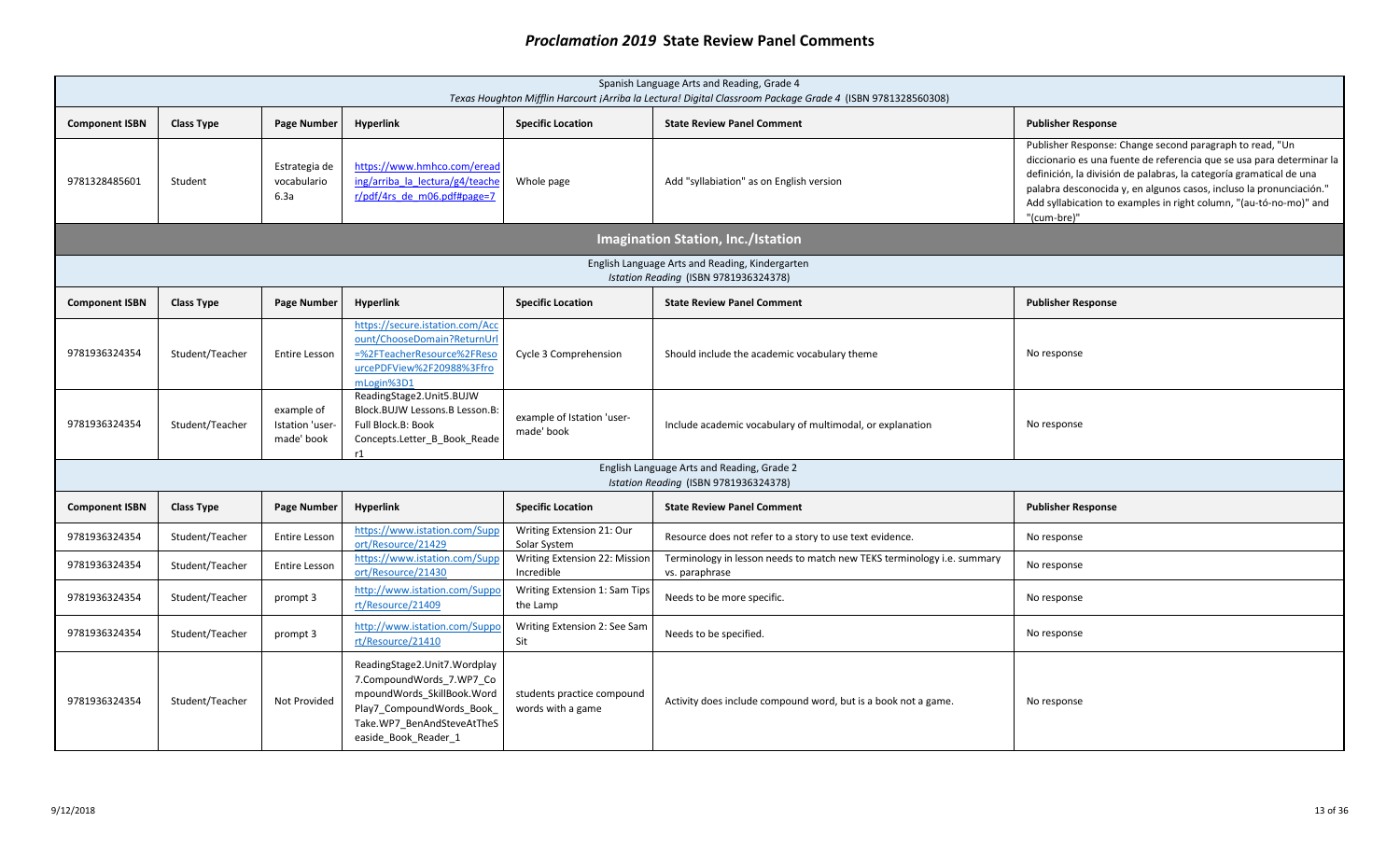| <b>Component ISBN</b>                                                               | <b>Class Type</b> | Page Number                | <b>Hyperlink</b>                                                                                                                              | <b>Specific Location</b>                                           | <b>State Review Panel Comment</b>                                                                                                                                                                      | <b>Publisher Response</b> |  |  |
|-------------------------------------------------------------------------------------|-------------------|----------------------------|-----------------------------------------------------------------------------------------------------------------------------------------------|--------------------------------------------------------------------|--------------------------------------------------------------------------------------------------------------------------------------------------------------------------------------------------------|---------------------------|--|--|
| 9781936324354                                                                       | Student/Teacher   | <b>Not Provided</b>        | ReadingStage2.Unit12.Cycle12<br>A.Cycle12_LivingLessons_Summ<br>arization_1.Cycle12_LL_Summar<br>ization_1.Cycle12_LL_Summariz<br>ation Teach | summarization taught                                               | Summary used to evaluate key ideas. Terminology needs to match.                                                                                                                                        | No response               |  |  |
| 9781936324354                                                                       | Student/Teacher   | Not Provided               | ReadingStage2.Unit8.Wordplay<br>8. WordPlay8_ComprehensionB<br>ook.TheQueensSuitcase Book<br>Chapter_1.TheQueensSuitcase_<br>ntro             | bookworms teach about plot<br>elements                             | Narrative addresses plot elements but does not directly state main events                                                                                                                              | No response               |  |  |
| 9781936324354                                                                       | Student/Teacher   | Not Provided               | ReadingStage2.Unit11.Wordpla<br>y11.WP11 ComprehensionBook<br>_4.TheQueensSuitcase_Intro                                                      | bookworms teach about<br>conflict                                  | All plot elements are evident, but the word conflict is not directly stated.                                                                                                                           | No response               |  |  |
| 9781936324354                                                                       | Student/Teacher   | Not Provided               | ReadingStage2.Unit11.Wordpla<br>y11.Genres SandboxGames Te<br>ach_graph.ER_GenresSandboxG<br>amesTeach.ER_GenresSandbox<br>GamesTeach         | students taught to recognize<br>thinking                           | Argumentative text needs to be replaced with persuasive test.                                                                                                                                          | No response               |  |  |
| English Language Arts and Reading, Grade 3<br>Istation Reading (ISBN 9781936324378) |                   |                            |                                                                                                                                               |                                                                    |                                                                                                                                                                                                        |                           |  |  |
|                                                                                     |                   |                            |                                                                                                                                               |                                                                    |                                                                                                                                                                                                        |                           |  |  |
| <b>Component ISBN</b>                                                               | <b>Class Type</b> | Page Number                | <b>Hyperlink</b>                                                                                                                              | <b>Specific Location</b>                                           | <b>State Review Panel Comment</b>                                                                                                                                                                      | <b>Publisher Response</b> |  |  |
| 9781936324354                                                                       | Student/Teacher   | entire lesson              | http://www.istation.com/Suppo<br>rt/Resource/20777                                                                                            | ISIP AR Lesson 2B: Long<br>Vowel Patterns in Stressed<br>Syllables | Not enough evidence of digraphs - only 1 practice word with ee, no other<br>digraphs                                                                                                                   | No response               |  |  |
|                                                                                     |                   |                            |                                                                                                                                               |                                                                    | English Language Arts and Reading, Grade 5<br>Istation Reading (ISBN 9781936324378)                                                                                                                    |                           |  |  |
| <b>Component ISBN</b>                                                               | <b>Class Type</b> | Page Number                | Hyperlink                                                                                                                                     | <b>Specific Location</b>                                           | <b>State Review Panel Comment</b>                                                                                                                                                                      | <b>Publisher Response</b> |  |  |
| 9781936324378                                                                       | Student/Teacher   | $N/A - General$<br>Comment | N/A                                                                                                                                           | N/A                                                                | Recommend for adoption with corrections noted.                                                                                                                                                         | No response               |  |  |
| 9781936324354                                                                       | Teacher           | Not Provided               | https://www.istation.com/Supp<br>ort/Resource/21430                                                                                           | <b>Revising Section</b>                                            | Recommend for adoption with corrections noted.                                                                                                                                                         | No response               |  |  |
|                                                                                     |                   |                            |                                                                                                                                               |                                                                    | English Language Arts and Reading, Grade 6<br>Istation Reading (ISBN 9781936324378)                                                                                                                    |                           |  |  |
| <b>Component ISBN</b>                                                               | <b>Class Type</b> | Page Number                | <b>Hyperlink</b>                                                                                                                              | <b>Specific Location</b>                                           | <b>State Review Panel Comment</b>                                                                                                                                                                      | <b>Publisher Response</b> |  |  |
| 9781936324354                                                                       | Student/Teacher   | 9                          | https://www.istation.com/Supp<br>ort/Resource/23112                                                                                           | Timeless Tales Unit 3 Priority -<br>Symbolism                      | A TEKS should not only be covered in "Lesson Extras"--this should be a part<br>of the main lesson for the Texas Edition<br>A TEKS should not only be covered in "Extending the Lesson"--this should be | No response               |  |  |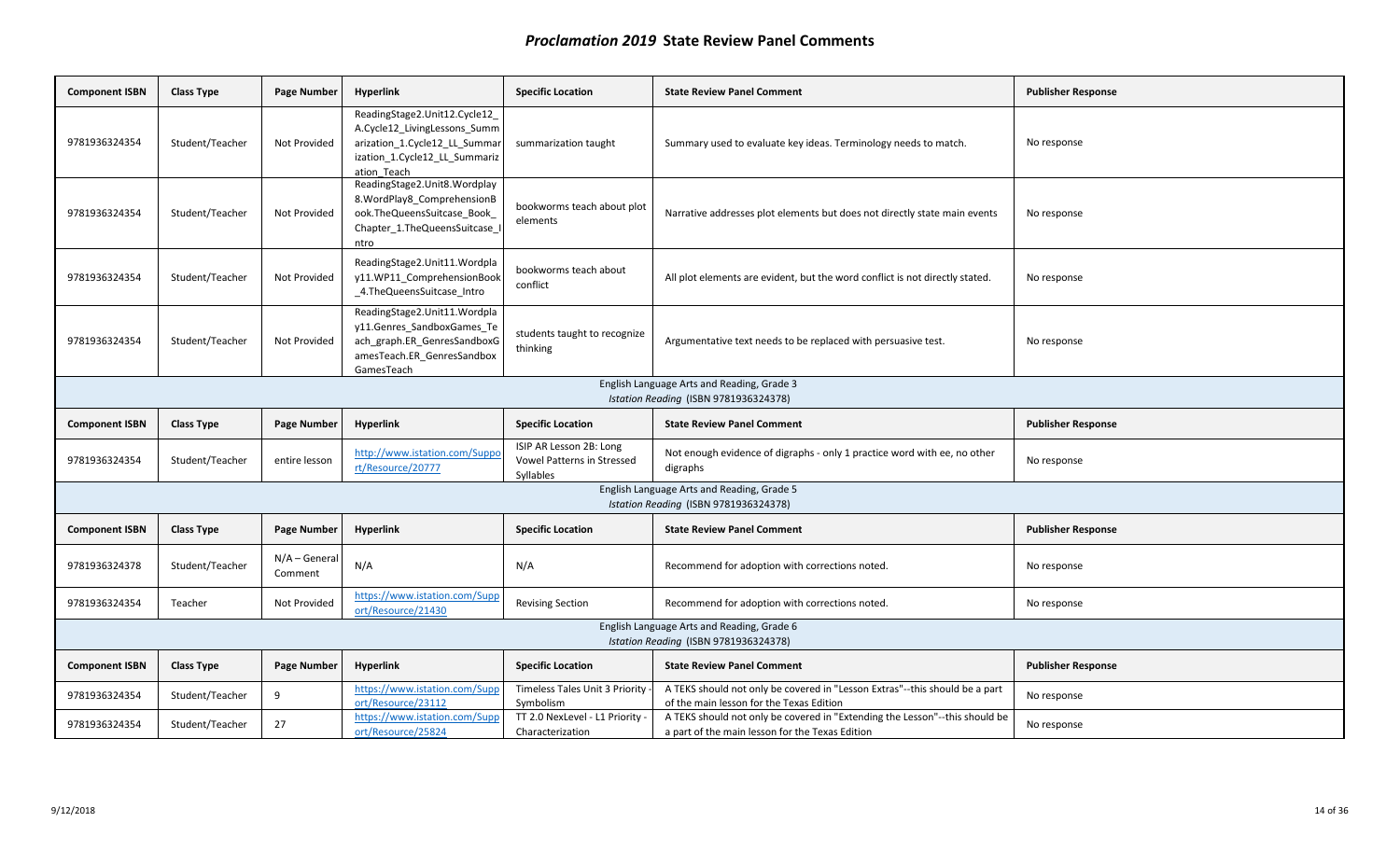|                       | Spanish Language Arts and Reading, Grade 8<br>Istation Reading en Español (ISBN 9781936324279) |                                                                                                                     |                                                     |                                                                                                                                                                                                                                                                  |                                                                                                                                                                                                                                                              |                           |  |  |  |
|-----------------------|------------------------------------------------------------------------------------------------|---------------------------------------------------------------------------------------------------------------------|-----------------------------------------------------|------------------------------------------------------------------------------------------------------------------------------------------------------------------------------------------------------------------------------------------------------------------|--------------------------------------------------------------------------------------------------------------------------------------------------------------------------------------------------------------------------------------------------------------|---------------------------|--|--|--|
| <b>Component ISBN</b> | <b>Class Type</b>                                                                              | Page Number                                                                                                         | Hyperlink                                           | <b>Specific Location</b>                                                                                                                                                                                                                                         | <b>State Review Panel Comment</b>                                                                                                                                                                                                                            | <b>Publisher Response</b> |  |  |  |
| 9781936324354         | Student/Teacher                                                                                |                                                                                                                     | https://www.istation.com/Supp<br>ort/Resource/26216 | TT 2.0 NexLevel - L3 Priority<br><b>Analyzing Argument</b>                                                                                                                                                                                                       | The lesson does not include the word structure or characteristic. The no<br>voter felt this lesson did not explicitly refer to structures and characteristics.<br>The yes voters felt comfortable with the gap given the strength of the lesson<br>provided. | No response               |  |  |  |
| 9781936324354         | Student/Teacher                                                                                | 15                                                                                                                  | https://www.istation.com/Supp<br>ort/Resource/26216 | TT 2.0 NexLevel Advanced<br><b>Argumentative Texts</b>                                                                                                                                                                                                           | The lesson does not include the word structure or characteristic. The no<br>voter felt this lesson did not explicitly refer to structures and characteristics.<br>The yes voters felt comfortable with the gap given the strength of the lesson<br>provided. | No response               |  |  |  |
| 9781936324354         | Student/Teacher                                                                                | 20                                                                                                                  | https://www.istation.com/Supp<br>ort/Resource/26237 | TT 2.0 NexLevel Advanced<br><b>Argumentative Texts</b>                                                                                                                                                                                                           | The lesson does not include the word structure or characteristic. The no<br>voter felt this lesson did not explicitly refer to structures and characteristics.<br>The yes voters felt comfortable with the gap given the strength of the lesson<br>provided. | No response               |  |  |  |
| <b>Component ISBN</b> | <b>Class Type</b>                                                                              | Page Number                                                                                                         | <b>Hyperlink</b>                                    | <b>Specific Location</b>                                                                                                                                                                                                                                         | <b>State Review Panel Comment</b>                                                                                                                                                                                                                            | <b>Publisher Response</b> |  |  |  |
| 9781936324354         | Student/Teacher                                                                                | 21                                                                                                                  | https://www.istation.com/Supp<br>ort/Resource/26114 | TT 2.0 NexLevel - L2 Priority<br><b>Dramatic Techniques</b>                                                                                                                                                                                                      | Acts are not highlighted the way that scenes are. Acts are defined, but not<br>much more is given.                                                                                                                                                           | No response               |  |  |  |
| 9781936324354         | Student/Teacher                                                                                | p. 2 (fourth<br>bullet point in<br>the right<br>column), 15<br>(question 5),<br>16 (question<br>10), 23 (step<br>6) | https://www.istation.com/Supp<br>ort/Resource/26219 | TT 2.0 NexLevel - L3 Priority<br><b>Evaluating Persuasive</b><br>Content                                                                                                                                                                                         | The lesson does not include the word structure or characteristic. The no<br>voter felt this lesson did not explicitly refer to structures and characteristics.<br>The yes voters felt comfortable with the gap given the strength of the lesson<br>provided. | No response               |  |  |  |
| 9781936324354         | Student/Teacher                                                                                | Not Provided                                                                                                        | .TimelessTales.TT2 Level 2.Virt<br>ualWorld         | Pascal LeClair Conversation<br>Enter the theater by clicking<br>on the marquee.                                                                                                                                                                                  | [We do not intend to endorse this citation. However, the rubric included in<br>the row above can be treated as an activity to meet the requirements of this<br>citation.]                                                                                    | No response               |  |  |  |
| 9781936324354         | Student/Teacher                                                                                | <b>Not Provided</b>                                                                                                 | .TimelessTales.TT2_Level_3.Hub<br>$Tier_1$          | TT 2.0 Level 3 Hub - Bulletin<br><b>Board National Conspirer</b><br>Teach<br>-Click on the bulletin board in<br>the top center screen.<br>Download the key term,<br>listen to Angela. Then click on<br>the National Conspirer<br>Tabloid. Click on the <+> icon. | No voter felt the students were only using digital texts, not actually analyzing<br>characteristics of digital texts.                                                                                                                                        | No response               |  |  |  |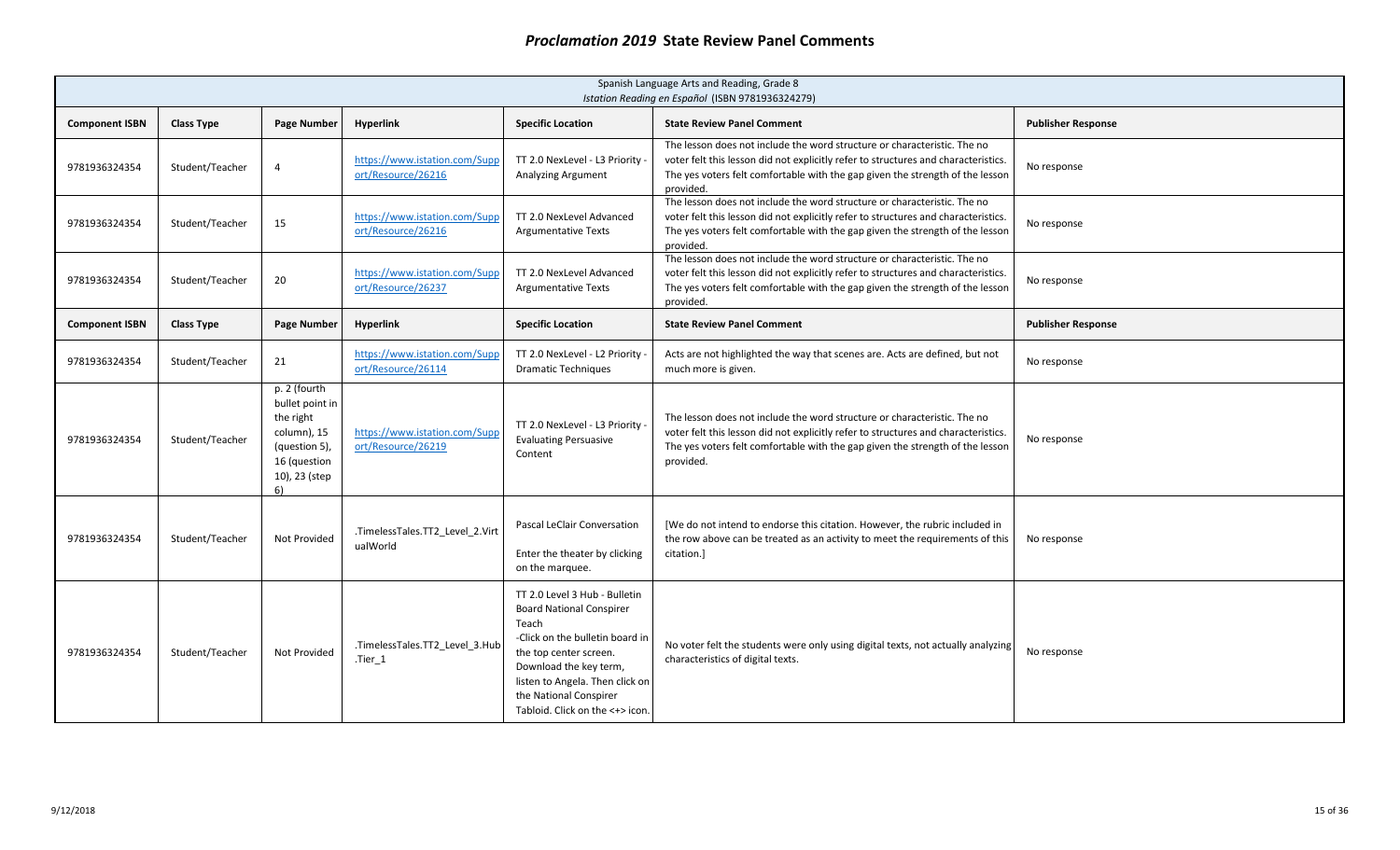| <b>Component ISBN</b> | <b>Class Type</b> | Page Number        | <b>Hyperlink</b>                                                                                                                        | <b>Specific Location</b>                                                                                                                                                                                                | <b>State Review Panel Comment</b>                                                                                                                                                                                                                                                                                                                                                                                                                                                                                                              | <b>Publisher Response</b> |
|-----------------------|-------------------|--------------------|-----------------------------------------------------------------------------------------------------------------------------------------|-------------------------------------------------------------------------------------------------------------------------------------------------------------------------------------------------------------------------|------------------------------------------------------------------------------------------------------------------------------------------------------------------------------------------------------------------------------------------------------------------------------------------------------------------------------------------------------------------------------------------------------------------------------------------------------------------------------------------------------------------------------------------------|---------------------------|
| 9781936324354         | Student/Teacher   | Not Provided       | .TimelessTales.TT2 Level 3.Wo<br>rldOfWonders                                                                                           | TT 2.0 Level 3 World of<br>Wonders - Is the Truth Out<br>There? Prompt<br>--Click L3 Hexagon. Click 4th<br>hexagon. Click Read. Scroll to<br>bottom. Click Back. Click<br>Write. Answer genre<br>question. View prompt. | No voter felt the students were only using digital texts, not actually analyzing<br>characteristics of digital texts.                                                                                                                                                                                                                                                                                                                                                                                                                          | No response               |
|                       |                   |                    |                                                                                                                                         |                                                                                                                                                                                                                         | Spanish Language Arts and Reading, Kindergarten<br>Istation Reading en Español (ISBN 9781936324279)                                                                                                                                                                                                                                                                                                                                                                                                                                            |                           |
| <b>Component ISBN</b> | <b>Class Type</b> | Page Number        | <b>Hyperlink</b>                                                                                                                        | <b>Specific Location</b>                                                                                                                                                                                                | <b>State Review Panel Comment</b>                                                                                                                                                                                                                                                                                                                                                                                                                                                                                                              | <b>Publisher Response</b> |
| 9781936324286         | Student/Teacher   | $\overline{2}$     | https://www.istation.com/Supp<br>ort/Resource/23511                                                                                     | Ciclo 3, Lección 3: Escritura<br>Writing exercise #3, Pg. 1<br>based on book "La meta",<br>revise section                                                                                                               | This section does not have a bullet point to check if words are spelled<br>correctly                                                                                                                                                                                                                                                                                                                                                                                                                                                           | No response               |
| 9781936324286         | Teacher           | Online             | https://secure.istation.com/Acc<br>ount/ChooseDomain?ReturnUrl<br>=%2FTeacherResource%2FReso<br>urcePDFView%2F22208%3Ffro<br>mLogin%3D1 | Word wheels                                                                                                                                                                                                             | Because students learn Spanish using syllables, this particular activity could<br>be confusing for students because it breaks the rhyming words up into the<br>rhyming part and the part before the rhyme. For example, the rhyming part<br>would be -illa and the preceding word parts are "ard" and "sem". But when<br>learning to read these three-syllable words, the students would learn them<br>in chunks like "ar" "di" "lla", as the construction "ard" is difficult to say on its<br>own and not the way students learn these words. | No response               |
|                       |                   |                    |                                                                                                                                         |                                                                                                                                                                                                                         | Spanish Language Arts and Reading, Grade 3<br>Istation Reading en Español (ISBN 9781936324279)                                                                                                                                                                                                                                                                                                                                                                                                                                                 |                           |
| <b>Component ISBN</b> | <b>Class Type</b> | <b>Page Number</b> | <b>Hyperlink</b>                                                                                                                        | <b>Specific Location</b>                                                                                                                                                                                                | <b>State Review Panel Comment</b>                                                                                                                                                                                                                                                                                                                                                                                                                                                                                                              | <b>Publisher Response</b> |
| 9781936324286         | Student/Teacher   | N/A                | None                                                                                                                                    | <b>General Comment for Denied</b><br>citations                                                                                                                                                                          | In general most if not all denied citations the breakouts did not correlate<br>with the citation presented. The Narrative asked us to read a story without a<br>teacher description to the students explaining what the breakout was and<br>how to apply it. Then the activities did not provide the students<br>opportunities to practice the specifice breakout.                                                                                                                                                                             | No response               |
| 9781936324286         | Student/Teacher   | Not Provided       | SpanishReading.Cycle17 SP.Cycl<br>e17_SP_Unit4.Cycle17_SP_Unit<br>4 MiniExplorer                                                        | New Citation: Intro to<br>characteristics of genres                                                                                                                                                                     | There is no personal connections involved in the lesson                                                                                                                                                                                                                                                                                                                                                                                                                                                                                        | No response               |
| 9781936324286         | Student/Teacher   | Not Provided       | SpanishReading.Cycle12C_SP.Cy<br>cle12 SP WeatherWatchers.Cy<br>cle12_SP_WeatherWatchers_Ch<br>1.SP_WeatherWatchersCh1_Re<br>ad         | Read the book:<br>Reporteros del tiempo                                                                                                                                                                                 | It should say "What questions would you ask                                                                                                                                                                                                                                                                                                                                                                                                                                                                                                    | No response               |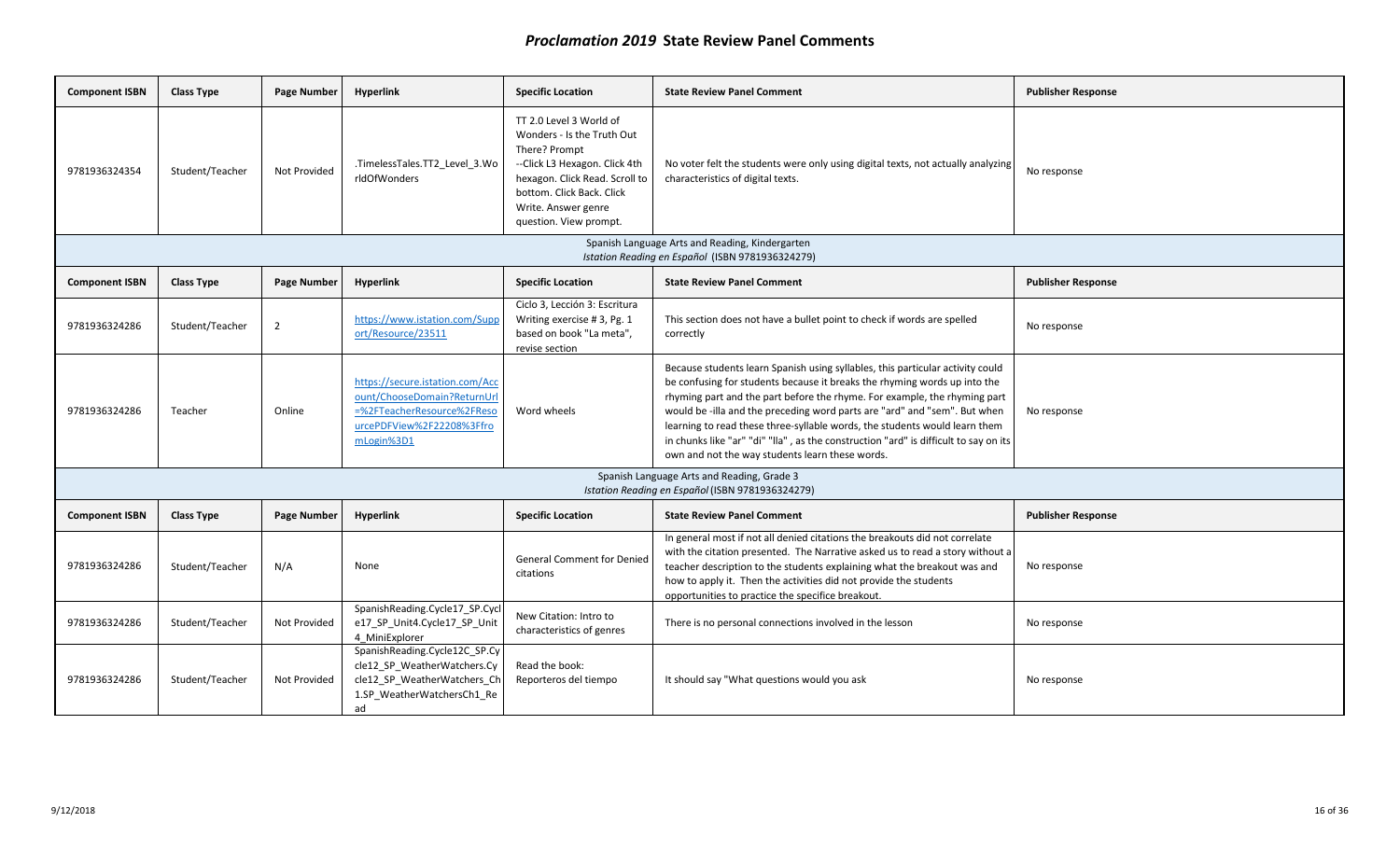|                       | Spanish Language Arts and Reading, Grade 4<br>Istation Reading en Español (ISBN 9781936324279) |              |                                                                                                                                            |                                                                                       |                                                                                       |                           |  |  |  |
|-----------------------|------------------------------------------------------------------------------------------------|--------------|--------------------------------------------------------------------------------------------------------------------------------------------|---------------------------------------------------------------------------------------|---------------------------------------------------------------------------------------|---------------------------|--|--|--|
| <b>Component ISBN</b> | <b>Class Type</b>                                                                              | Page Number  | Hyperlink                                                                                                                                  | <b>Specific Location</b>                                                              | <b>State Review Panel Comment</b>                                                     | <b>Publisher Response</b> |  |  |  |
| 9781936324286         | Student/Teacher                                                                                | Not Provided | SpanishReading.Cycle13_SP.Cycl<br>e13 SP Unit1.Cycle13 SP Unit<br>1A_Genre1_PassageBlock.Cycle<br>13 SP Unit1A Genre1 Reading<br>Selection | Tips and Notes-Reading<br>Selection: (Obra teatral: "La<br>aventura de los galeotes") | Suggest include a sheet students can use to write pre-reading questions               | No response               |  |  |  |
| 9781936324286         | Student/Teacher                                                                                | Not Provided | SpanishReading.Cycle13_SP.Cycl<br>e13_SP_Unit2.Cycle13_SP_Unit<br>2A_Genre1_PassageBlock.Cycle<br>13 SP Unit2A Genre1 Reading<br>Selection | Tips and Notes-Reading<br>Selection: (Mito: "El mito de<br>Madre Sol")                | Suggest some instruction so that students are informed where to generate<br>questions | No response               |  |  |  |
| 9781936324286         | Student/Teacher                                                                                | Not Provided | SpanishReading.Cycle13_SP.Cycl<br>e13_SP_Unit2.Cycle13_SP_Unit<br>2B_Genre2_PassageBlock.Cycle<br>13 SP Unit2B Genre2 PlayQui              | QUIZ:<br>Desde la Tierra hasta el Sol                                                 | Suggest some instruction so that students are informed where to generate<br>questions | No response               |  |  |  |
| 9781936324286         | Student/Teacher                                                                                | Not Provided | SpanishReading.Cycle13_SP.Cycl<br>e13_SP_Unit1.Cycle13_SP_Unit<br>1B_Genre2_PassageBlock.Cycle<br>13 SP Unit1B Genre2 Reading<br>Selection | Read text: Platón, en busca<br>de la justicia                                         | Suggest some instruction so that students are informed where to generate<br>questions | No response               |  |  |  |
| 9781936324286         | Student/Teacher                                                                                | Not Provided | SpanishReading.Cycle13_SP.Cycl<br>e13_SP_Unit1.Cycle13_SP_Unit<br>1A_Genre1_PassageBlock.Cycle<br>13_SP_Unit1A_Genre1_Reading<br>Selection | Read text: La aventura de los<br>galeotes                                             | Suggest some instruction so that students are informed where to generate<br>questions | No response               |  |  |  |
| 9781936324286         | Student/Teacher                                                                                | Not Provided | SpanishReading.Cycle13_SP.Cycl<br>e13_SP_Unit2.Cycle13_SP_Unit<br>2B_Genre2_PassageBlock.Cycle<br>13 SP Unit2B Genre2 PlayQui              | Desde la Tierra hasta el Sol<br>Quiz                                                  | Suggest some instruction so that students are informed where to generate<br>questions | No response               |  |  |  |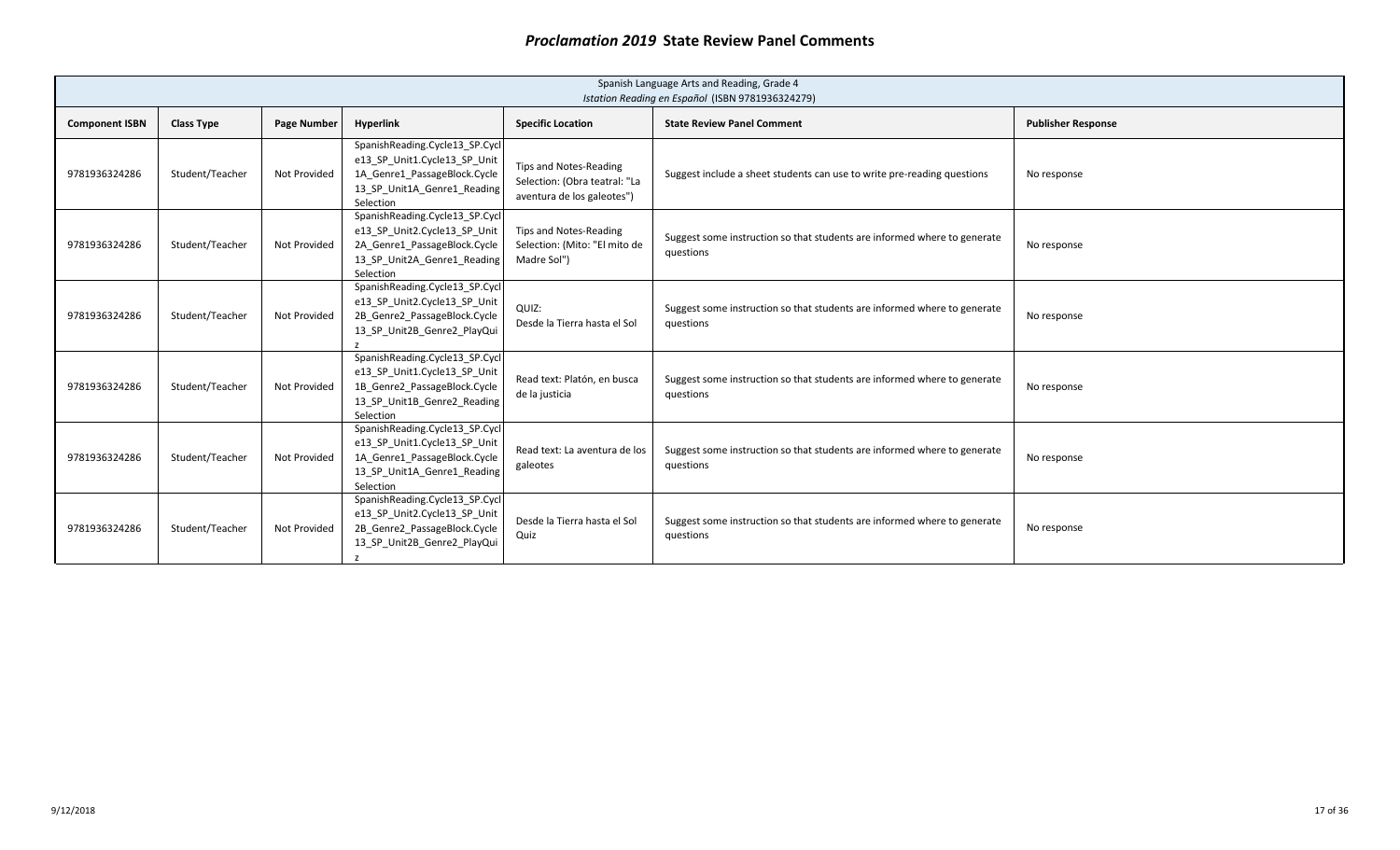|                                                                                           | InterEthnic, LLC.  |                            |                                                                                 |                                                                                                                               |                                                                                                                                                                             |                           |  |  |  |
|-------------------------------------------------------------------------------------------|--------------------|----------------------------|---------------------------------------------------------------------------------|-------------------------------------------------------------------------------------------------------------------------------|-----------------------------------------------------------------------------------------------------------------------------------------------------------------------------|---------------------------|--|--|--|
| Spelling (English), Grade 1<br>Beginning to Spell in Alphabet Harbor (ISBN 9781642557824) |                    |                            |                                                                                 |                                                                                                                               |                                                                                                                                                                             |                           |  |  |  |
| <b>Component ISBN</b>                                                                     | <b>Class Type</b>  | Page Number                | <b>Hyperlink</b>                                                                | <b>Specific Location</b>                                                                                                      | <b>State Review Panel Comment</b>                                                                                                                                           | <b>Publisher Response</b> |  |  |  |
| 9781642557602                                                                             | Student/Teacher    | 85                         | None                                                                            | Not Provided                                                                                                                  | We consider digraphs to have ONE sound. Your examples include -nk, -ng,<br>and -nd which we consider to be welded sounds/blends. You could easily use<br>-sh, -th, and -ck. | No response               |  |  |  |
| 9781642557602                                                                             | Student/Teacher    | $N/A - General$<br>Comment | None                                                                            | Not Provided                                                                                                                  | We feel that there needs to be a stronger opportunity to spell HFWs from a<br>research-based list. It was a stretch trying to find citations that met these<br>breakouts.   | No response               |  |  |  |
| 9781642557596                                                                             | Teacher            | Ch 9, p. 30                | None                                                                            | Not Provided                                                                                                                  | We consider digraphs to have ONE sound. Your examples include -nk, -ng,<br>and -nd which we consider to be welded sounds/blends. You could easily use<br>-sh, -th, and -ck. | No response               |  |  |  |
| 9781642557596                                                                             | Teacher            | $N/A - General$<br>Comment | None                                                                            | <b>Not Provided</b>                                                                                                           | We feel that there needs to be a stronger opportunity to spell HFWs from a<br>research-based list. It was a stretch trying to find citations that met these<br>breakouts.   | No response               |  |  |  |
|                                                                                           | Learning A-Z, LLC. |                            |                                                                                 |                                                                                                                               |                                                                                                                                                                             |                           |  |  |  |
|                                                                                           |                    |                            |                                                                                 |                                                                                                                               | English Language Arts and Reading, Kindergarten<br>Raz-Plus ELL Edition (ISBN 9780692552841)                                                                                |                           |  |  |  |
| <b>Component ISBN</b>                                                                     | <b>Class Type</b>  | Page Number                | Hyperlink                                                                       | <b>Specific Location</b>                                                                                                      | <b>State Review Panel Comment</b>                                                                                                                                           | <b>Publisher Response</b> |  |  |  |
| 9780692552841                                                                             | Student/Teacher    | Not Provided               | https://www.raz-<br>plus.com/books/leveled-<br>books/book/?id=1216⟨=En<br>glish | Book Resources: Single sided<br>book or projectable                                                                           | Acceptable, but could have been a better citation using another book.                                                                                                       | No response               |  |  |  |
| 9780692552841                                                                             | Student/Teacher    | Not Provided               | https://www.raz-<br>plus.com/books/leveled-<br>books/book/?id=2692⟨=En<br>glish | Book Resources: Single sided<br>book or projectable                                                                           | These can be used as directions, but are actually positions.                                                                                                                | No response               |  |  |  |
| 9780692552841                                                                             | Student/Teacher    | Not Provided               | https://www.raz-<br>plus.com/books/leveled-<br>books/book/?id=2692⟨=En<br>glish | Lesson Resources: Teach the<br>objectives; Grammar and<br>Mechanics-Recognize and<br>use prepositions worksheet<br><b>PDF</b> | These can be used as directions, but are actually positions.                                                                                                                | No response               |  |  |  |
| 9780692552841                                                                             | Student/Teacher    | Not Provided               | https://www.raz-<br>plus.com/books/leveled-<br>books/book/?id=171⟨=Engl<br>ish  | Lesson Resources: Teach to<br>the objectives; Word work;<br>worksheet PDF                                                     | This is basic and could be better "locations".                                                                                                                              | No response               |  |  |  |
| 9780692552841                                                                             | Student/Teacher    | Not Provided               | https://www.raz-<br>plus.com/books/leveled-<br>books/book/?id=171⟨=Engl<br>ish  | Lesson Resources: Teach to<br>the objectives; Word work;<br>worksheet PDF                                                     | This is basic and could be better "locations".                                                                                                                              | No response               |  |  |  |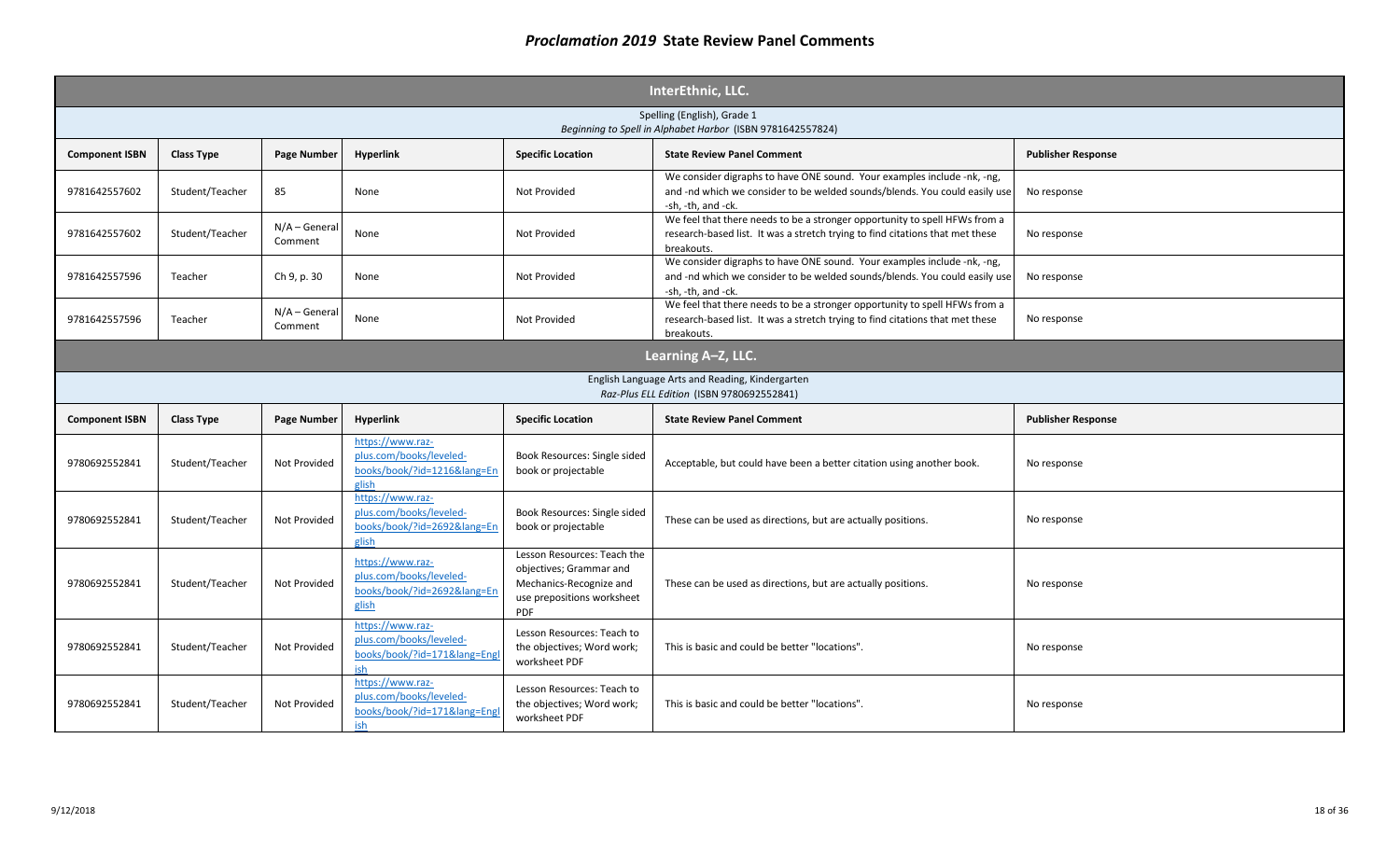| <b>Component ISBN</b> | <b>Class Type</b> | Page Number        | <b>Hyperlink</b>                                                                | <b>Specific Location</b>                                                                                                      | <b>State Review Panel Comment</b>                                                       | <b>Publisher Response</b> |
|-----------------------|-------------------|--------------------|---------------------------------------------------------------------------------|-------------------------------------------------------------------------------------------------------------------------------|-----------------------------------------------------------------------------------------|---------------------------|
| 9780692552841         | Student/Teacher   | Not Provided       | https://www.raz-<br>plus.com/books/leveled-<br>books/book/?id=2692⟨=En<br>glish | Book Resources: Single sided<br>or projectable                                                                                | These are positions. Could be stronger in directions.                                   | No response               |
| 9780692552841         | Student/Teacher   | Not Provided       | https://www.raz-<br>plus.com/books/leveled-<br>books/book/?id=2692⟨=En<br>glish | Lesson Resources: Teach the<br>objectives; Grammar and<br>Mechanics-Recognize and<br>use prepositions worksheet<br><b>PDF</b> | These are positions. Could be stronger in directions.                                   | No response               |
|                       |                   |                    |                                                                                 |                                                                                                                               | English Language Arts and Reading, Grade 1<br>Raz-Plus ELL Edition (ISBN 9780692552841) |                           |
| <b>Component ISBN</b> | <b>Class Type</b> | <b>Page Number</b> | <b>Hyperlink</b>                                                                | <b>Specific Location</b>                                                                                                      | <b>State Review Panel Comment</b>                                                       | <b>Publisher Response</b> |
| 9780692552841         | Student/Teacher   | 5                  | https://www.raz-<br>plus.com/learning-<br>centers/writing-centers/              | Grade K, Complete Sentences<br>Concentration, pg. 5                                                                           | This is a weak opportunity to handwrite.                                                | No response               |
| 9780692552841         | Student/Teacher   | $1 - 4$            | https://www.raz-<br>plus.com/learning-<br>centers/writing-centers/              | Grade K, Complete Sentences<br>Concentration, pgs. 1-4                                                                        | This is a weak opportunity to handwrite.                                                | No response               |
| 9780692552841         | Student/Teacher   | $1 - 5$            | https://www.raz-<br>plus.com/learning-<br>centers/writing-centers/              | Grade 1, Making Sentences,<br>pgs. 1-5                                                                                        | This is a weak opportunity to handwrite.                                                | No response               |
| 9780692552841         | Student/Teacher   | Not Provided       | https://www.raz-<br>plus.com/learning-<br>centers/phonics-centers/              | Grade 2, Syllable Pattern Buzz                                                                                                | There could be a stronger opportunity to demonstrate spelling.                          | No response               |
| 9780692552841         | Student/Teacher   | Not Provided       | https://www.raz-<br>plus.com/vocabulary/word-<br>sorts/                         | Sound Sorts, Initial<br>Open.Inital Closed Syllables                                                                          | There could be a stronger opportunity to demonstrate spelling.                          | No response               |
| 9780692552841         | Student/Teacher   | Not Provided       | https://www.raz-<br>plus.com/book/decodable.php?<br>$id = 43$                   | Book Resources, Single-sided<br>Book: Rose's Birthday                                                                         | There could be a stronger opportunity to demonstrate spelling.                          | No response               |
| 9780692552841         | Student/Teacher   | Not Provided       | https://www.raz-<br>plus.com/book/decodable.php?<br>$id = 54$                   | Book Resources, Single-sided<br><b>Book: Bread for Breakfast</b>                                                              | There could be a stronger opportunity to demonstrate spelling.                          | No response               |
| 9780692552841         | Student/Teacher   | Not Provided       | https://www.raz-<br>plus.com/book/decodable.php?<br>$id = 66$                   | Book Resources, Single-sided<br>Book: The Mare and the Hare                                                                   | There could be a stronger opportunity to demonstrate spelling.                          | No response               |
| 9780692552841         | Student/Teacher   | Not Provided       | https://www.raz-<br>plus.com/book/decodable.php?<br>$id = 66$                   | Phonics Lesson, Section 2,<br>Spell and Write Vce words,<br>page 6                                                            | There could be a stronger opportunity to demonstrate spelling.                          | No response               |
| 9780692552841         | Student/Teacher   | Not Provided       | https://www.raz-<br>plus.com/book/decodable.php?<br>$id = 38$                   | Book Resources, Single-sided<br>Book: Planet Blip Blop                                                                        | There could be a stronger opportunity to demonstrate spelling.                          | No response               |
| 9780692552841         | Student/Teacher   | Not Provided       | https://www.raz-<br>plus.com/book/decodable.php?<br>$id = 47$                   | Book Resources, Single-sided<br>Book: Chip the Chimp                                                                          | There could be a stronger opportunity to demonstrate spelling.                          | No response               |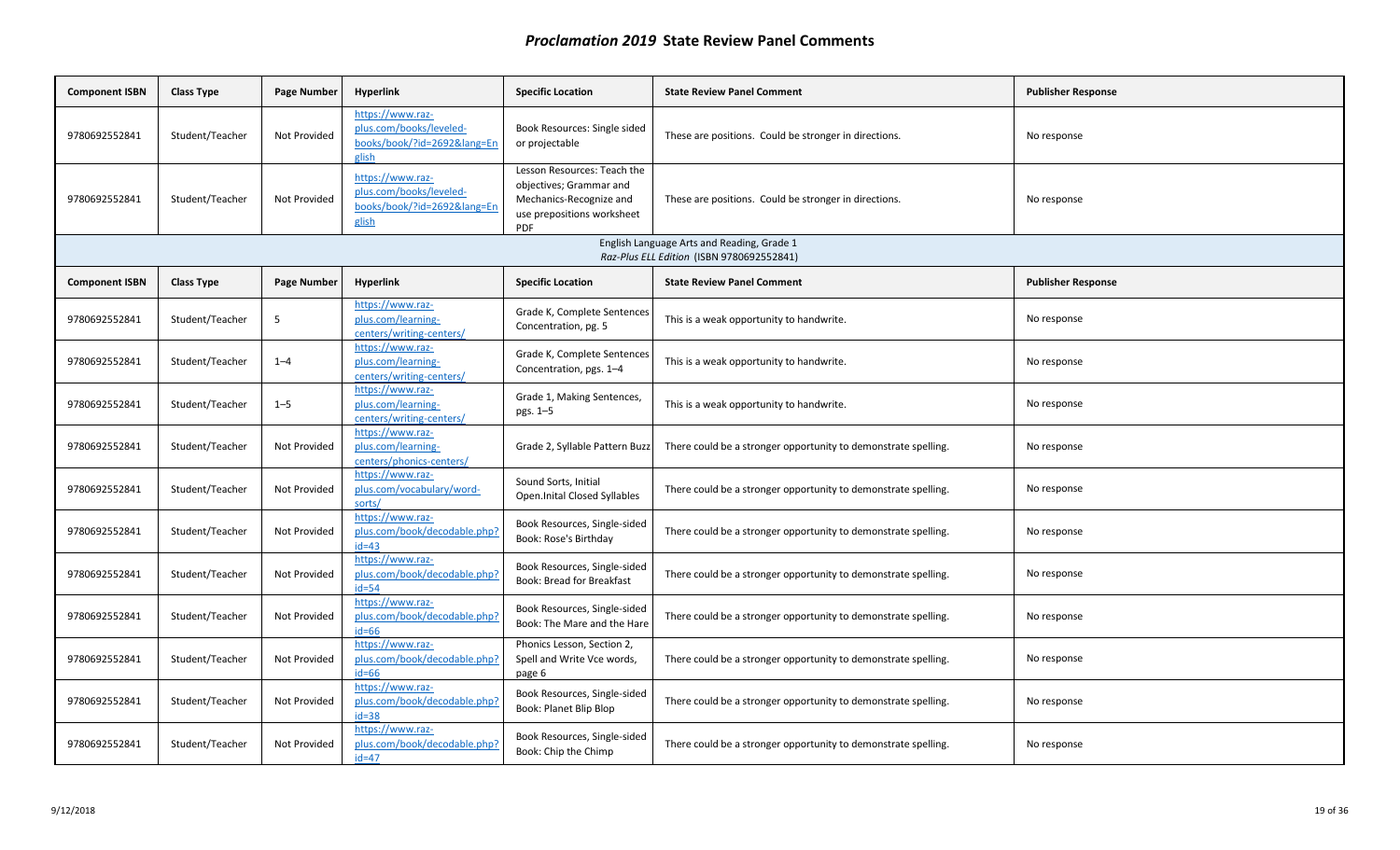| <b>Component ISBN</b> | <b>Class Type</b> | <b>Page Number</b> | <b>Hyperlink</b>                                                              | <b>Specific Location</b>                                                   | <b>State Review Panel Comment</b>                                                                                                                                                                                                                                                                                  | <b>Publisher Response</b> |
|-----------------------|-------------------|--------------------|-------------------------------------------------------------------------------|----------------------------------------------------------------------------|--------------------------------------------------------------------------------------------------------------------------------------------------------------------------------------------------------------------------------------------------------------------------------------------------------------------|---------------------------|
| 9780692552841         | Student/Teacher   | Not Provided       | https://www.raz-<br>plus.com/book/decodable.php?<br>$id = 41$                 | Lesson 41, Book Resources,<br>Single-sided Book: The Robin.<br>Lesson 41   | There could be a stronger opportunity to demonstrate spelling.                                                                                                                                                                                                                                                     | No response               |
| 9780692552841         | Student/Teacher   | Not Provided       | https://www.raz-<br>plus.com/book/decodable.php?<br>$id = 40$                 | Book Resources, Single-sided<br>Book: Lost in the Dump                     | There could be a stronger opportunity to demonstrate spelling.                                                                                                                                                                                                                                                     | No response               |
| 9780692552841         | Student/Teacher   | Not Provided       | https://www.raz-<br>plus.com/book/decodable.php?<br>$id = 49$                 | Book Resources, Single-sided<br>Book: The King Lost his Ring               | There could be a stronger opportunity to demonstrate spelling.                                                                                                                                                                                                                                                     | No response               |
| 9780692552841         | Student/Teacher   | Not Provided       | https://www.raz-<br>plus.com/book/decodable.php?<br>passage=3511              | Book Resources, Single-sided<br>Book: Decodable Passage: Set<br>10. Book 1 | There could be a stronger opportunity to demonstrate spelling.                                                                                                                                                                                                                                                     | No response               |
| 9780692552841         | Student/Teacher   | Not Provided       | https://www.raz-<br>plus.com/book/decodable.php?<br>$id = 3$                  | Lesson 3, Book Resources,<br>Single Sided Book: Nan and<br>Pap, Lesson 3   | There could be a stronger opportunity to demonstrate spelling.                                                                                                                                                                                                                                                     | No response               |
| 9780692552841         | Student/Teacher   | Not Provided       | https://www.raz-<br>plus.com/books/leveled-<br>books/book/?id=2835            | Book Resources, Single-sided<br>Book: Being a Leftie, Level G              | There could be a stronger opportunity to demonstrate spelling.                                                                                                                                                                                                                                                     | No response               |
| 9780692552841         | Student/Teacher   | Not Provided       | https://www.raz-<br>plus.com/books/leveled-<br>books/book/?id=1952            | Book Resources, Single-sided<br>Book: Amazing Beaches,<br>Level 1          | There could be a stronger opportunity to demonstrate spelling.                                                                                                                                                                                                                                                     | No response               |
| 9780692552841         | Student/Teacher   | Not Provided       | https://www.raz-<br>plus.com/fluency/fluency-<br>practice-passages/           | Level F                                                                    | This is weak, but acceptable.                                                                                                                                                                                                                                                                                      | No response               |
| 9780692552841         | Student/Teacher   | Not Provided       | https://www.raz-<br>plus.com/assessments/fluency-<br>timed-reading/           | Level F                                                                    | This is weak, but acceptable.                                                                                                                                                                                                                                                                                      | No response               |
| 9780692552841         | Student/Teacher   | Not Provided       | https://www.raz-<br>plus.com/book.php?id=3380                                 | Lesson Resources, Lesson<br>Plan                                           | The teaching point could be more apparent in the lesson.                                                                                                                                                                                                                                                           | No response               |
|                       |                   |                    |                                                                               |                                                                            | English Language Arts and Reading, Grade 3<br>Raz-Plus ELL Edition (ISBN 9780692552841)                                                                                                                                                                                                                            |                           |
| <b>Component ISBN</b> | <b>Class Type</b> | <b>Page Number</b> | <b>Hyperlink</b>                                                              | <b>Specific Location</b>                                                   | <b>State Review Panel Comment</b>                                                                                                                                                                                                                                                                                  | <b>Publisher Response</b> |
| 9780692552841         | Student/Teacher   |                    | https://www.raz-<br>plus.com/ell/ell-vocabulary-<br>power-packs/pack/?id=2745 | Student Cards, last page                                                   | Could be more specific that this should be an oral activity for this SE                                                                                                                                                                                                                                            | No response               |
| 9780692552841         | Student/Teacher   | Online             | None                                                                          | Book Resources, Single-sided<br>Book:<br>Breed of Dogs Leveled Book        | For this book and several other citations, a book is cited as a way for<br>students to demonstrate speaking and writing breakouts. While this works<br>for reading, identifying word types, etc. the citation should be for the lesson<br>plan, not the book itself when the SE is for students to speak or write. | No response               |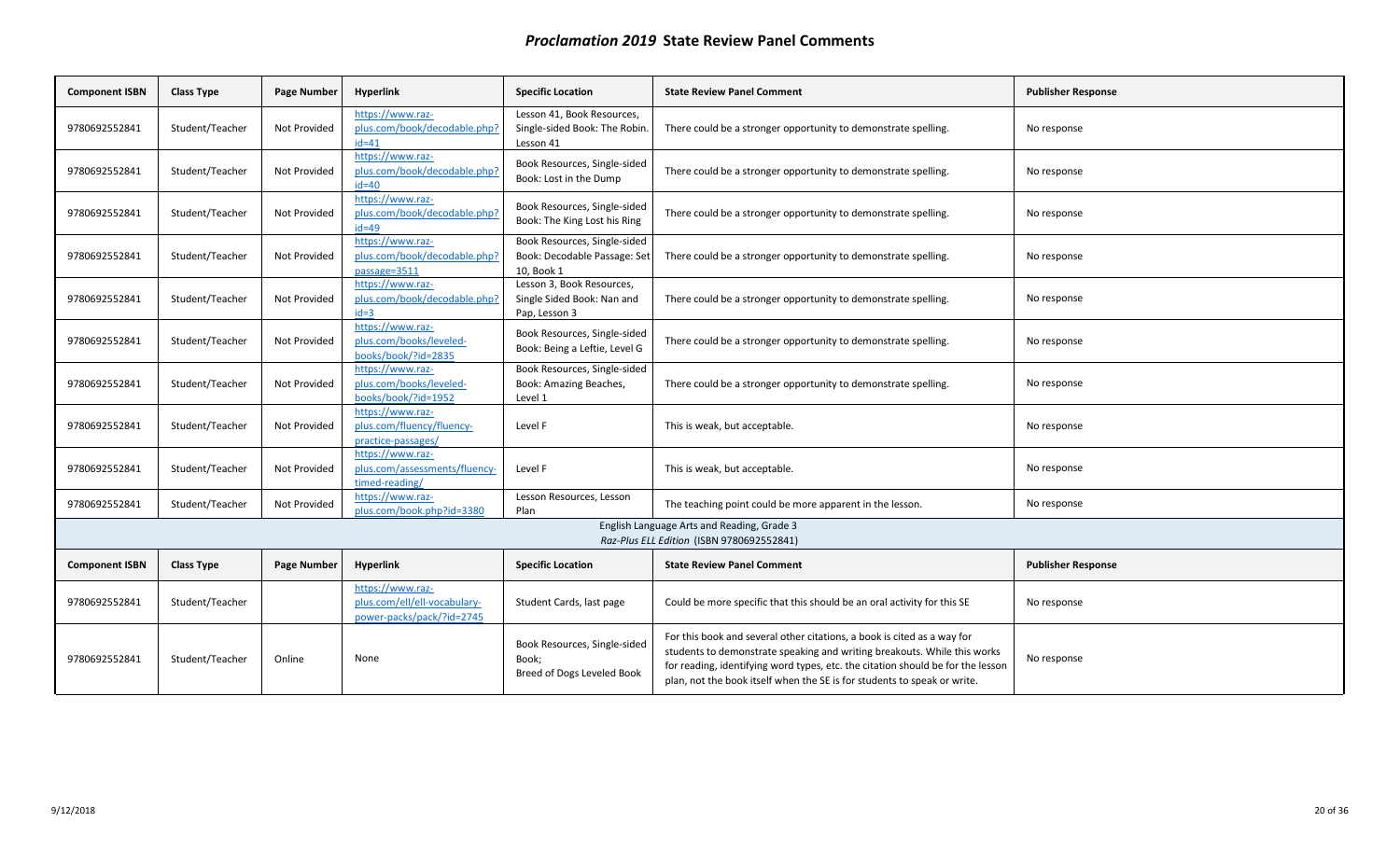|                                                                                                                                                                              | <b>McGraw-Hill School Division</b> |                     |                  |                                                                             |                                                                                                                                                                         |                           |  |  |
|------------------------------------------------------------------------------------------------------------------------------------------------------------------------------|------------------------------------|---------------------|------------------|-----------------------------------------------------------------------------|-------------------------------------------------------------------------------------------------------------------------------------------------------------------------|---------------------------|--|--|
| English Language Arts and Reading, Kindergarten<br>Texas Wonders Grade K, print program (ISBN 9780076876068) and Texas Wonders Grade K, digital program (ISBN 9780076876051) |                                    |                     |                  |                                                                             |                                                                                                                                                                         |                           |  |  |
| <b>Component ISBN</b>                                                                                                                                                        | <b>Class Type</b>                  | Page Number         | <b>Hyperlink</b> | <b>Specific Location</b>                                                    | <b>State Review Panel Comment</b>                                                                                                                                       | <b>Publisher Response</b> |  |  |
| 9780079018939                                                                                                                                                                | Student/Teacher                    | 34                  | None             | Instructions at bottom of<br>page: last two sentences;<br>Activity rows 1-4 | Directions should direct students attention to uppercase by circling<br>uppercase not lowercase                                                                         | No response               |  |  |
| 9780079019011                                                                                                                                                                | Student/Teacher                    | 55                  | None             | Talk, Draw, and Share<br>prompts                                            | Need more clipart for kindergarten                                                                                                                                      | No response               |  |  |
| 9780079019011                                                                                                                                                                | Student/Teacher                    | 76                  | None             | Talk prompt; Quick Tip box                                                  | Would like the use of more academic language                                                                                                                            | No response               |  |  |
| 9780079018939                                                                                                                                                                | Student/Teacher                    | 106                 | None             | Instructions at bottom of<br>page: Sentence 4. Words at<br>top of page      | This only provides one opportunity                                                                                                                                      | No response               |  |  |
| 9780079018939                                                                                                                                                                | Student/Teacher                    | 147                 | None             | Instructions at bottom of<br>page                                           | confusing encoding with decoding                                                                                                                                        | No response               |  |  |
| 9780079018939                                                                                                                                                                | Student/Teacher                    | 161                 | None             | Instructions at bottom of<br>page                                           | This only provides one opportunity                                                                                                                                      | No response               |  |  |
| 9780079018939                                                                                                                                                                | Student/Teacher                    | 244                 | None             | Instructions at bottom of<br>page: Sentences 6-7; Activity<br>$#1 - 4$      | not understanding the point of /Illiiid/ These are short clipped sounds                                                                                                 | No response               |  |  |
| 9780079018939                                                                                                                                                                | Student/Teacher                    | 278                 | None             | Instructions at bottom of<br>page                                           | Pedigogy needs to be included for novice teachers, i.e. cvc, ccvc.                                                                                                      | No response               |  |  |
| 9780079018939                                                                                                                                                                | Student/Teacher                    | 446                 | None             | Instructions at bottom of<br>page; last sentence                            | Please add reference to students previous writing                                                                                                                       | No response               |  |  |
| 9780079019233                                                                                                                                                                | Teacher                            | S47                 | None             | <b>Collaborative Conversation</b>                                           | 4th bullet should match activity wording of complete sentence vs. complete<br>ideas.                                                                                    | No response               |  |  |
| 9780079018939                                                                                                                                                                | <b>Not Provided</b>                | <b>Not Provided</b> | None             | <b>Not Provided</b>                                                         | Activities for 2A excessive drawing components take away from phonological<br>awareness                                                                                 | No response               |  |  |
|                                                                                                                                                                              |                                    |                     |                  |                                                                             | English Language Arts and Reading, Grade 1<br>Texas Wonders Grade 1, print program (ISBN 9780076876099) and Texas Wonders Grade 1, digital program (ISBN 9780076876174) |                           |  |  |
| <b>Component ISBN</b>                                                                                                                                                        | <b>Class Type</b>                  | Page Number         | <b>Hyperlink</b> | <b>Specific Location</b>                                                    | <b>State Review Panel Comment</b>                                                                                                                                       | <b>Publisher Response</b> |  |  |
| 9780079019134                                                                                                                                                                | Student/Teacher                    | $104 - 105$         | None             | think prompt and text                                                       | does not use first person in the vocabulary                                                                                                                             | No response               |  |  |
| 9780079018946                                                                                                                                                                | Student/Teacher                    | 137                 | None             | top of page in examples                                                     | consistently use scoops instead of backslash - may be more helpful for<br>students with disabilities                                                                    | No response               |  |  |
| 9780079018946                                                                                                                                                                | Student/Teacher                    | 523                 | None             | top of page and second box                                                  | does not use third person in the vocabulary                                                                                                                             | No response               |  |  |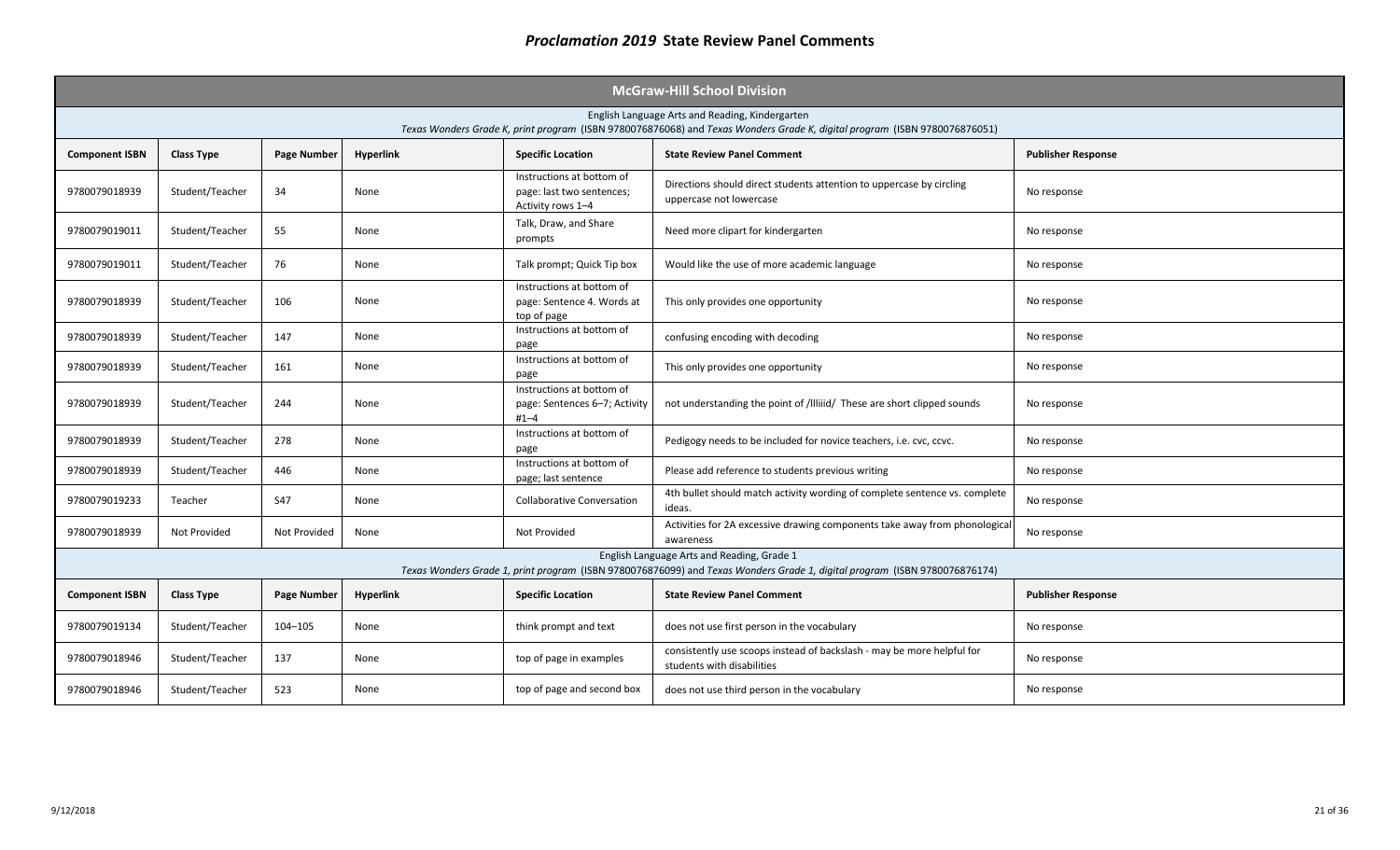|                            | English Language Arts and Reading, Grade 2<br>Texas Wonders Grade 2, print program (ISBN 9780076876105) and Texas Wonders Grade 2, digital program (ISBN 9780076876181) |                            |                  |                                                               |                                                                                                                                                                                                                        |                                                                                     |  |  |  |
|----------------------------|-------------------------------------------------------------------------------------------------------------------------------------------------------------------------|----------------------------|------------------|---------------------------------------------------------------|------------------------------------------------------------------------------------------------------------------------------------------------------------------------------------------------------------------------|-------------------------------------------------------------------------------------|--|--|--|
| <b>Component ISBN</b>      | <b>Class Type</b>                                                                                                                                                       | Page Number                | <b>Hyperlink</b> | <b>Specific Location</b>                                      | <b>State Review Panel Comment</b>                                                                                                                                                                                      | <b>Publisher Response</b>                                                           |  |  |  |
| $N/A - General$<br>Comment | Student/Teacher                                                                                                                                                         | $N/A - General$<br>Comment | None             | N/A                                                           | The revised TEKS vocabulary should be reflected in the curriculum content,<br>for example expository = informational, main idea = central idea.                                                                        | No response                                                                         |  |  |  |
|                            |                                                                                                                                                                         |                            |                  |                                                               | English Language Arts and Reading, Grade 3<br>Texas Wonders Grade 3, print program (ISBN 9780076876310) and Texas Wonders Grade 3, digital program (ISBN 9780076876419)                                                |                                                                                     |  |  |  |
| <b>Component ISBN</b>      | <b>Class Type</b>                                                                                                                                                       | Page Number                | <b>Hyperlink</b> | <b>Specific Location</b>                                      | <b>State Review Panel Comment</b>                                                                                                                                                                                      | <b>Publisher Response</b>                                                           |  |  |  |
| 9780079018960              | Student/Teacher                                                                                                                                                         | 50                         | None             | Instruction box                                               | words coordinating conjunctions missing                                                                                                                                                                                | No response                                                                         |  |  |  |
|                            |                                                                                                                                                                         |                            |                  |                                                               | English Language Arts and Reading, Grade 5<br>Texas Wonders Grade 5, print program (ISBN 9780076876358) and Texas Wonders Grade 5, digital program (ISBN 9780076876372)                                                |                                                                                     |  |  |  |
| <b>Component ISBN</b>      | <b>Class Type</b>                                                                                                                                                       | Page Number                | <b>Hyperlink</b> | <b>Specific Location</b>                                      | <b>State Review Panel Comment</b>                                                                                                                                                                                      | <b>Publisher Response</b>                                                           |  |  |  |
| 9780079018984              | Student/Teacher                                                                                                                                                         | 19                         | None             | Instruction and Decoding<br>Words box on top                  | The student expectation asks students to be able to decode multisyllabic<br>words; however most of the examples in the book are not multisyllabic<br>words. Please add more multisyllabic words in the word sort, etc. | No response                                                                         |  |  |  |
| 9780079018984              | Student/Teacher                                                                                                                                                         | 19                         | None             | Instruction on top                                            | Please add more multisyllabic words with Vce into the lesson                                                                                                                                                           | No response                                                                         |  |  |  |
| 9780079018984              | Student/Teacher                                                                                                                                                         | 115                        | None             | Instruction and Decoding<br>Words box on top                  | There are not enough multisyllabic words in the lessons                                                                                                                                                                | No response                                                                         |  |  |  |
| 9780079018984              | Student/Teacher                                                                                                                                                         | 127                        | None             | Instruction on top                                            | There are not enough examples of multisyllabic words in the lessons.                                                                                                                                                   | No response                                                                         |  |  |  |
| 9780079018984              | Student/Teacher                                                                                                                                                         | 247                        | None             | Instruction and Decoding<br>Words box on top                  | There are not enough words with the target sound.                                                                                                                                                                      | No response                                                                         |  |  |  |
|                            |                                                                                                                                                                         |                            |                  |                                                               | Spanish Language Arts and Reading, Kindergarten<br>Texas Maravillas Grade K, print program (ISBN 9780076876242) and Texas Maravillas Grade K, digital program (ISBN 9780076876365)                                     |                                                                                     |  |  |  |
| <b>Component ISBN</b>      | <b>Class Type</b>                                                                                                                                                       | Page Number                | <b>Hyperlink</b> | <b>Specific Location</b>                                      | <b>State Review Panel Comment</b>                                                                                                                                                                                      | <b>Publisher Response</b>                                                           |  |  |  |
| 9780079010681              | Student/Teacher                                                                                                                                                         | 90                         | None             | top of page                                                   | The text in this Unidad 6 workbook uses the term hipervinculo while the<br>other units workbooks use the word enlace                                                                                                   | [Changed to:] Los textos en línea tienen elementos especiales, llamados<br>enlaces. |  |  |  |
|                            |                                                                                                                                                                         |                            |                  |                                                               | Pearson Education, Inc., publishing as Scott Foresman                                                                                                                                                                  |                                                                                     |  |  |  |
|                            |                                                                                                                                                                         |                            |                  |                                                               | English Language Arts and Reading, Grade 2<br>Texas myView Literacy-Print + Online, Grade 2 (ISBN 9780134919928) and Texas myView Literacy-Online, Grade 2 (ISBN 9780134906362)                                        |                                                                                     |  |  |  |
| <b>Component ISBN</b>      | <b>Class Type</b>                                                                                                                                                       | <b>Page Number</b>         | <b>Hyperlink</b> | <b>Specific Location</b>                                      | <b>State Review Panel Comment</b>                                                                                                                                                                                      | <b>Publisher Response</b>                                                           |  |  |  |
| 9780328941698              | Student/Teacher                                                                                                                                                         | Unit 4 Week<br>6: $p.453$  | None             | Project Based Inquiry:<br>Conduct Research, Use a<br>Web Site | The narrative used here explicitly gives examples of the characteristics of<br>digital texts. It would be nice to have the same examples of characteristics of<br>multimodal texts.                                    | No response                                                                         |  |  |  |
| 9780328941698              | Student/Teacher                                                                                                                                                         | Unit 5 Week<br>6: p.676    | None             | Project Based Inquiry: Extend<br>Research, Collaborate        | Good activity, yet the idea of characteristics of multimodal is still ambiguous.                                                                                                                                       | No response                                                                         |  |  |  |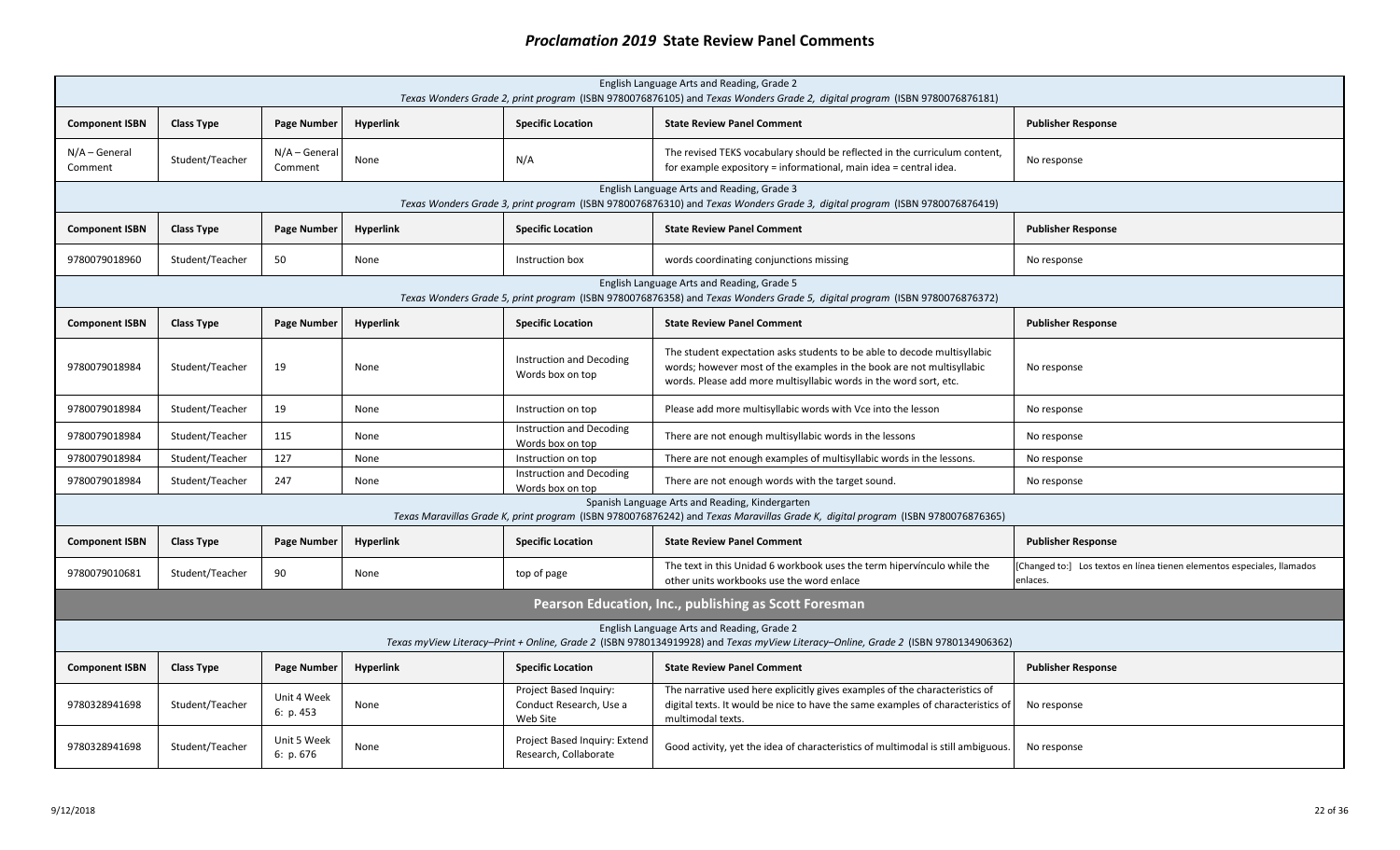|                                                                                                                                                                                            | English Language Arts and Reading, Grade 3<br>Texas myView Literacy-Print + Online, Grade 3 (ISBN 9780134919935) and Texas myView Literacy-Online, Grade 3 (ISBN 9780134906379) |                           |                  |                                                         |                                                                                                                                                                                                                                                                                                                                       |                                                                                                                                                      |  |  |  |
|--------------------------------------------------------------------------------------------------------------------------------------------------------------------------------------------|---------------------------------------------------------------------------------------------------------------------------------------------------------------------------------|---------------------------|------------------|---------------------------------------------------------|---------------------------------------------------------------------------------------------------------------------------------------------------------------------------------------------------------------------------------------------------------------------------------------------------------------------------------------|------------------------------------------------------------------------------------------------------------------------------------------------------|--|--|--|
| <b>Component ISBN</b>                                                                                                                                                                      | <b>Class Type</b>                                                                                                                                                               | Page Number               | <b>Hyperlink</b> | <b>Specific Location</b>                                | <b>State Review Panel Comment</b>                                                                                                                                                                                                                                                                                                     | <b>Publisher Response</b>                                                                                                                            |  |  |  |
| 9780328941704                                                                                                                                                                              | Student/Teacher                                                                                                                                                                 | Unit 1 Week<br>2: p. 89   | None             | Writing Workshop: Develop<br>an Engaging Idea           | Include the verbiage "Structure" within the narrative                                                                                                                                                                                                                                                                                 | No response                                                                                                                                          |  |  |  |
| 9780328941704                                                                                                                                                                              | Student/Teacher                                                                                                                                                                 | Unit 2 Week<br>4: p. 372  | None             | Revising for Coherence and<br>Clarity, top half of page | In "My Turn" please add word choice for their revision of the draft.                                                                                                                                                                                                                                                                  | No response                                                                                                                                          |  |  |  |
| 9780328941711                                                                                                                                                                              | Student/Teacher                                                                                                                                                                 | Unit 3 Week<br>1: p. 50   | None             | Word Study: Prefixes                                    | It would be nice if "Affix" were added to worksheet p. 50 to keep continuity<br>with the standard.                                                                                                                                                                                                                                    | No response                                                                                                                                          |  |  |  |
| 9780328941711                                                                                                                                                                              | Student/Teacher                                                                                                                                                                 | Unit 4 Week<br>2: p. 288  | None             | Writing Workshop: Top half<br>of page                   | To maintain consistency with standards please consider using Argumentative<br>text and craft in the narrative text.                                                                                                                                                                                                                   | No response                                                                                                                                          |  |  |  |
|                                                                                                                                                                                            |                                                                                                                                                                                 |                           |                  |                                                         | English Language Arts and Reading, Grade 8<br>Texas myView Literacy-Print + Online, Grade 8 (ISBN 9780134919935) and Texas myView Literacy -Online, Grade 8 (ISBN 9780134906379)                                                                                                                                                      |                                                                                                                                                      |  |  |  |
| <b>Component ISBN</b>                                                                                                                                                                      | <b>Class Type</b>                                                                                                                                                               | Page Number               | <b>Hyperlink</b> | <b>Specific Location</b>                                | <b>State Review Panel Comment</b>                                                                                                                                                                                                                                                                                                     | <b>Publisher Response</b>                                                                                                                            |  |  |  |
| 9780328991358                                                                                                                                                                              | Student                                                                                                                                                                         | 499                       | None             | <b>Editing Tip</b>                                      | Letter "I" in the "in" is missing.                                                                                                                                                                                                                                                                                                    | Edited text: Spelling in English, the letter $q$ always appears with a $u$ .                                                                         |  |  |  |
| Spanish Language Arts and Reading, Kindergarten<br>Texas miVisión Lectura - Print + Online, Grade K (ISBN 9780134920511) and Texas miVisión Lectura - Online, Grade K (ISBN 9780134914947) |                                                                                                                                                                                 |                           |                  |                                                         |                                                                                                                                                                                                                                                                                                                                       |                                                                                                                                                      |  |  |  |
| <b>Component ISBN</b>                                                                                                                                                                      | <b>Class Type</b>                                                                                                                                                               | Page Number               | <b>Hyperlink</b> | <b>Specific Location</b>                                | <b>State Review Panel Comment</b>                                                                                                                                                                                                                                                                                                     | <b>Publisher Response</b>                                                                                                                            |  |  |  |
| 9780328992171                                                                                                                                                                              | Student/Teacher                                                                                                                                                                 | 221                       | None             | Bunny picture and tree<br>picture                       | The translations would be better to have "la parte de arriba / la parte de<br>abajo" of the tree and "de frente" instead of "delante" which means "in<br>front of"                                                                                                                                                                    | No response                                                                                                                                          |  |  |  |
| 9780328992164                                                                                                                                                                              | Student/Teacher                                                                                                                                                                 | Unit 1, Week<br>3, p. 116 | None             | The last photo                                          | The last photo shows people selecting DVDs as an example for the word<br>"movie" but since most people watch movies in theaters or stream them<br>anymore, physical media may be outdated. It would be better to include a<br>photo of someone watching a movie at the movie theater or watching it<br>around a TV with popcorn, etc. | Replaced photo of a woman and a child looking at DVDs with small<br>image of DVDs and larger image of a child watching a movie on a<br>large screen. |  |  |  |
|                                                                                                                                                                                            |                                                                                                                                                                                 |                           |                  |                                                         | Spanish Language Arts and Reading, Grade 1<br>Texas miVisión Lectura-Print + Online, Grade 1 (ISBN 9780134920528) and Texas miVisión Lectura-Online, Grade 1 (ISBN 9780134914954)                                                                                                                                                     |                                                                                                                                                      |  |  |  |
| <b>Component ISBN</b>                                                                                                                                                                      | <b>Class Type</b>                                                                                                                                                               | Page Number               | <b>Hyperlink</b> | <b>Specific Location</b>                                | <b>State Review Panel Comment</b>                                                                                                                                                                                                                                                                                                     | <b>Publisher Response</b>                                                                                                                            |  |  |  |
| 9780328992225                                                                                                                                                                              | Student                                                                                                                                                                         | 157                       | None             | Unit 2, Week 4                                          | Although the narrative targets proper nouns, it does not address gender<br>specific articles.                                                                                                                                                                                                                                         | No response                                                                                                                                          |  |  |  |
| 9780328992232                                                                                                                                                                              | Student/Teacher                                                                                                                                                                 | 102                       | None             | Unit 3, Week                                            | Although the activity targets proper nouns, it does not address gender<br>specific articles.                                                                                                                                                                                                                                          | No response                                                                                                                                          |  |  |  |
| 9780328992232                                                                                                                                                                              | Student/Teacher                                                                                                                                                                 | 102                       | None             | Unit 3, Week                                            | Although the narrative targets proper nouns, it does not address gender<br>specific articles.                                                                                                                                                                                                                                         | No response                                                                                                                                          |  |  |  |
| 9780328992232                                                                                                                                                                              | Student/Teacher                                                                                                                                                                 | 157                       | None             | Unit 2, Week 4                                          | Although the activity targets proper nouns, it does not address gender<br>specific articles.                                                                                                                                                                                                                                          | No response                                                                                                                                          |  |  |  |
| 9780328992256                                                                                                                                                                              | Student/Teacher                                                                                                                                                                 | 168                       | None             | Unit 5, Week 4                                          | The TEKS breakout is not addressed                                                                                                                                                                                                                                                                                                    | No response                                                                                                                                          |  |  |  |
| 9780328992232                                                                                                                                                                              | Student/Teacher                                                                                                                                                                 | 208                       | None             | Unit 3, Week 5                                          | Although the narrative targets proper nouns, it does not address gender<br>specific articles.                                                                                                                                                                                                                                         | No response                                                                                                                                          |  |  |  |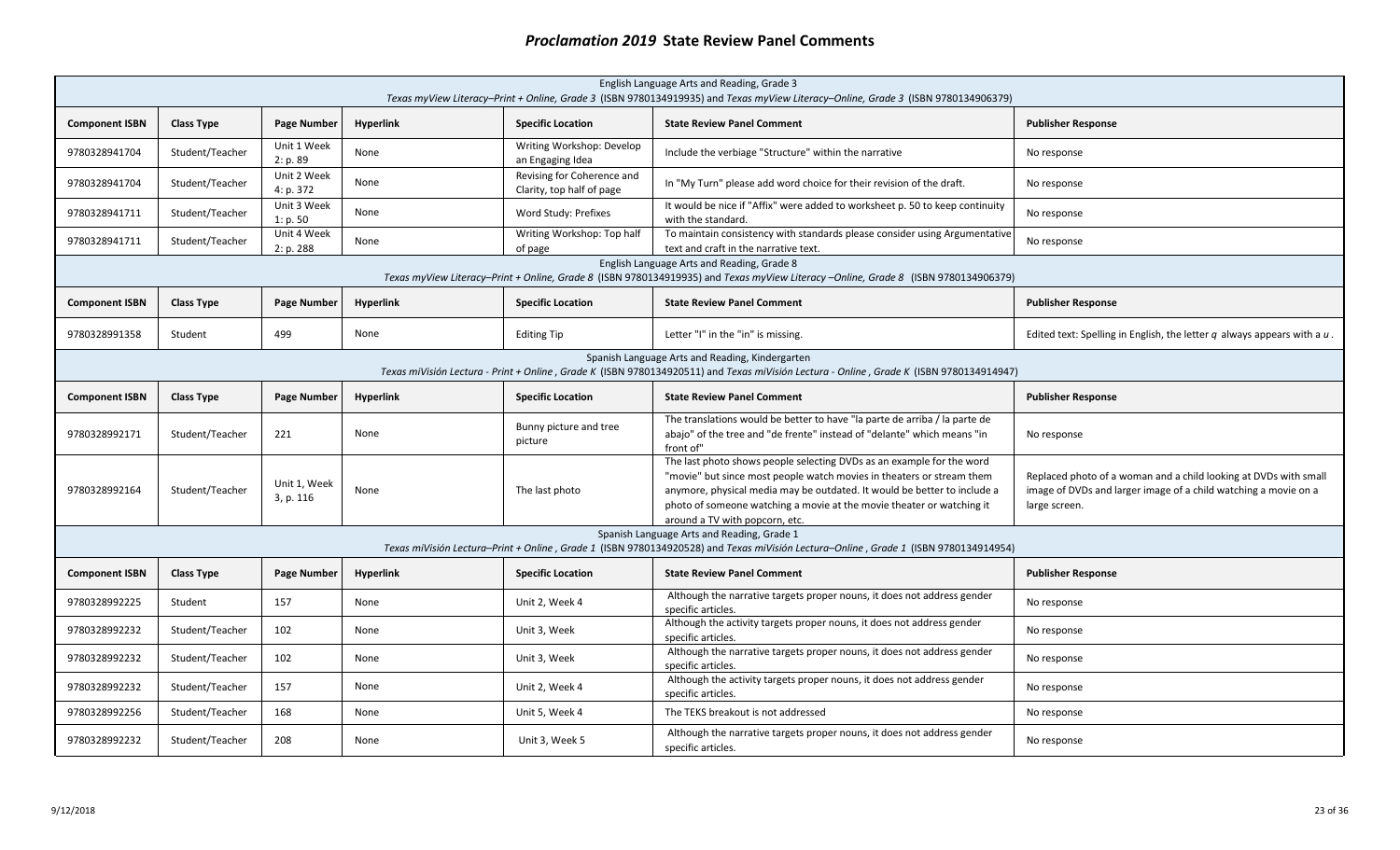| Spanish Language Arts and Reading, Grade 2<br>Texas miVisión Lectura-Print + Online, Grade 2 (ISBN 9780134920535) and Texas miVisión Lectura-Online, Grade 2 (ISBN 9780134914961) |                   |                            |                                                                                                                  |                                                                                                                                                        |                                                                                                                                                                                                                                              |                           |  |  |
|-----------------------------------------------------------------------------------------------------------------------------------------------------------------------------------|-------------------|----------------------------|------------------------------------------------------------------------------------------------------------------|--------------------------------------------------------------------------------------------------------------------------------------------------------|----------------------------------------------------------------------------------------------------------------------------------------------------------------------------------------------------------------------------------------------|---------------------------|--|--|
| <b>Component ISBN</b>                                                                                                                                                             | <b>Class Type</b> | <b>Page Number</b>         | Hyperlink                                                                                                        | <b>Specific Location</b>                                                                                                                               | <b>State Review Panel Comment</b>                                                                                                                                                                                                            | <b>Publisher Response</b> |  |  |
| 9780328992225                                                                                                                                                                     | Student/Teacher   | 123                        | None                                                                                                             | Unit 1, Week 3, Escribir<br>palabras con c, q, k                                                                                                       | Add more space before/after for student complete the words                                                                                                                                                                                   | No response               |  |  |
|                                                                                                                                                                                   |                   |                            |                                                                                                                  |                                                                                                                                                        | Spanish Language Arts and Reading, Grade 4<br>Texas miVisión Lectura-Print + Online, Grade 4 (ISBN 9780134919959) and Texas miVisión Lectura-Online, Grade 4 (ISBN 9780134906386)                                                            |                           |  |  |
| <b>Component ISBN</b>                                                                                                                                                             | <b>Class Type</b> | Page Number                | <b>Hyperlink</b>                                                                                                 | <b>Specific Location</b>                                                                                                                               | <b>State Review Panel Comment</b>                                                                                                                                                                                                            | <b>Publisher Response</b> |  |  |
| 9780328992300                                                                                                                                                                     | Student/Teacher   | Unit 2, Week<br>5, p. 382  | None                                                                                                             | Resumir la información / First<br>paragraph                                                                                                            | Distinguish in text the meaning of synthesis and summary; most text is about<br>summary                                                                                                                                                      | No response               |  |  |
|                                                                                                                                                                                   |                   |                            |                                                                                                                  |                                                                                                                                                        | <b>StrongMind</b>                                                                                                                                                                                                                            |                           |  |  |
|                                                                                                                                                                                   |                   |                            |                                                                                                                  |                                                                                                                                                        | English Language Arts and Reading, Grade 6<br>6th Grade Language Arts (ISBN 9781948544009)                                                                                                                                                   |                           |  |  |
| <b>Component ISBN</b>                                                                                                                                                             | <b>Class Type</b> | Page Number                | Hyperlink                                                                                                        | <b>Specific Location</b>                                                                                                                               | <b>State Review Panel Comment</b>                                                                                                                                                                                                            | <b>Publisher Response</b> |  |  |
| 9781948544009                                                                                                                                                                     | Student/Teacher   | $N/A - General$<br>Comment | None                                                                                                             | N/A                                                                                                                                                    | It would have been extremely helpful if the hyperlinks would have gone<br>directly to the page instead of having to go to one page and then "click<br>continue 3 times" to get to the target. The website was also difficult to<br>navigate. | No response               |  |  |
|                                                                                                                                                                                   |                   |                            |                                                                                                                  |                                                                                                                                                        | English Language Arts and Reading, Grade 7<br>7th Grade Language Arts (ISBN 9781948544009)                                                                                                                                                   |                           |  |  |
| <b>Component ISBN</b>                                                                                                                                                             | <b>Class Type</b> | <b>Page Number</b>         | Hyperlink                                                                                                        | <b>Specific Location</b>                                                                                                                               | <b>State Review Panel Comment</b>                                                                                                                                                                                                            | <b>Publisher Response</b> |  |  |
| 9781948544054                                                                                                                                                                     | Student/Teacher   |                            | https://courseware.strongmind.<br>com/courses/471/modules/ite<br>ms/99633                                        | L01 Reading Skill -<br><b>Understanding Reading</b><br>Comprehension Skills Click<br>"Continue" 3 times<br>Under heading "Synthesizing<br>Information" | Some of the details provided in the narrative are not clearly stated. It does<br>not effectively define nor provide clear examples of synthesis.                                                                                             | No response               |  |  |
| 9781948544054                                                                                                                                                                     | Student/Teacher   |                            | https://courseplayer.avalearnin<br>g.com/nweb/ENG TX/ENG060<br><b>ENG070-</b><br><b>ENG080 Fillable PDF.pdf</b>  | LO2 Reading Skill - Using<br>Reading Response Skills PDF<br>Under heading "While<br>Reading", 9th fillable box-<br>"Synthesize information"            | Does not explicitly require students to use multiple sources of information to<br>generate new understanding                                                                                                                                 | No response               |  |  |
| 9781948544054                                                                                                                                                                     | Student/Teacher   |                            | https://courseplayer.avalearnin<br>g.com/nweb/ENG_TX/ENG060-<br><b>ENG070-</b><br><b>ENG080 Fillable PDF.pdf</b> | LO2 Reading Skill - Using<br>Reading Response Skills PDF<br>Under heading "While<br>Reading", 3rd fillable box-<br>"New vocabulary"                    | Does not require students to respond; they're simply identifying and defining                                                                                                                                                                | No response               |  |  |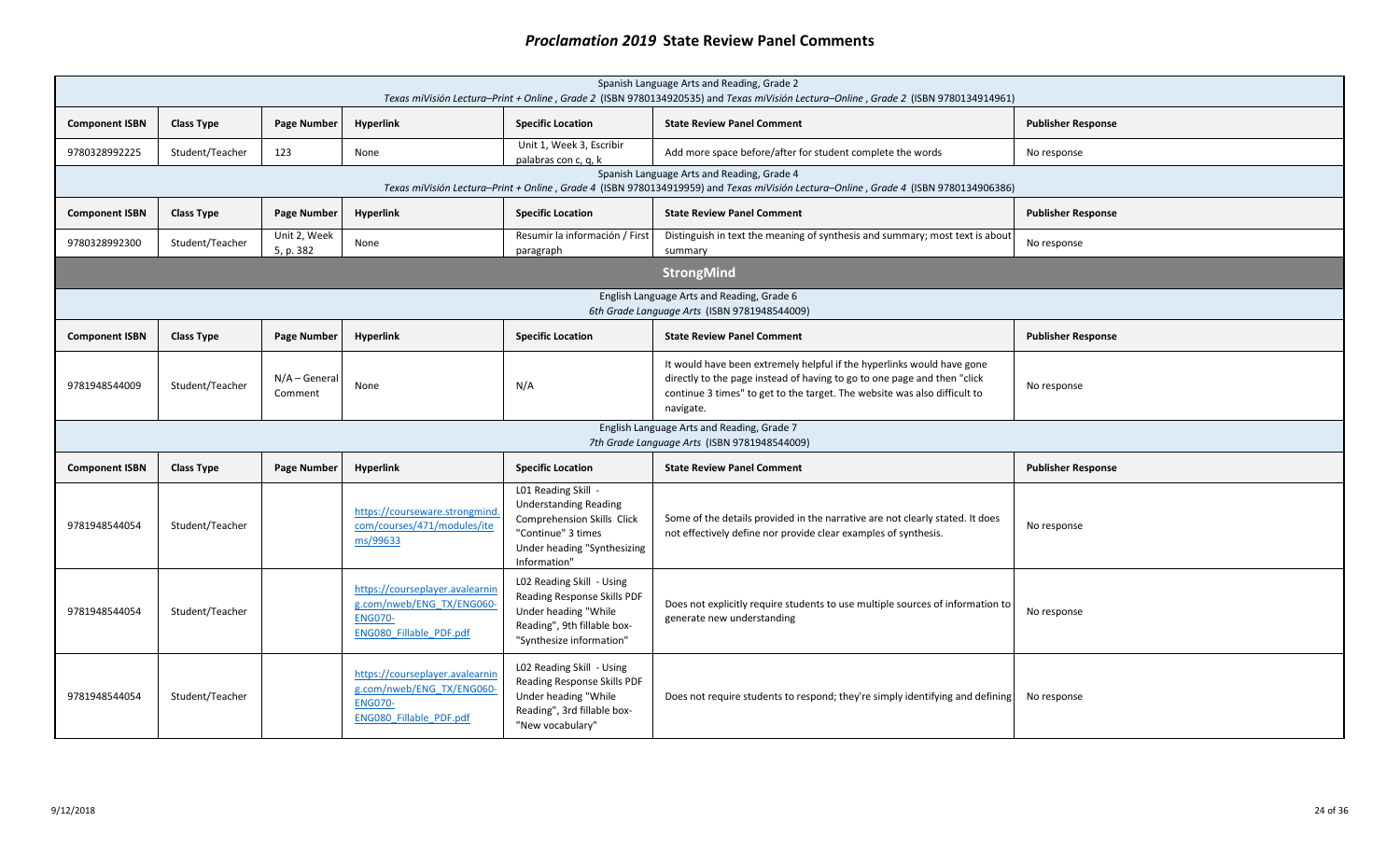| <b>Component ISBN</b> | <b>Class Type</b> | Page Number | <b>Hyperlink</b>                                                                             | <b>Specific Location</b>                                                                                                                                                                                | <b>State Review Panel Comment</b>                                                              | <b>Publisher Response</b> |
|-----------------------|-------------------|-------------|----------------------------------------------------------------------------------------------|---------------------------------------------------------------------------------------------------------------------------------------------------------------------------------------------------------|------------------------------------------------------------------------------------------------|---------------------------|
| 9781948544054         | Student/Teacher   |             | https://courseware.strongmind.<br>com/courses/471/modules/ite<br>ms/99641                    | LO2 Reading Skill - Using<br>Reading Response Skills<br>Click "Continue" 3 times<br>Under heading "Responding<br>Orally or in Writing"                                                                  | Make introductory paragraph clearer. The connection to being an author is<br>vague             | No response               |
| 9781948544054         | Student/Teacher   |             | https://courseware.strongmind<br>com/courses/471/modules/ite<br>ms/99641                     | LO2 Reading Skill - Using<br>Reading Response Skills<br>Click "Continue" 2 times<br>Under heading "Reflecting on<br>and Adjusting Responses"                                                            | In the final sentence in paragraph 2, the pronoun its does not have the<br>correct antecedent. | No response               |
| 9781948544054         | Student/Teacher   |             | https://courseware.strongmind.<br>com/courses/471/assignments/<br>15555?module item id=99632 | L01 Reading Skill<br>"Understanding Central<br>Ideas"<br>Click on "Part 2: Reading<br>Skill"<br>Read entire skill, including 2<br>"Continue" buttons                                                    | Change central idea to controlling idea                                                        | No response               |
| 9781948544054         | Student/Teacher   |             | https://courseware.strongmind.<br>com/courses/471/assignments/<br>15555?module item id=99632 | L01 Reading Skill -<br><b>Understanding Central Ideas</b><br>Click on "Part 2: Reading<br>Skill"<br>Read entire skill, including 2<br>"Continue" buttons                                                | Change central idea to controlling idea                                                        | No response               |
|                       |                   |             |                                                                                              |                                                                                                                                                                                                         | English Language Arts and Reading, Grade 8<br>8th Grade Language Arts (ISBN 9781948544009)     |                           |
| <b>Component ISBN</b> | <b>Class Type</b> | Page Number | <b>Hyperlink</b>                                                                             | <b>Specific Location</b>                                                                                                                                                                                | <b>State Review Panel Comment</b>                                                              | <b>Publisher Response</b> |
| 9781948544078         | Student/Teacher   |             | https://courseware.strongmind.<br>com/courses/470/assignments/<br>15406?module item id=98948 | L08 Reading Skill-<br>"Determining Key Events and<br>Individuals"<br>Click on "Part 2: Reading<br>Skill"<br>Click "Continue" 4 times<br>Scroll to the bottom of the<br>page to "Workbook"<br>Question 4 | weak citation identifying in an MC is not explaining                                           | No response               |
| 9781948544078         | Student/Teacher   |             | https://courseware.strongmind.<br>com/courses/470/assignments/<br>15472?module item id=99157 | L31 Writing Skill- "Choosing a<br>Topic and Creating a<br><b>Research Question"</b><br>Click "Continue" 4 times<br>Under heading "Try It<br>Yourself"                                                   | <b>WEAK activity</b>                                                                           | No response               |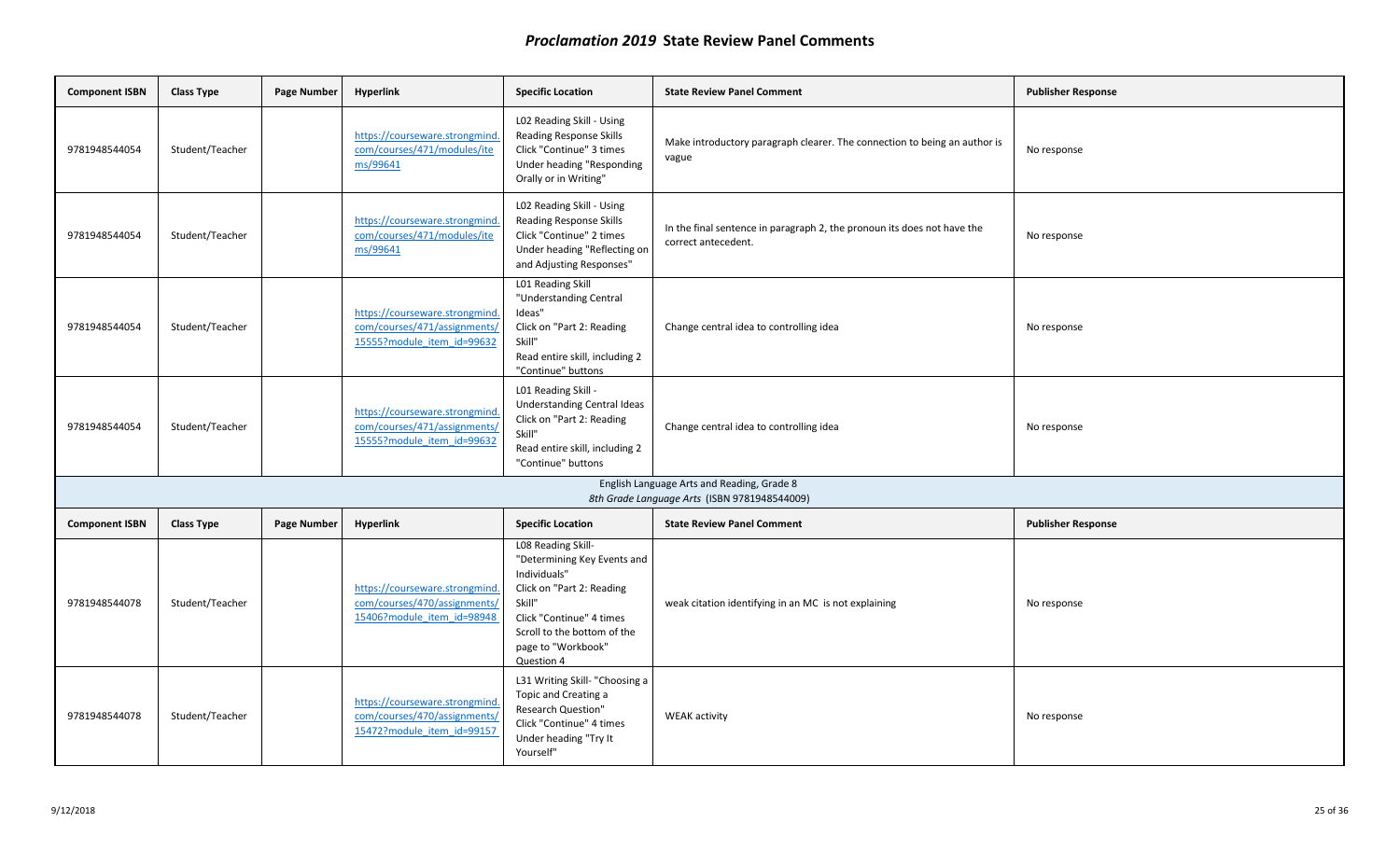|                                                                                                                                        | <b>Tanglewood Publishing, Inc.</b> |                            |                                                                                                |                                                                     |                                                                                                                                                                                                                                                                                                                                                                                                                                               |                           |  |  |  |
|----------------------------------------------------------------------------------------------------------------------------------------|------------------------------------|----------------------------|------------------------------------------------------------------------------------------------|---------------------------------------------------------------------|-----------------------------------------------------------------------------------------------------------------------------------------------------------------------------------------------------------------------------------------------------------------------------------------------------------------------------------------------------------------------------------------------------------------------------------------------|---------------------------|--|--|--|
| English Language Arts and Reading, Grade 8<br>Surviving the Angel of Death: The Story of a Mengele Twin Auschwitz (ISBN 9781939100245) |                                    |                            |                                                                                                |                                                                     |                                                                                                                                                                                                                                                                                                                                                                                                                                               |                           |  |  |  |
| <b>Component ISBN</b>                                                                                                                  | <b>Class Type</b>                  | Page Number                | <b>Hyperlink</b>                                                                               | <b>Specific Location</b>                                            | <b>State Review Panel Comment</b>                                                                                                                                                                                                                                                                                                                                                                                                             | <b>Publisher Response</b> |  |  |  |
| 9781939100245                                                                                                                          | Student/Teacher                    | $N/A - General$<br>Comment | None                                                                                           | N/A                                                                 | The novel itself is a good read. If it was just for a novel study, it would be<br>fine; however, in order for this book to be on the state approved adoption<br>list, the author is going to have to create a more rigorous teacher guide that<br>include specific lessons to address the TEKS and the ELPS. The citations given<br>for the TEKS and the ELPS were too general and a lot of latitude was given to<br>meet the qualifications. | No response               |  |  |  |
| <b>ThinkCERCA</b>                                                                                                                      |                                    |                            |                                                                                                |                                                                     |                                                                                                                                                                                                                                                                                                                                                                                                                                               |                           |  |  |  |
| English Language Arts and Reading, Grade 6<br>ThinkCERCA, Texas Edition, Grade 6 (ISBN 9780999856147)                                  |                                    |                            |                                                                                                |                                                                     |                                                                                                                                                                                                                                                                                                                                                                                                                                               |                           |  |  |  |
| <b>Component ISBN</b>                                                                                                                  | <b>Class Type</b>                  | Page Number                | <b>Hyperlink</b>                                                                               | <b>Specific Location</b>                                            | <b>State Review Panel Comment</b>                                                                                                                                                                                                                                                                                                                                                                                                             | <b>Publisher Response</b> |  |  |  |
| 9780999856154                                                                                                                          | Student/Teacher                    |                            | https://s3.amazonaws.com/thir<br>kcerca-<br>prod/assets/Texas/Research+Pr<br>ocess+Grade+6.pdf | Writing the Research Paper,<br>handout, p. 11, Reading<br>Checklist | weak                                                                                                                                                                                                                                                                                                                                                                                                                                          | No response               |  |  |  |
| 9780999856154                                                                                                                          | Student/Teacher                    |                            | https://texas.thingcerca.com/le<br>ssons/14250/less on steps/2                                 | <b>Reference Materials (Direct</b><br>Instruction), question 2      | does not talk about text features - item is a dictionary definition                                                                                                                                                                                                                                                                                                                                                                           | No response               |  |  |  |
| 9780999856154                                                                                                                          | Student/Teacher                    |                            | https://texas.thingcerca.com/le<br>ssons/14250/less on steps/2                                 | Reference Materials (Direct<br>Instruction), question 2             | does not talk about text features - item is a dictionary definition                                                                                                                                                                                                                                                                                                                                                                           | No response               |  |  |  |
|                                                                                                                                        |                                    |                            |                                                                                                |                                                                     | TPS Publishing, Inc.                                                                                                                                                                                                                                                                                                                                                                                                                          |                           |  |  |  |
|                                                                                                                                        |                                    |                            |                                                                                                |                                                                     | English Language Arts and Reading, Kindergarten<br>TPS Publishing, Inc. Creative English Language Arts & Reading Grade Kindergarten-Print Class Set (ISBN 9781788051521)                                                                                                                                                                                                                                                                      |                           |  |  |  |
| <b>Component ISBN</b>                                                                                                                  | <b>Class Type</b>                  | Page Number                | <b>Hyperlink</b>                                                                               | <b>Specific Location</b>                                            | <b>State Review Panel Comment</b>                                                                                                                                                                                                                                                                                                                                                                                                             | <b>Publisher Response</b> |  |  |  |
| 9781788052061                                                                                                                          | Student/Teacher                    | 41                         | None                                                                                           | whole page                                                          | should say front cover not front page (for proper terminology)                                                                                                                                                                                                                                                                                                                                                                                | No response               |  |  |  |
| 9781788052061                                                                                                                          | Student/Teacher                    | 42                         | None                                                                                           | whole page                                                          | should say back cover not back page (for proper terminology)                                                                                                                                                                                                                                                                                                                                                                                  | No response               |  |  |  |
| 9781788052061                                                                                                                          | Student/Teacher                    | 43                         | None                                                                                           | whole page                                                          | big letters are not necessarily uppercase letters - big is a size of a font                                                                                                                                                                                                                                                                                                                                                                   | No response               |  |  |  |
| 9781788052061                                                                                                                          | Student/Teacher                    | 165                        | None                                                                                           | narrative                                                           | you don't say "can you find any steps" you would ask the order or way<br>information is told or the sequence                                                                                                                                                                                                                                                                                                                                  | No response               |  |  |  |
| 9781788052061                                                                                                                          | Student/Teacher                    | $19 - 45$                  | None                                                                                           | you will find examples<br>throughout the lesson                     | shouldn't be "copy out" just "copy" on p 44                                                                                                                                                                                                                                                                                                                                                                                                   | No response               |  |  |  |
| 9781788052061                                                                                                                          | Student/Teacher                    | $19 - 45$                  | None                                                                                           | you will find examples<br>throughout the lesson                     | should be write them not write them out                                                                                                                                                                                                                                                                                                                                                                                                       | No response               |  |  |  |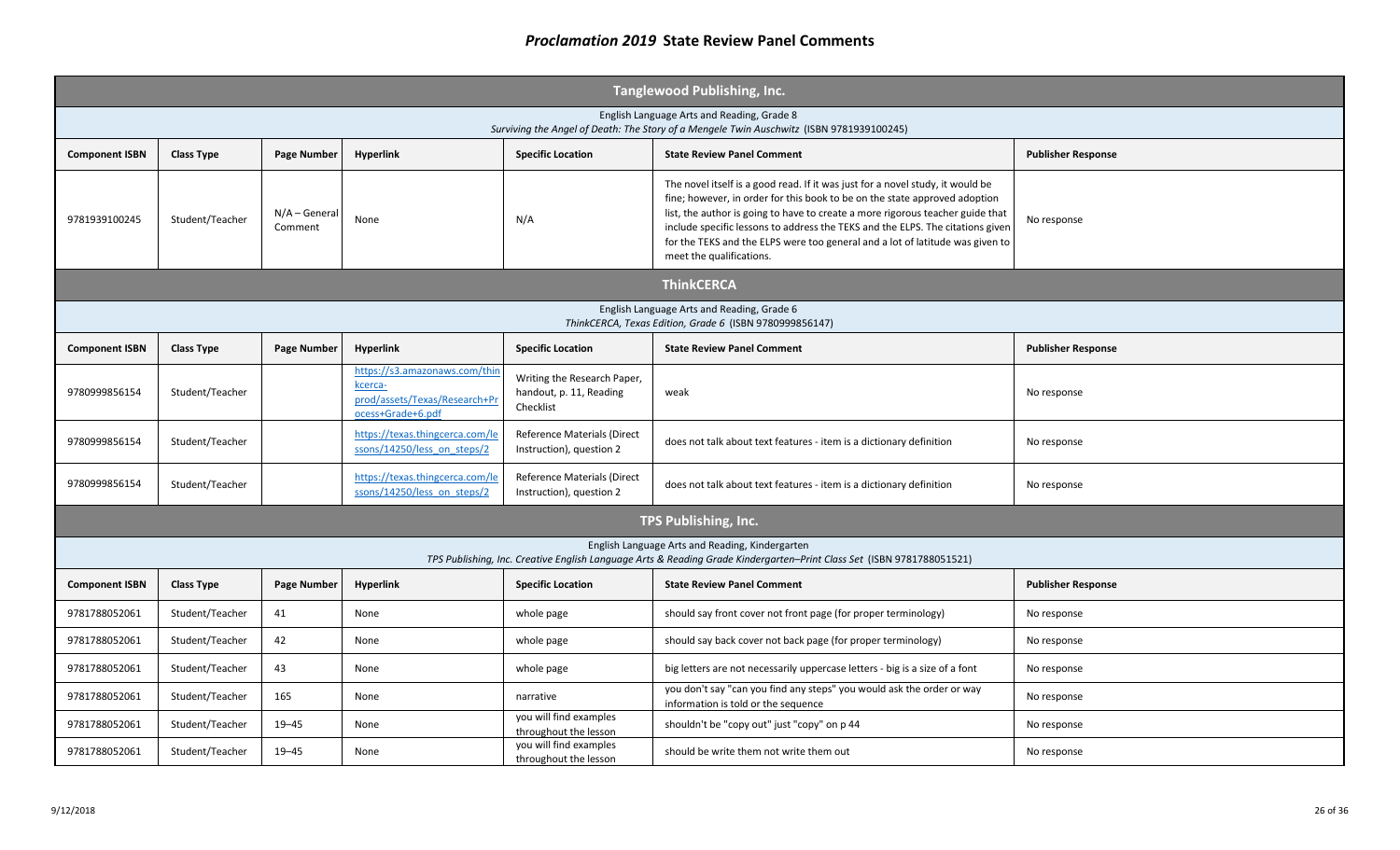| <b>Component ISBN</b>                                                                                                                                                                                                                                                                                              | <b>Class Type</b>                                                                                                                                                                                                                                                                                    | Page Number                | <b>Hyperlink</b> | <b>Specific Location</b>                        | <b>State Review Panel Comment</b>                                                                                                                                                          | <b>Publisher Response</b> |  |  |
|--------------------------------------------------------------------------------------------------------------------------------------------------------------------------------------------------------------------------------------------------------------------------------------------------------------------|------------------------------------------------------------------------------------------------------------------------------------------------------------------------------------------------------------------------------------------------------------------------------------------------------|----------------------------|------------------|-------------------------------------------------|--------------------------------------------------------------------------------------------------------------------------------------------------------------------------------------------|---------------------------|--|--|
| 9781788052061                                                                                                                                                                                                                                                                                                      | Student/Teacher                                                                                                                                                                                                                                                                                      | $44 - 45$                  | None             | whole page                                      | *BIG and uppercase should not be interchanged; uppercase is accurate                                                                                                                       | No response               |  |  |
| 9781788052061                                                                                                                                                                                                                                                                                                      | Student/Teacher                                                                                                                                                                                                                                                                                      | $44 - 45$                  | None             | whole activity                                  | kindergarteners should not use a pen to write                                                                                                                                              | No response               |  |  |
| 9781788051521                                                                                                                                                                                                                                                                                                      | Student/Teacher                                                                                                                                                                                                                                                                                      | $N/A - General$<br>Comment | None             | N/A                                             | digitized clip art should really be replaced to be engaging; too much text on a<br>page for kindergarten - not developmentally appropriate; many items are<br>unrealistic expectations     | No response               |  |  |
|                                                                                                                                                                                                                                                                                                                    |                                                                                                                                                                                                                                                                                                      |                            |                  |                                                 | English Language Arts and Reading, Kindergarten<br>TPS Publishing, Inc. Creative English Language Arts & Reading Grade Kindergarten–Print with basic online class set (ISBN 9781788050296) |                           |  |  |
| <b>Component ISBN</b>                                                                                                                                                                                                                                                                                              | <b>Class Type</b>                                                                                                                                                                                                                                                                                    | Page Number                | <b>Hyperlink</b> | <b>Specific Location</b>                        | <b>State Review Panel Comment</b>                                                                                                                                                          | <b>Publisher Response</b> |  |  |
| 9781788052061                                                                                                                                                                                                                                                                                                      | Student                                                                                                                                                                                                                                                                                              | 42                         | None             | whole page                                      | say back cover not back page                                                                                                                                                               | No response               |  |  |
| 9781788052061                                                                                                                                                                                                                                                                                                      | Student                                                                                                                                                                                                                                                                                              | $44 - 45$                  | None             | whole activity                                  | use the word uppercase as opposed to big                                                                                                                                                   | No response               |  |  |
| 9781788052061                                                                                                                                                                                                                                                                                                      | Student                                                                                                                                                                                                                                                                                              | 165                        | None             | narrative                                       | you don't say "can you find any steps" you would ask the order or way<br>information is told or the sequence                                                                               | No response               |  |  |
| English Language Arts and Reading, Kindergarten<br>TPS Publishing, Inc. Creative English Language Arts & Reading Grade Kindergarten-Print with Online Class Set (ISBN 9781788051545) and<br>TPS Publishing, Inc. Creative English Language Arts & Reading Grade Kindergarten-Online Class Set (ISBN 9781788051859) |                                                                                                                                                                                                                                                                                                      |                            |                  |                                                 |                                                                                                                                                                                            |                           |  |  |
| <b>Component ISBN</b>                                                                                                                                                                                                                                                                                              | <b>Class Type</b>                                                                                                                                                                                                                                                                                    | Page Number                | <b>Hyperlink</b> | <b>Specific Location</b>                        | <b>State Review Panel Comment</b>                                                                                                                                                          | <b>Publisher Response</b> |  |  |
| 9781788052061                                                                                                                                                                                                                                                                                                      | Student                                                                                                                                                                                                                                                                                              | $19 - 45$                  | None             | you will find examples<br>throughout the lesson | use "copy", not "copy out"                                                                                                                                                                 | No response               |  |  |
| 9781788052061                                                                                                                                                                                                                                                                                                      | Student                                                                                                                                                                                                                                                                                              | 42                         | None             | whole page                                      | back cover, not back page for correct terminology                                                                                                                                          | No response               |  |  |
| 9781788052061                                                                                                                                                                                                                                                                                                      | Student                                                                                                                                                                                                                                                                                              | $44 - 45$                  | None             | whole activity                                  | big and uppercase should not be interchanged                                                                                                                                               | No response               |  |  |
| 9781788052061                                                                                                                                                                                                                                                                                                      | Student                                                                                                                                                                                                                                                                                              | $44 - 45$                  | None             | whole activity                                  | kindergarteners shouldn't use pens                                                                                                                                                         | No response               |  |  |
|                                                                                                                                                                                                                                                                                                                    |                                                                                                                                                                                                                                                                                                      |                            |                  |                                                 | English Language Arts and Reading, Grade 1<br>TPS Publishing, Inc. STEAM into English Language Arts & Reading Grade One-Print with Basic Online Class Set (ISBN 9781788051019)             |                           |  |  |
| <b>Component ISBN</b>                                                                                                                                                                                                                                                                                              | <b>Class Type</b>                                                                                                                                                                                                                                                                                    | Page Number                | <b>Hyperlink</b> | <b>Specific Location</b>                        | <b>State Review Panel Comment</b>                                                                                                                                                          | <b>Publisher Response</b> |  |  |
| 9781788051019                                                                                                                                                                                                                                                                                                      | Student/Teacher                                                                                                                                                                                                                                                                                      | $N/A - General$<br>Comment | None             | whole book                                      | Page Numbers are placed on the inside near the binding, making it difficult<br>to locate pages.                                                                                            | No response               |  |  |
|                                                                                                                                                                                                                                                                                                                    | English Language Arts and Reading, Grade 1<br>TPS Publishing, Inc. STEAM into English Language Arts & Reading Grade One-Print with Online Class Set (ISBN 9781788052252) and<br>TPS Publishing, Inc. STEAM into English Language Arts & Reading Grade One-Online Only Class Set (ISBN 9781788052269) |                            |                  |                                                 |                                                                                                                                                                                            |                           |  |  |
| <b>Component ISBN</b>                                                                                                                                                                                                                                                                                              | <b>Class Type</b>                                                                                                                                                                                                                                                                                    | <b>Page Number</b>         | <b>Hyperlink</b> | <b>Specific Location</b>                        | <b>State Review Panel Comment</b>                                                                                                                                                          | <b>Publisher Response</b> |  |  |
| 9781788052252                                                                                                                                                                                                                                                                                                      | Student/Teacher                                                                                                                                                                                                                                                                                      | $N/A - General$<br>Comment | None             | N/A                                             | I really love how detailed and organized the material is. It is presented in a<br>cohesive and sequential fashion. Great Resource!                                                         | No response               |  |  |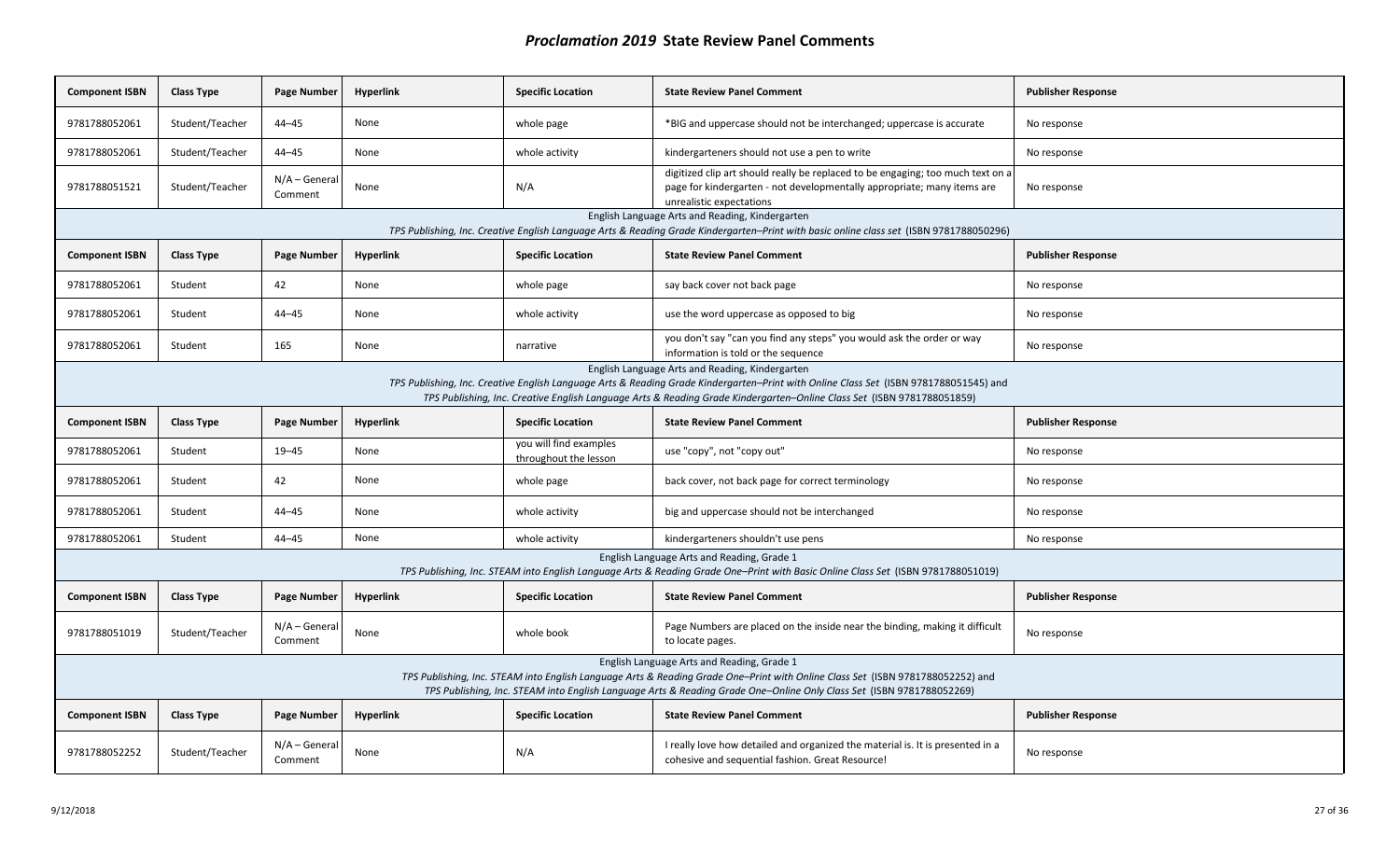| English Language Arts and Reading, Grade 4<br>TPS Publishing, Inc. STEAM into English Language Arts & Reading Grade Four-Print with Online Class Set (ISBN 9781788052436) and<br>TPS Publishing, Inc. STEAM into English Language Arts & Reading Grade Four-Online only Class Set (ISBN 9781788052443) |                                                                                                                                                             |                            |                  |                                    |                                                                                                                                                                                                                                                                                               |                                                                                                                                                                                                                                                                                    |  |  |  |
|--------------------------------------------------------------------------------------------------------------------------------------------------------------------------------------------------------------------------------------------------------------------------------------------------------|-------------------------------------------------------------------------------------------------------------------------------------------------------------|----------------------------|------------------|------------------------------------|-----------------------------------------------------------------------------------------------------------------------------------------------------------------------------------------------------------------------------------------------------------------------------------------------|------------------------------------------------------------------------------------------------------------------------------------------------------------------------------------------------------------------------------------------------------------------------------------|--|--|--|
| <b>Component ISBN</b>                                                                                                                                                                                                                                                                                  | <b>Class Type</b>                                                                                                                                           | Page Number                | <b>Hyperlink</b> | <b>Specific Location</b>           | <b>State Review Panel Comment</b>                                                                                                                                                                                                                                                             | <b>Publisher Response</b>                                                                                                                                                                                                                                                          |  |  |  |
| 9781788050555                                                                                                                                                                                                                                                                                          | Teacher                                                                                                                                                     | $N/A - General$<br>Comment | None             | <b>Teacher Edition Part 2</b>      | Page numbers are on the wrong side of the page, different from TE part 1.                                                                                                                                                                                                                     | No response                                                                                                                                                                                                                                                                        |  |  |  |
|                                                                                                                                                                                                                                                                                                        | English Language Arts and Reading, Grade 5<br>TPS Publishing, Inc. Creative English Language Arts & Reading Grade Five-Print Class Set (ISBN 9781788052450) |                            |                  |                                    |                                                                                                                                                                                                                                                                                               |                                                                                                                                                                                                                                                                                    |  |  |  |
| <b>Component ISBN</b>                                                                                                                                                                                                                                                                                  | <b>Class Type</b>                                                                                                                                           | Page Number                | <b>Hyperlink</b> | <b>Specific Location</b>           | <b>State Review Panel Comment</b>                                                                                                                                                                                                                                                             | <b>Publisher Response</b>                                                                                                                                                                                                                                                          |  |  |  |
| 9781788050586                                                                                                                                                                                                                                                                                          | Student/Teacher                                                                                                                                             | $58 - 60$                  | None             | student narrative and key<br>words | Opportunity for SSR not clearly stated in student edition.                                                                                                                                                                                                                                    | No response                                                                                                                                                                                                                                                                        |  |  |  |
| 9781788052450                                                                                                                                                                                                                                                                                          | Student/Teacher                                                                                                                                             | $N/A - General$<br>Comment | None             | N/A                                | We would not recommend for adoption unless materials undergo thorough<br>professional copy editing.                                                                                                                                                                                           | We have proposed many edits and corrections as well as accepting<br>those presented by the state panel. We are reviewing further with an<br>expert content specialist and are happy to make further edits where<br>appropriate. We believe some comments are personal preferences. |  |  |  |
| English Language Arts and Reading, Grade 5<br>TPS Publishing, Inc. Creative English Language Arts & Reading Grade Five-Print with basic online class set (ISBN 9781788050968)                                                                                                                          |                                                                                                                                                             |                            |                  |                                    |                                                                                                                                                                                                                                                                                               |                                                                                                                                                                                                                                                                                    |  |  |  |
| <b>Component ISBN</b>                                                                                                                                                                                                                                                                                  | Class Type                                                                                                                                                  | Page Number                | <b>Hyperlink</b> | <b>Specific Location</b>           | <b>State Review Panel Comment</b>                                                                                                                                                                                                                                                             | <b>Publisher Response</b>                                                                                                                                                                                                                                                          |  |  |  |
| 9781788050586                                                                                                                                                                                                                                                                                          | Student/Teacher                                                                                                                                             | $58 - 60$                  | None             | student narrative and key<br>words | Opportunity for SSR not clearly stated in student edition.                                                                                                                                                                                                                                    | No response                                                                                                                                                                                                                                                                        |  |  |  |
| 9781788050968                                                                                                                                                                                                                                                                                          | Student/Teacher                                                                                                                                             | $N/A - General$<br>Comment | None             | N/A                                | We would not recommend for adoption unless materials undergo thorough<br>professional copy editing.                                                                                                                                                                                           | We have proposed many edits and corrections as well as accepting<br>those presented by the state panel. We are reviewing further with an<br>expert content specialist and are happy to make further edits where<br>appropriate. We believe some comments are personal preferences. |  |  |  |
|                                                                                                                                                                                                                                                                                                        |                                                                                                                                                             |                            |                  |                                    | English Language Arts and Reading, Grade 5<br>TPS Publishing, Inc. Creative English Language Arts & Reading Grade Five-Print with Online Class Set (ISBN 9781788052467) and<br>TPS Publishing, Inc. Creative English Language Arts & Reading Grade Five-Online Class Set (ISBN 9781788052191) |                                                                                                                                                                                                                                                                                    |  |  |  |
| <b>Component ISBN</b>                                                                                                                                                                                                                                                                                  | <b>Class Type</b>                                                                                                                                           | <b>Page Number</b>         | Hyperlink        | <b>Specific Location</b>           | <b>State Review Panel Comment</b>                                                                                                                                                                                                                                                             | <b>Publisher Response</b>                                                                                                                                                                                                                                                          |  |  |  |
| 9781788050586                                                                                                                                                                                                                                                                                          | Student/Teacher                                                                                                                                             | $58 - 60$                  | None             | student narrative and key<br>words | Opportunity for SSR not clearly stated in student edition.                                                                                                                                                                                                                                    | No response                                                                                                                                                                                                                                                                        |  |  |  |
| 9781788052467                                                                                                                                                                                                                                                                                          | Student/Teacher                                                                                                                                             | $N/A - General$<br>Comment | None             | N/A                                | We would not recommend for adoption unless materials undergo thorough<br>professional copy editing.                                                                                                                                                                                           | We have proposed many edits and corrections as well as accepting<br>those presented by the state panel. We are reviewing further with an<br>expert content specialist and are happy to make further edits where<br>appropriate. We believe some comments are personal preferences. |  |  |  |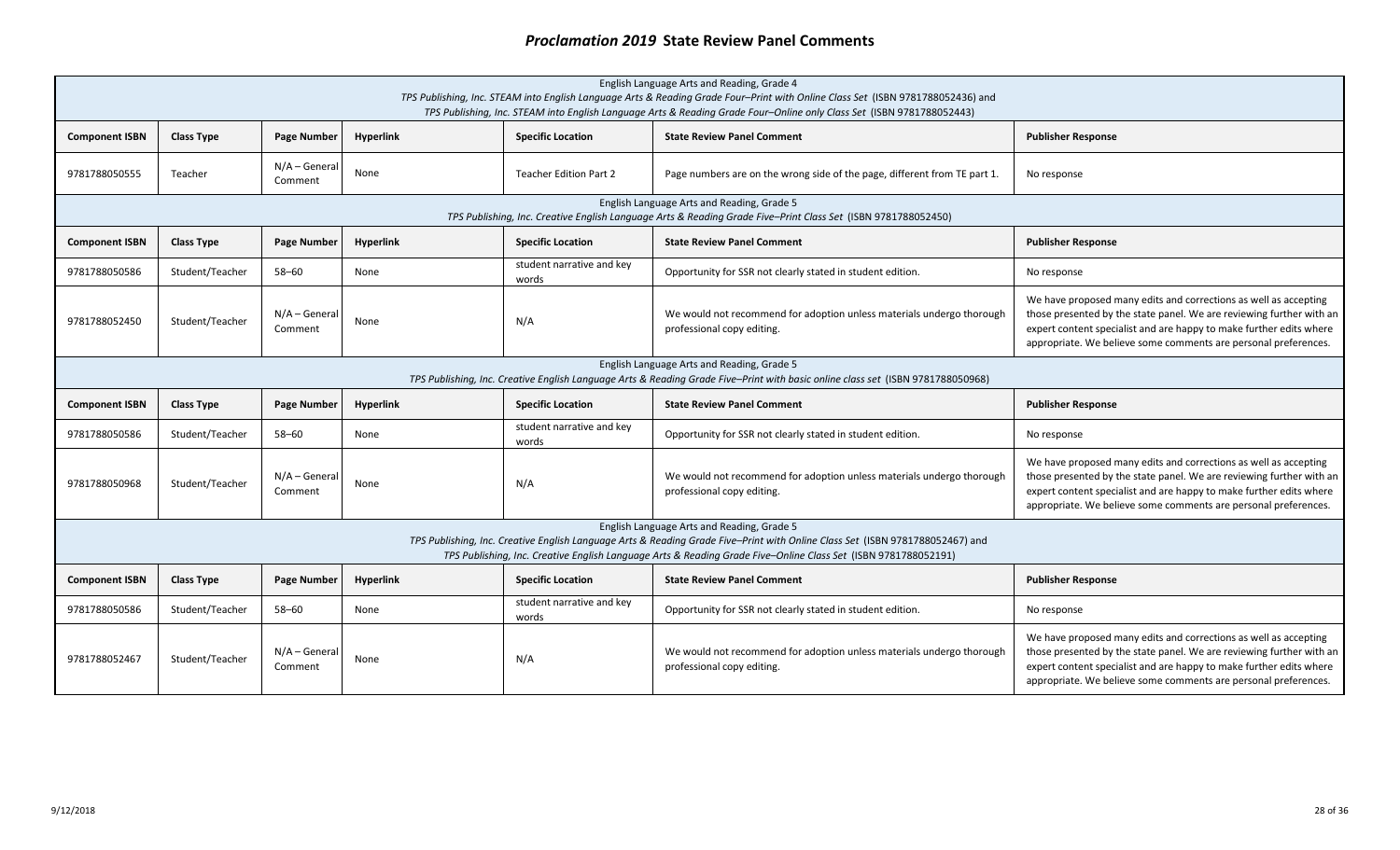| English Language Arts and Reading, Grade 5<br>TPS Publishing, Inc. STEAM into English Language Arts & Reading Grade Five-Print Class Set (ISBN 9781788052184) |                   |             |                  |                                    |                                                                                                                                                                                                                                                                              |                           |  |
|---------------------------------------------------------------------------------------------------------------------------------------------------------------|-------------------|-------------|------------------|------------------------------------|------------------------------------------------------------------------------------------------------------------------------------------------------------------------------------------------------------------------------------------------------------------------------|---------------------------|--|
| <b>Component ISBN</b>                                                                                                                                         | <b>Class Type</b> | Page Number | <b>Hyperlink</b> | <b>Specific Location</b>           | <b>State Review Panel Comment</b>                                                                                                                                                                                                                                            | <b>Publisher Response</b> |  |
| 9781788050289                                                                                                                                                 | Student/Teacher   | 343         | None             | point 10                           | Include "underlining is used for emphasis"                                                                                                                                                                                                                                   | No response               |  |
| 9781788050289                                                                                                                                                 | Student/Teacher   | 406         | None             | whole activity                     | Include word "clarify" on page 406                                                                                                                                                                                                                                           | No response               |  |
| 9781788050289                                                                                                                                                 | Student/Teacher   | 406         | None             | whole activity                     | Include word "clarify" on page 406                                                                                                                                                                                                                                           | No response               |  |
|                                                                                                                                                               |                   |             |                  |                                    | English Language Arts and Reading, Grade 5<br>TPS Publishing, Inc. STEAM into English Language Arts & Reading Grade Five-Print with basic online class set (ISBN 9781788051057)                                                                                              |                           |  |
| <b>Component ISBN</b>                                                                                                                                         | <b>Class Type</b> | Page Number | Hyperlink        | <b>Specific Location</b>           | <b>State Review Panel Comment</b>                                                                                                                                                                                                                                            | <b>Publisher Response</b> |  |
| 9781788050289                                                                                                                                                 | Student/Teacher   | 61          | None             | whole activity                     | some words                                                                                                                                                                                                                                                                   | No response               |  |
| 9781788050289                                                                                                                                                 | Student/Teacher   | 62          | None             | whole activity                     | some words                                                                                                                                                                                                                                                                   | No response               |  |
| 9781788050012                                                                                                                                                 | Student/Teacher   | 176-179     | None             | daily reading                      | online version contains a page number errors, see pages 176 - 179                                                                                                                                                                                                            | No response               |  |
| 9781788050289                                                                                                                                                 | Student/Teacher   | 343         | None             | point 10                           | provide opportunity for "underlining is used for emphasis"                                                                                                                                                                                                                   | No response               |  |
| 9781788050289                                                                                                                                                 | Student/Teacher   | 394-396     | None             | student narrative and key<br>words | suggest using "clarify"                                                                                                                                                                                                                                                      | No response               |  |
| 9781788050289                                                                                                                                                 | Student/Teacher   | 406         | None             | whole activity                     | suggest using "clarify"                                                                                                                                                                                                                                                      | No response               |  |
|                                                                                                                                                               |                   |             |                  |                                    | English Language Arts and Reading, Grade 5<br>TPS Publishing, Inc. STEAM into English Language Arts & Reading Grade Five-Print with Online Class Set (ISBN 9781788052177) and TPS Publishing, Inc. STEAM into English Language Arts & Reading Grade Five-Online only Class S |                           |  |
| <b>Component ISBN</b>                                                                                                                                         | <b>Class Type</b> | Page Number | Hyperlink        | <b>Specific Location</b>           | <b>State Review Panel Comment</b>                                                                                                                                                                                                                                            | <b>Publisher Response</b> |  |
| 9781788050289                                                                                                                                                 | Student/Teacher   | 61          | None             | whole activity                     | some words                                                                                                                                                                                                                                                                   | No response               |  |
| 9781788050289                                                                                                                                                 | Student/Teacher   | 62          | None             | whole activity                     | some words                                                                                                                                                                                                                                                                   | No response               |  |
| 9781788050289                                                                                                                                                 | Student/Teacher   | 343         | None             | point 10                           | include in point 10: "underlining for emphasis" as it was not seen                                                                                                                                                                                                           | No response               |  |
| 9781788050289                                                                                                                                                 | Student/Teacher   | 406         | None             | whole activity                     | not seen: "clarify" questions on a topic for formal inquiry                                                                                                                                                                                                                  | No response               |  |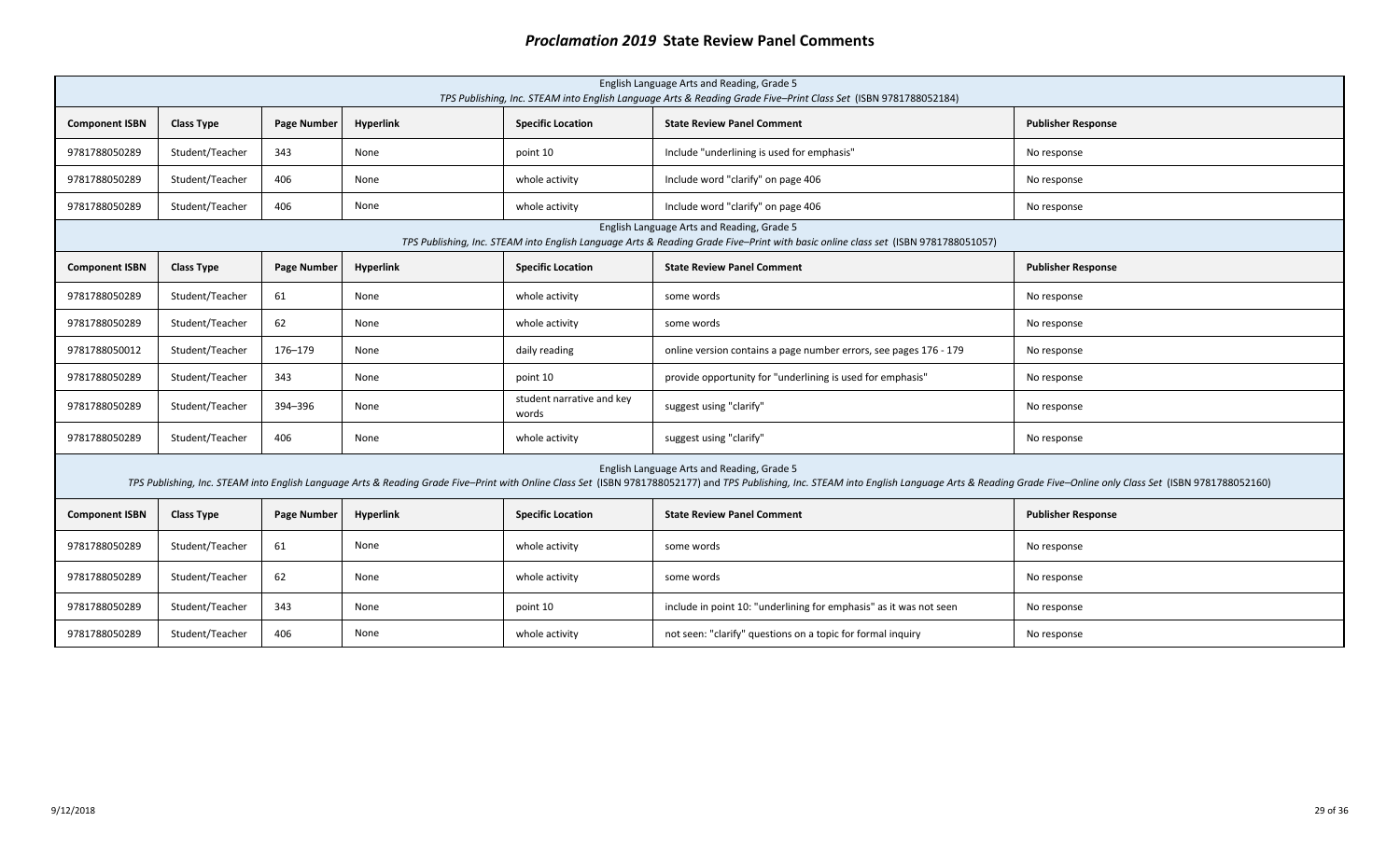|                       | English Language Arts and Reading, Grade 7<br>TPS Publishing, Inc. STEAM into English Language Arts & Reading Grade Seven-Print Class Set (ISBN 9781788051972) |                            |                  |                          |                                                                                                                                                                                  |                                                                                                                                                                                                                                                                                                                                                                                                                                                                                                                                                                                               |  |  |  |
|-----------------------|----------------------------------------------------------------------------------------------------------------------------------------------------------------|----------------------------|------------------|--------------------------|----------------------------------------------------------------------------------------------------------------------------------------------------------------------------------|-----------------------------------------------------------------------------------------------------------------------------------------------------------------------------------------------------------------------------------------------------------------------------------------------------------------------------------------------------------------------------------------------------------------------------------------------------------------------------------------------------------------------------------------------------------------------------------------------|--|--|--|
| <b>Component ISBN</b> | <b>Class Type</b>                                                                                                                                              | Page Number                | <b>Hyperlink</b> | <b>Specific Location</b> | <b>State Review Panel Comment</b>                                                                                                                                                | <b>Publisher Response</b>                                                                                                                                                                                                                                                                                                                                                                                                                                                                                                                                                                     |  |  |  |
| 9781788050166         | Student/Teacher                                                                                                                                                | 1                          | None             | 3rd paragraph            | duplicate to in paragraph 3, many commas are missing                                                                                                                             | delete second "to"                                                                                                                                                                                                                                                                                                                                                                                                                                                                                                                                                                            |  |  |  |
| 9781788050166         | Student/Teacher                                                                                                                                                | 6                          | None             | Procedure A              | Comma splice<br>Listen attentively to your teacher's instructions and explanations, ask<br>clarifying questions when given the opportunity.                                      | change to "Listen attentively to your teacher's instructions and<br>explanations. Follow their instructions. Ask clarifying questions when<br>given the opportunity."                                                                                                                                                                                                                                                                                                                                                                                                                         |  |  |  |
| 9781788051972         | Student/Teacher                                                                                                                                                | $N/A - General$<br>Comment | None             | N/A                      | There are lots of basic punctuation errors throughout the book. I would<br>NOT recommend this for adoption!!                                                                     | We have proposed many edits and corrections as well as accepting<br>those presented by the state panel. We are reviewing further with an<br>expert content specialist and are happy to make further edits where<br>appropriate. We believe some comments are personal preferences.                                                                                                                                                                                                                                                                                                            |  |  |  |
|                       |                                                                                                                                                                |                            |                  |                          | English Language Arts and Reading, Grade 7<br>TPS Publishing, Inc. STEAM into English Language Arts & Reading Grade Seven-Print with basic online class set (ISBN 9781788051071) |                                                                                                                                                                                                                                                                                                                                                                                                                                                                                                                                                                                               |  |  |  |
| <b>Component ISBN</b> | <b>Class Type</b>                                                                                                                                              | <b>Page Number</b>         | <b>Hyperlink</b> | <b>Specific Location</b> | <b>State Review Panel Comment</b>                                                                                                                                                | <b>Publisher Response</b>                                                                                                                                                                                                                                                                                                                                                                                                                                                                                                                                                                     |  |  |  |
| 9781788050241         | Student/Teacher                                                                                                                                                | 6                          | None             | Not provided             | Procedure B is effective evidence, but C does not require collaboration.                                                                                                         | Original Text: As a team, prepare and give an organized and engaging<br>presentation with your object as a visual aid.<br>New Text: "In your groups, work together to prepare and give an<br>organized presentation. You should give each other instructions and<br>follow them. This may be asking someone to stand in a certain place,<br>say specific words or carry out a specific task. Once the presentation<br>is finished you should answer questions. Ask the audience for<br>feedback and solve any problems you find in your own presentation<br>and other group's presentations." |  |  |  |
| 9781788050241         | Student/Teacher                                                                                                                                                | 174                        | None             | First Paragraph          | Paraphrase is incorrectly defined.                                                                                                                                               | No response                                                                                                                                                                                                                                                                                                                                                                                                                                                                                                                                                                                   |  |  |  |
| 9781788050241         | Student/Teacher                                                                                                                                                | 174                        | None             | First Paragraph          | Poems don't always contain "events."                                                                                                                                             | No response                                                                                                                                                                                                                                                                                                                                                                                                                                                                                                                                                                                   |  |  |  |
| 9781788050241         | Student/Teacher                                                                                                                                                | 222                        | None             | 3rd Paragraph            | The definition of non-linear plot is convoluted and confusing.                                                                                                                   | No response                                                                                                                                                                                                                                                                                                                                                                                                                                                                                                                                                                                   |  |  |  |
| 9781788050241         | Student/Teacher                                                                                                                                                | 316                        | None             | 5th paragraph            | Please use an apostrophe in the example of irony, "person's legs."                                                                                                               | add apostrophe to "person's"                                                                                                                                                                                                                                                                                                                                                                                                                                                                                                                                                                  |  |  |  |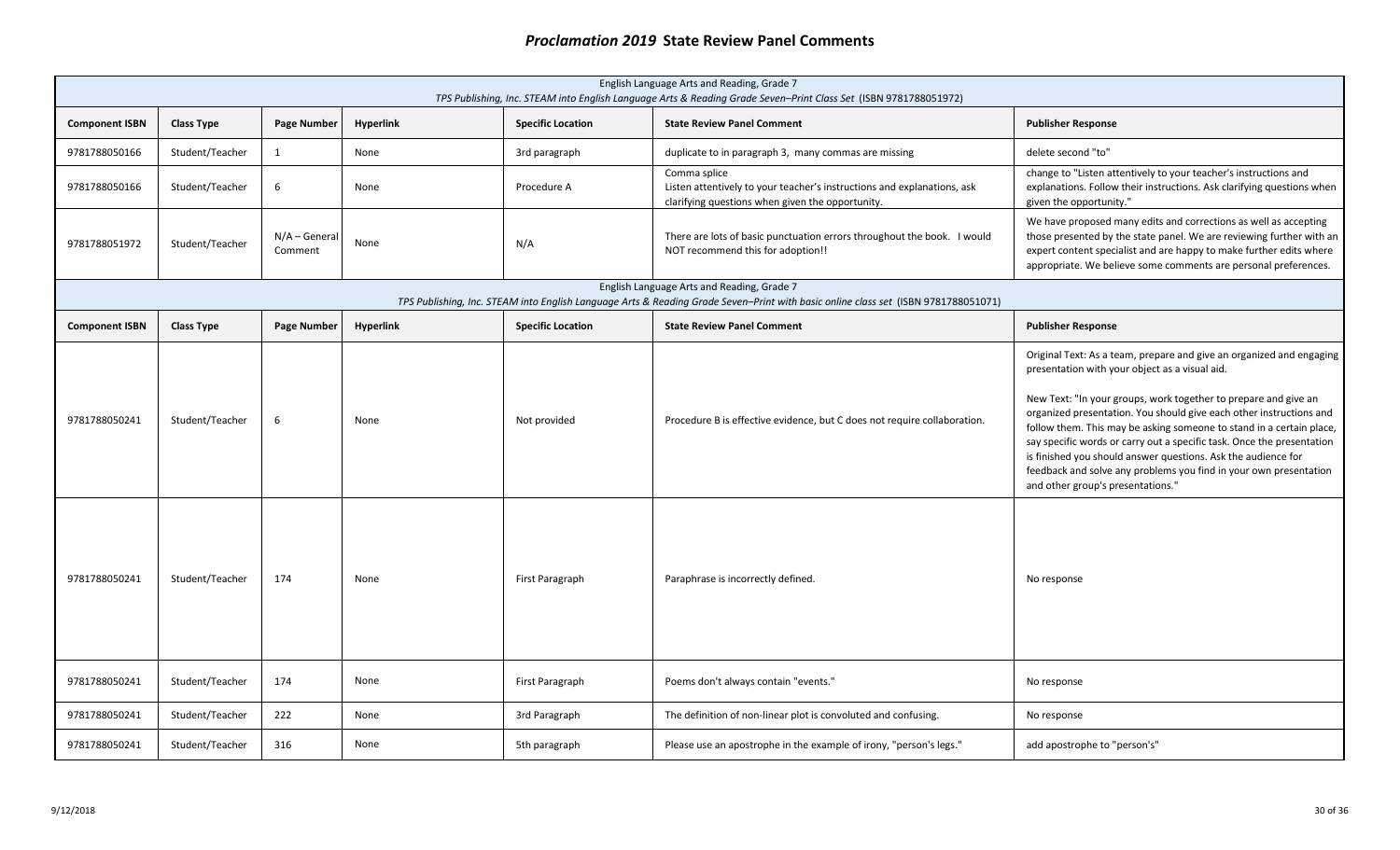| <b>Component ISBN</b> | <b>Class Type</b>                                                                                                                                                                                                                                                                                        | <b>Page Number</b>         | <b>Hyperlink</b> | <b>Specific Location</b> | <b>State Review Panel Comment</b>                                                                                                           | <b>Publisher Response</b>                                                                                                                                                                                                                                                                                                                                                                                                                                                                                                                                                                                                                                                                                                                                                                                                                                                                                                                                                       |  |  |  |  |
|-----------------------|----------------------------------------------------------------------------------------------------------------------------------------------------------------------------------------------------------------------------------------------------------------------------------------------------------|----------------------------|------------------|--------------------------|---------------------------------------------------------------------------------------------------------------------------------------------|---------------------------------------------------------------------------------------------------------------------------------------------------------------------------------------------------------------------------------------------------------------------------------------------------------------------------------------------------------------------------------------------------------------------------------------------------------------------------------------------------------------------------------------------------------------------------------------------------------------------------------------------------------------------------------------------------------------------------------------------------------------------------------------------------------------------------------------------------------------------------------------------------------------------------------------------------------------------------------|--|--|--|--|
| 9781788050241         | Student/Teacher                                                                                                                                                                                                                                                                                          | 332                        | None             | Whole page               | Please add an apostrophe in the word "author's."                                                                                            | No response                                                                                                                                                                                                                                                                                                                                                                                                                                                                                                                                                                                                                                                                                                                                                                                                                                                                                                                                                                     |  |  |  |  |
| 9781788051071         | Student/Teacher                                                                                                                                                                                                                                                                                          | $N/A - General$<br>Comment | None             | N/A                      | Significant revisions in content clarity and proofreading must be done before<br>this product is acceptable for adoption.                   | We have proposed many edits and corrections as well as accepting<br>those presented by the state panel. We are reviewing further with an                                                                                                                                                                                                                                                                                                                                                                                                                                                                                                                                                                                                                                                                                                                                                                                                                                        |  |  |  |  |
|                       | English Language Arts and Reading, Grade 7<br>TPS Publishing, Inc. STEAM into English Language Arts & Reading Grade Seven-Print with Online Class Set (ISBN 9781788051989) and<br>TPS Publishing, Inc. STEAM into English Language Arts & Reading Grade Seven-Online only Class Set (ISBN 9781788051996) |                            |                  |                          |                                                                                                                                             |                                                                                                                                                                                                                                                                                                                                                                                                                                                                                                                                                                                                                                                                                                                                                                                                                                                                                                                                                                                 |  |  |  |  |
| <b>Component ISBN</b> | <b>Class Type</b>                                                                                                                                                                                                                                                                                        | Page Number                | <b>Hyperlink</b> | <b>Specific Location</b> | <b>State Review Panel Comment</b>                                                                                                           | <b>Publisher Response</b>                                                                                                                                                                                                                                                                                                                                                                                                                                                                                                                                                                                                                                                                                                                                                                                                                                                                                                                                                       |  |  |  |  |
| 9781788050166         | Student/Teacher                                                                                                                                                                                                                                                                                          | $\mathbf{1}$               | None             | 3rd paragraph            | duplicate to in paragraph 3, many commas are missing                                                                                        | No response                                                                                                                                                                                                                                                                                                                                                                                                                                                                                                                                                                                                                                                                                                                                                                                                                                                                                                                                                                     |  |  |  |  |
| 9781788050166         | Student/Teacher                                                                                                                                                                                                                                                                                          | $\mathbf{1}$               | None             | 4th paragraph            | Style and punctuation issues                                                                                                                | No response                                                                                                                                                                                                                                                                                                                                                                                                                                                                                                                                                                                                                                                                                                                                                                                                                                                                                                                                                                     |  |  |  |  |
| 9781788050166         | Student/Teacher                                                                                                                                                                                                                                                                                          | $\mathbf{1}$               | None             | Last paragraph           | Lack of apostrophe                                                                                                                          | add apostrophe to "someone's"                                                                                                                                                                                                                                                                                                                                                                                                                                                                                                                                                                                                                                                                                                                                                                                                                                                                                                                                                   |  |  |  |  |
| 9781788050166         | Student/Teacher                                                                                                                                                                                                                                                                                          | 6                          | None             | Procedure A              | Comma splice<br>Listen attentively to your teacher's instructions and explanations, ask<br>clarifying questions when given the opportunity. | change to "Listen attentively to your teacher's instructions and<br>explanations. Follow their instructions. Ask clarifying questions when<br>given the opportunity."                                                                                                                                                                                                                                                                                                                                                                                                                                                                                                                                                                                                                                                                                                                                                                                                           |  |  |  |  |
| 9781788050166         | Student/Teacher                                                                                                                                                                                                                                                                                          | 15                         | None             | Whole page               | Needs appropriate punctuation                                                                                                               | add apostrophe to "someone's"<br>add apostrophe to "person's"<br>add apostrophe to "another's"<br>Change Listen attentively to your teacher's instructions and<br>explanations, ask clarifying questions when given the opportunity to<br>Listen attentively to your teacher's instructions and explanations.<br>Follow their instructions. Ask clarifying questions when given the<br>opportunity.<br>Change As a team, prepare and give an organized and engaging<br>presentation with your object as a visual aid to In your groups, work<br>together to prepare and give an organized presentation. You should<br>give each other instructions and follow them. This may be asking<br>someone to stand in a certain place, say specific words or carry out a<br>specific task. Once the presentation is finished you should answer<br>questions. Ask the audience for feedback and solve any problems you<br>find in your own presentation and other group's presentations. |  |  |  |  |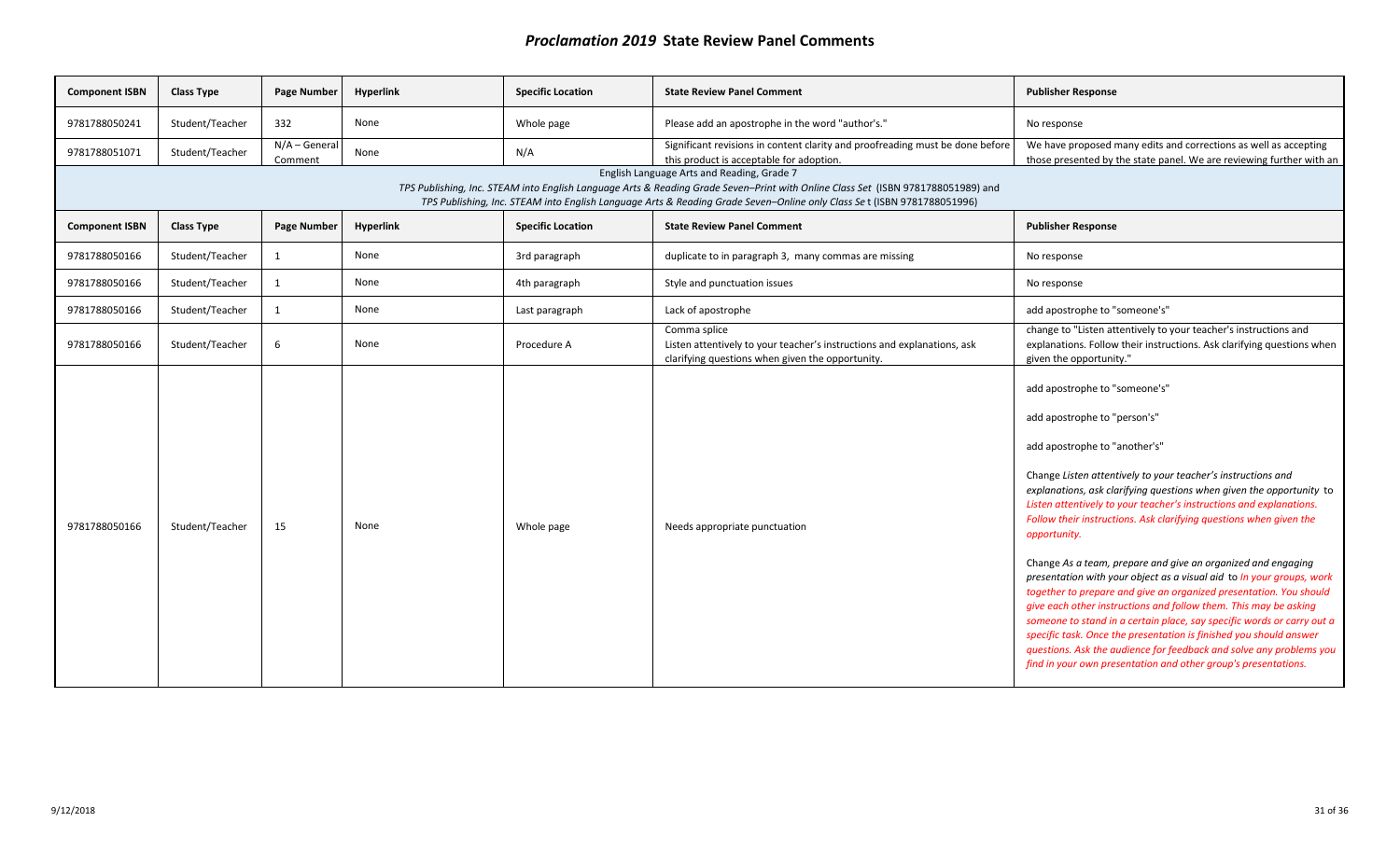| <b>Component ISBN</b> | <b>Class Type</b> | Page Number | Hyperlink | <b>Specific Location</b> | <b>State Review Panel Comment</b>                                                                     | <b>Publisher Response</b>                                                       |
|-----------------------|-------------------|-------------|-----------|--------------------------|-------------------------------------------------------------------------------------------------------|---------------------------------------------------------------------------------|
| 9781788050166         | Student/Teacher   | 50          | None      | Whole page               | Misspelled "similar"                                                                                  | correct the spelling of "similar"                                               |
| 9781788050166         | Student/Teacher   | 51          | None      | Whole page               | Inappropriate use of apostrophe, misused question mark                                                | remove the apostrophe from "it's" to make "its" it occurs twice on<br>this line |
| 9781788050166         | Student/Teacher   | 137         | None      | Bullet 5                 | Capitalization                                                                                        | No response                                                                     |
| 9781788050166         | Student/Teacher   | 137         | None      | Bullet 7                 | Spelling error                                                                                        | No response                                                                     |
| 9781788050166         | Student/Teacher   | 137         | None      | Bullet 9                 | One sentence???                                                                                       | No response                                                                     |
| 9781788050166         | Student/Teacher   | 149         | None      | Whole page               | Words partially bolded                                                                                | No response                                                                     |
| 9781788050166         | Student/Teacher   | 176         | None      | 4th paragraph            | Sentence style                                                                                        | No response                                                                     |
| 9781788050166         | Student/Teacher   | 189         | None      | Whole page               | "cherry pick"; spelling errors; lack of italicized title                                              | No response                                                                     |
| 9781788050166         | Student/Teacher   | 220         | None      | 2nd Paragraph            | punctuation issues                                                                                    | add an apostrophe to "character's"<br>add a semicolon after "fallout;"          |
| 9781788050166         | Student/Teacher   | 233         | None      | Whole page               | Capitalization errors, punctuation errors; this is a prediction/prereading<br>activity - no inference | capitalize "It"                                                                 |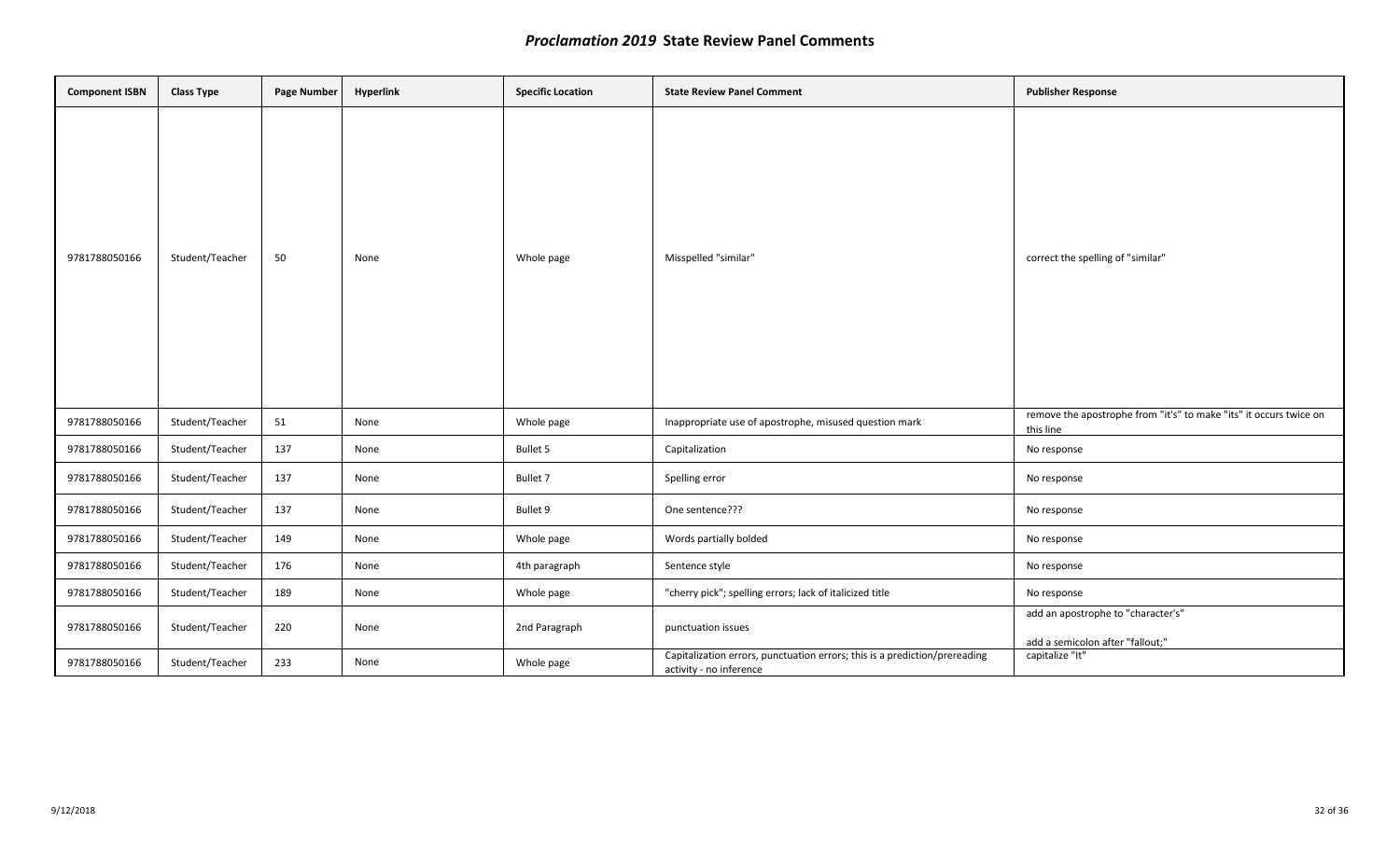| <b>Component ISBN</b>                                                                                                                                        | Class Type        | <b>Page Number</b>         | <b>Hyperlink</b> | <b>Specific Location</b> | <b>State Review Panel Comment</b>                                                                                                                                                                                                                                                                                                                                                                                                                                                                       | <b>Publisher Response</b>                                                                                                                                                                                                                                                          |  |
|--------------------------------------------------------------------------------------------------------------------------------------------------------------|-------------------|----------------------------|------------------|--------------------------|---------------------------------------------------------------------------------------------------------------------------------------------------------------------------------------------------------------------------------------------------------------------------------------------------------------------------------------------------------------------------------------------------------------------------------------------------------------------------------------------------------|------------------------------------------------------------------------------------------------------------------------------------------------------------------------------------------------------------------------------------------------------------------------------------|--|
| 9781788050166                                                                                                                                                | Student/Teacher   | 234                        | None             | Whole page               | punctuation issues                                                                                                                                                                                                                                                                                                                                                                                                                                                                                      | No response                                                                                                                                                                                                                                                                        |  |
| 9781788050166                                                                                                                                                | Student/Teacher   | 257                        | None             | Last Paragraph           | Acknowledgements are not an appropriate word choice for inclusion in this<br>section                                                                                                                                                                                                                                                                                                                                                                                                                    | No response                                                                                                                                                                                                                                                                        |  |
| 9781788050166                                                                                                                                                | Student/Teacher   | 298                        | None             | 1st Paragraph            | <b>Punctuation errors</b>                                                                                                                                                                                                                                                                                                                                                                                                                                                                               | add apostrophe to "author's"<br>change full stop to question mark                                                                                                                                                                                                                  |  |
| 9781788050166                                                                                                                                                | Student/Teacher   | 313                        | None             | Whole page               | Multiple errors                                                                                                                                                                                                                                                                                                                                                                                                                                                                                         | change "are" to "is"<br>remove the apostrophe from "it's"                                                                                                                                                                                                                          |  |
| 9781788051989                                                                                                                                                | Student/Teacher   | $N/A - General$<br>Comment | None             | N/A                      | There are significant punctuation, spelling, and grammar issues. There are<br>also some issues with consistency and facts (i.e., "Feedback can sometimes<br>be negative. Constructive feedback is feedback that is positive and helpful."<br>The style of writing, sentence structure, and conventions are consistently<br>lacking. This submission should not be accepted without extensive revisions.                                                                                                 | We have proposed many edits and corrections as well as accepting<br>those presented by the state panel. We are reviewing further with an<br>expert content specialist and are happy to make further edits where<br>appropriate. We believe some comments are personal preferences. |  |
| 9781788050173                                                                                                                                                | Teacher           | 207                        | None             | Section E                | Sentence structure                                                                                                                                                                                                                                                                                                                                                                                                                                                                                      | No response                                                                                                                                                                                                                                                                        |  |
| English Language Arts and Reading, Grade 8<br>TPS Publishing, Inc. Creative English Language Arts & Reading Grade Eight-Print Class Set (ISBN 9781788052009) |                   |                            |                  |                          |                                                                                                                                                                                                                                                                                                                                                                                                                                                                                                         |                                                                                                                                                                                                                                                                                    |  |
| <b>Component ISBN</b>                                                                                                                                        | <b>Class Type</b> | <b>Page Number</b>         | <b>Hyperlink</b> | <b>Specific Location</b> | <b>State Review Panel Comment</b>                                                                                                                                                                                                                                                                                                                                                                                                                                                                       | <b>Publisher Response</b>                                                                                                                                                                                                                                                          |  |
| 9781788050203                                                                                                                                                | Student/Teacher   | 68                         | None             | 6th Bullet               | Clarification with accuracy of meaning of INFERENCING is needed                                                                                                                                                                                                                                                                                                                                                                                                                                         | No response                                                                                                                                                                                                                                                                        |  |
| 9781788052009                                                                                                                                                | Student/Teacher   | $N/A - General$<br>Comment | None             |                          | Grammatical errors abound in this resource. Many words are misspelled,<br>common words misused, egregious capitalization mistakes, and run-on                                                                                                                                                                                                                                                                                                                                                           | We have proposed many edits and corrections as well as accepting<br>those presented by the state panel. We are reviewing further with an                                                                                                                                           |  |
|                                                                                                                                                              |                   |                            |                  |                          | English Language Arts and Reading, Grade 8<br>TPS Publishing, Inc. Creative English Language Arts & Reading Grade Eight-Print with basic online class set (ISBN 9781788050999)                                                                                                                                                                                                                                                                                                                          |                                                                                                                                                                                                                                                                                    |  |
| <b>Component ISBN</b>                                                                                                                                        | <b>Class Type</b> | <b>Page Number</b>         | <b>Hyperlink</b> | <b>Specific Location</b> | <b>State Review Panel Comment</b>                                                                                                                                                                                                                                                                                                                                                                                                                                                                       | <b>Publisher Response</b>                                                                                                                                                                                                                                                          |  |
| 9781788050203                                                                                                                                                | Student/Teacher   | 201                        | None             | Whole page               | This does not meet the definition of mood. Mood is a word that evokes a<br>feeling in the reader and not a sentence type.                                                                                                                                                                                                                                                                                                                                                                               | No response                                                                                                                                                                                                                                                                        |  |
| 9781788050999                                                                                                                                                | Student/Teacher   | $N/A - General$<br>Comment | None             | N/A                      | Grammatical errors abound in this resource. Words are misspelled, misuses<br>of there/their/there are common, egregious capitalization mistakes occur<br>(i.e. "Here is a list of English convention" on page 326 of the TE), and run<br>on sentences commonly occur throughout both the student and teacher<br>editions. Supplemental materials fail to direct the teacher to learning<br>materials by standard. Additional resources will be required in districts if<br>these materials are adopted. | We have proposed many edits and corrections as well as accepting<br>those presented by the state panel. We are reviewing further with an<br>expert content specialist and are happy to make further edits where<br>appropriate. We believe some comments are personal preferences. |  |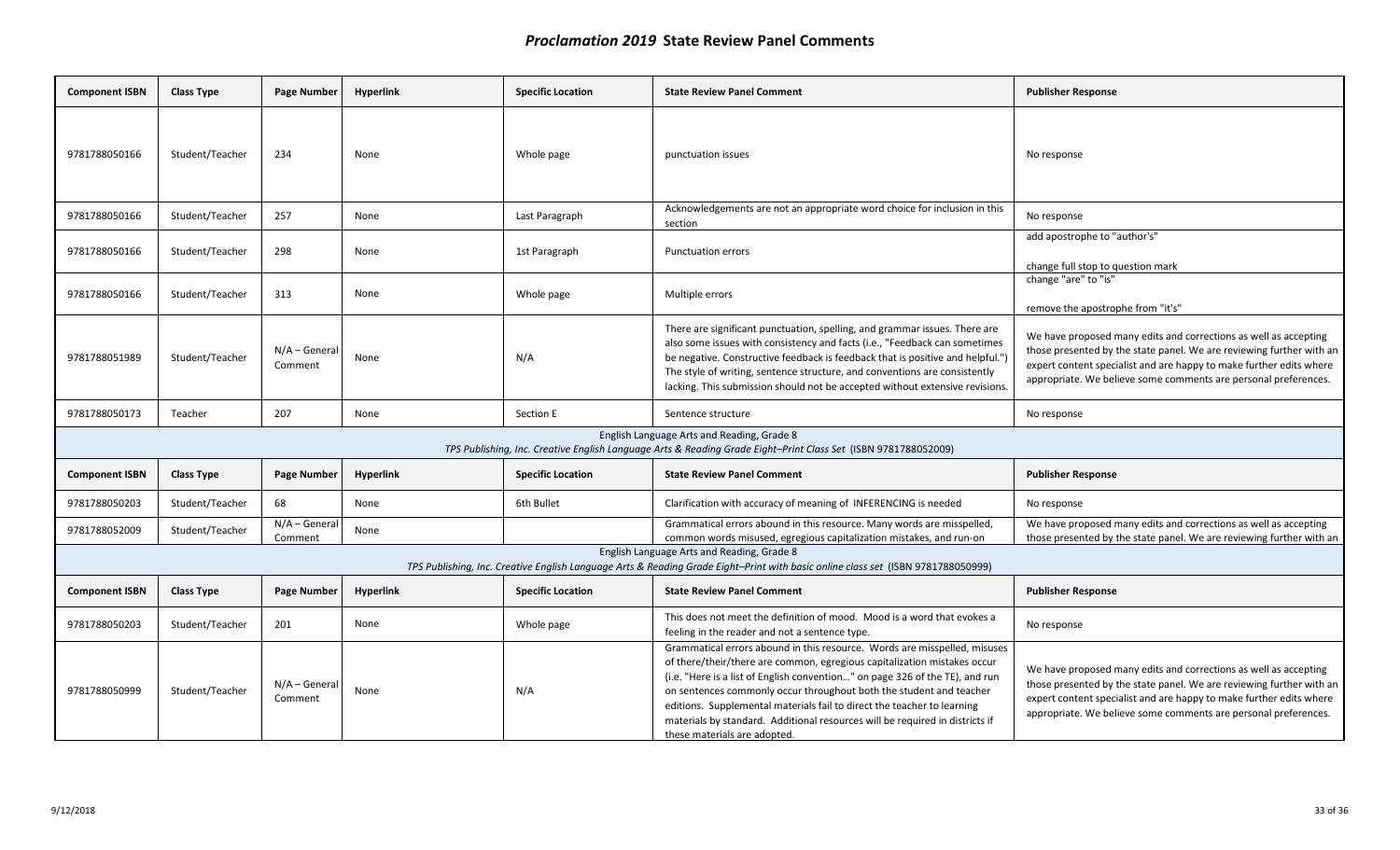|                       | English Language Arts and Reading, Grade 8<br>TPS Publishing, Inc. Creative English Language Arts & Reading Grade Eight-Print with Online Class Set (ISBN 9781788051255) and<br>TPS Publishing, Inc. Creative English Language Arts & Reading Grade Eight-Online Class Set (ISBN 9781788052016) |                            |                  |                          |                                                                                                                                                                                                                                                                                                                                                                                                                                                                                                         |                                                                                                                                                                                                                                                                                    |  |  |  |
|-----------------------|-------------------------------------------------------------------------------------------------------------------------------------------------------------------------------------------------------------------------------------------------------------------------------------------------|----------------------------|------------------|--------------------------|---------------------------------------------------------------------------------------------------------------------------------------------------------------------------------------------------------------------------------------------------------------------------------------------------------------------------------------------------------------------------------------------------------------------------------------------------------------------------------------------------------|------------------------------------------------------------------------------------------------------------------------------------------------------------------------------------------------------------------------------------------------------------------------------------|--|--|--|
| <b>Component ISBN</b> | <b>Class Type</b>                                                                                                                                                                                                                                                                               | Page Number                | <b>Hyperlink</b> | <b>Specific Location</b> | <b>State Review Panel Comment</b>                                                                                                                                                                                                                                                                                                                                                                                                                                                                       | <b>Publisher Response</b>                                                                                                                                                                                                                                                          |  |  |  |
| 183                   | Student/Teacher                                                                                                                                                                                                                                                                                 | 183                        | None             | last paragraph           | You have misunderstood mood (incorrectly connecting it to sentence types<br>instead of correctly connecting it to the way the author wants the reader to<br>feel after reading).                                                                                                                                                                                                                                                                                                                        | No response                                                                                                                                                                                                                                                                        |  |  |  |
| 184                   | Student/Teacher                                                                                                                                                                                                                                                                                 | 184                        | None             | First paragraph          | Mood needs to include a description of the speakers attitude or feelings<br>towards the subject the author is writing about.                                                                                                                                                                                                                                                                                                                                                                            | No response                                                                                                                                                                                                                                                                        |  |  |  |
| 9781788051255         | Student/Teacher                                                                                                                                                                                                                                                                                 | $N/A - General$<br>Comment | None             | N/A                      | Grammatical errors abound in this resource. Words are misspelled, misuses<br>of there/their/there are common, egregious capitalization mistakes occur<br>(i.e. "Here is a list of English convention" on page 326 of the TE), and run<br>on sentences commonly occur throughout both the student and teacher<br>editions. Supplemental materials fail to direct the teacher to learning<br>materials by standard. Additional resources will be required in districts if<br>these materials are adopted. | We have proposed many edits and corrections as well as accepting<br>those presented by the state panel. We are reviewing further with an<br>expert content specialist and are happy to make further edits where<br>appropriate. We believe some comments are personal preferences. |  |  |  |
|                       | English Language Arts and Reading, Grade 8<br>TPS Publishing, Inc. STEAM into English Language Arts & Reading Grade Eight-Print with basic online class set (ISBN 9781788051088)                                                                                                                |                            |                  |                          |                                                                                                                                                                                                                                                                                                                                                                                                                                                                                                         |                                                                                                                                                                                                                                                                                    |  |  |  |
| <b>Component ISBN</b> | <b>Class Type</b>                                                                                                                                                                                                                                                                               | Page Number                | <b>Hyperlink</b> | <b>Specific Location</b> | <b>State Review Panel Comment</b>                                                                                                                                                                                                                                                                                                                                                                                                                                                                       | <b>Publisher Response</b>                                                                                                                                                                                                                                                          |  |  |  |
| 9781788050241         | Student                                                                                                                                                                                                                                                                                         | 111                        | None             | Procedure: bullet 3.     | If the "Goldilocks Rule" is not explained elsewhere in the book, it should be<br>defined here. Kids who don't know the story of "The Three Bears" might not<br>catch your use of "too easy or too hard," being parallel to "too hot or too<br>cold," "to soft or too hard," etc.                                                                                                                                                                                                                        | No response                                                                                                                                                                                                                                                                        |  |  |  |
| <b>Component ISBN</b> | <b>Class Type</b>                                                                                                                                                                                                                                                                               | Page Number                | <b>Hyperlink</b> | <b>Specific Location</b> | <b>State Review Panel Comment</b>                                                                                                                                                                                                                                                                                                                                                                                                                                                                       | <b>Publisher Response</b>                                                                                                                                                                                                                                                          |  |  |  |
| 9781788050241         | Student                                                                                                                                                                                                                                                                                         | 174                        | None             | First Paragraph          | Poems don't always contain "events."                                                                                                                                                                                                                                                                                                                                                                                                                                                                    | No response                                                                                                                                                                                                                                                                        |  |  |  |
| 9781788050241         | Student                                                                                                                                                                                                                                                                                         | 222                        | None             | 3rd Paragraph            | The definition of non-linear plot is convoluted and confusing.                                                                                                                                                                                                                                                                                                                                                                                                                                          | No response                                                                                                                                                                                                                                                                        |  |  |  |
| 9781788050241         | Student/Teacher                                                                                                                                                                                                                                                                                 | 6                          | None             | Not provided             | Procedure B is effective evidence, but C does not require collaboration.                                                                                                                                                                                                                                                                                                                                                                                                                                | No response                                                                                                                                                                                                                                                                        |  |  |  |
| 9781788050241         | Student/Teacher                                                                                                                                                                                                                                                                                 | 174                        | None             | First Paragraph          | Paraphrase is incorrectly defined.                                                                                                                                                                                                                                                                                                                                                                                                                                                                      | No response                                                                                                                                                                                                                                                                        |  |  |  |
| 9781788050241         | Student/Teacher                                                                                                                                                                                                                                                                                 | 174                        | None             | First Paragraph          | Poems don't always contain "events."                                                                                                                                                                                                                                                                                                                                                                                                                                                                    | No response                                                                                                                                                                                                                                                                        |  |  |  |
| 9781788050241         | Student/Teacher                                                                                                                                                                                                                                                                                 | 222                        | None             | 3rd Paragraph            | The definition of non-linear plot is convoluted and confusing.                                                                                                                                                                                                                                                                                                                                                                                                                                          | No response                                                                                                                                                                                                                                                                        |  |  |  |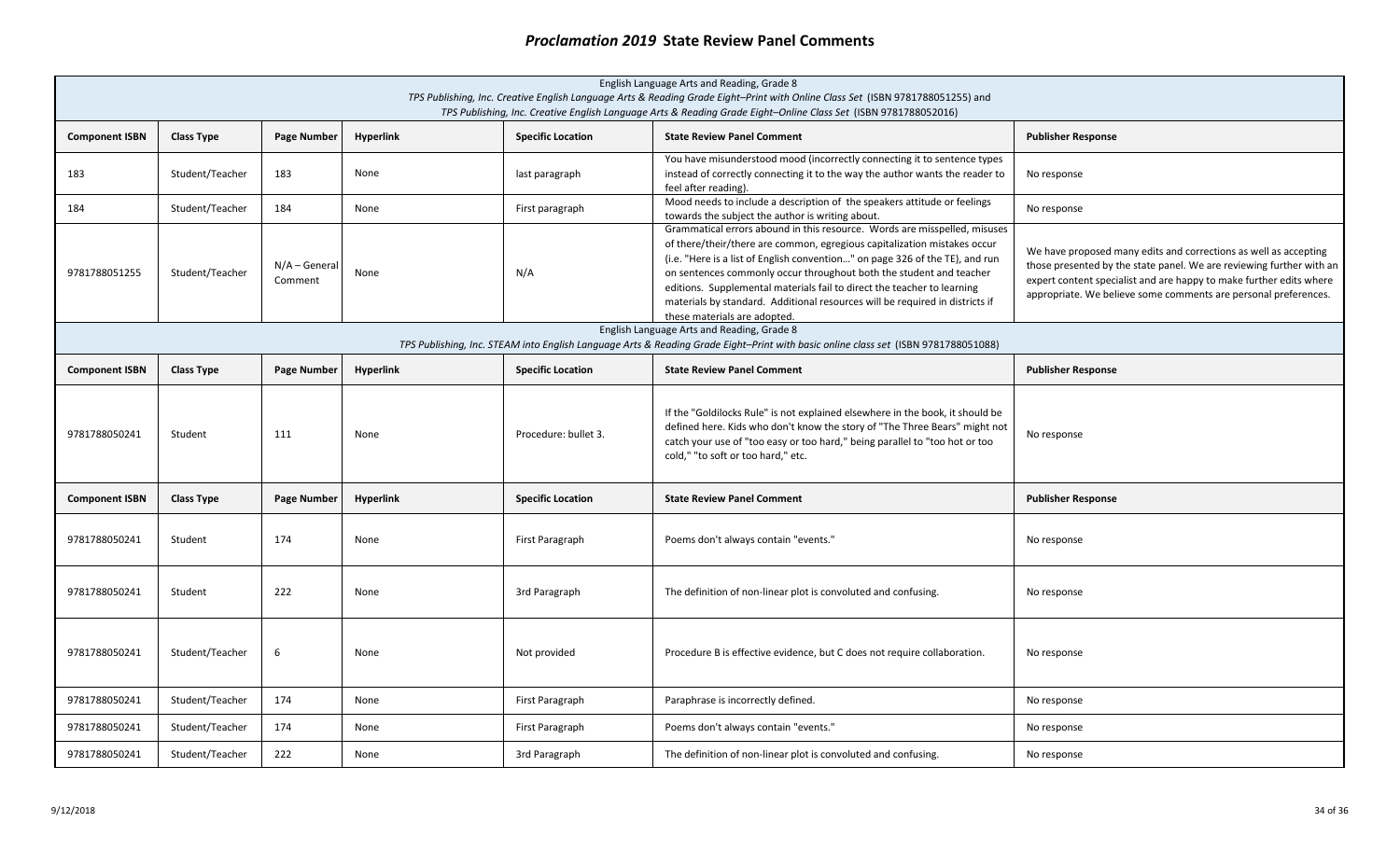| <b>Component ISBN</b>                                                                                                                                                          | <b>Class Type</b> | Page Number                | <b>Hyperlink</b> | <b>Specific Location</b>            | <b>State Review Panel Comment</b>                                                                                                                       | <b>Publisher Response</b> |  |  |  |
|--------------------------------------------------------------------------------------------------------------------------------------------------------------------------------|-------------------|----------------------------|------------------|-------------------------------------|---------------------------------------------------------------------------------------------------------------------------------------------------------|---------------------------|--|--|--|
| 9781788050241                                                                                                                                                                  | Student/Teacher   | 316                        | None             | 5th paragraph                       | Please use an apostrophe in the example of irony, "person's legs."                                                                                      | No response               |  |  |  |
| 9781788050241                                                                                                                                                                  | Student/Teacher   | 332                        | None             | Whole page                          | Please add an apostrophe in the word "author's."                                                                                                        | No response               |  |  |  |
| 9781788050241                                                                                                                                                                  | Teacher           | 13                         | None             | Page 13 TEKS 1(B) Activity          | The text asks, "Do you remember the question and answer game you made<br>in Grade 7?" Many of our Texas students are transient, moving from school      | No response               |  |  |  |
| 9781788050241                                                                                                                                                                  | Teacher           | 49                         | None             | Page 49                             | Rewrite the third sentence of the first full paragraph: "The truth is it isn't<br>decided by one person AND all words used today have a history AND our | No response               |  |  |  |
| 9781788050241                                                                                                                                                                  | Teacher           | 154                        | None             | First sentence                      | First full sentence must be rewritten for clarity.                                                                                                      | No response               |  |  |  |
| 9781788050241                                                                                                                                                                  | Teacher           | 20 and<br>throughout       | None             | Illustration / Name of<br>Character | You might consider adopting a character more representative of Texas public<br>students or using a variety of characters for the exploring feature,     | No response               |  |  |  |
| English Language Arts and Reading, Grade 8<br>TPS Publishing, Inc. STEAM into English Language Arts & Reading Grade Eight-Print with Online Class Set (ISBN 9781788052047) and |                   |                            |                  |                                     |                                                                                                                                                         |                           |  |  |  |
| TPS Publishing, Inc. STEAM into English Language Arts & Reading Grade Eight-Online only Class Set (ISBN 9781788052054)                                                         |                   |                            |                  |                                     |                                                                                                                                                         |                           |  |  |  |
| <b>Component ISBN</b>                                                                                                                                                          | <b>Class Type</b> | Page Number                | <b>Hyperlink</b> | <b>Specific Location</b>            | <b>State Review Panel Comment</b>                                                                                                                       | <b>Publisher Response</b> |  |  |  |
| 9781788050241                                                                                                                                                                  | Student           | 77                         | None             | Procedure, Whole Section            | Bullet three needs to be revised. What are students supposed to be doing?                                                                               | No response               |  |  |  |
| 9781788050241                                                                                                                                                                  | Student/Teacher   | 6                          | None             | Procedure B and C                   | Students not required to plan an agenda with clear deadlines                                                                                            | No response               |  |  |  |
| 9781788050241                                                                                                                                                                  | Student/Teacher   | 13                         | None             | Whole page                          | What if the student did not attend a school that used this resource in Grade<br>7? The sentence is irrelevant to the task.                              | No response               |  |  |  |
| 9781788050241                                                                                                                                                                  | Student/Teacher   | 49                         | None             | Whole page                          | Consider revising the last sentence in paragraph one. Students are<br>discouraged from using "a lot" in their writing.                                  | No response               |  |  |  |
| 9781788050241                                                                                                                                                                  | Student/Teacher   | 74                         | None             | Whole page                          | Paragraph 1 is very difficult to understand. Consider revising for clarity.                                                                             | No response               |  |  |  |
| 9781788050258                                                                                                                                                                  | Teacher           | $N/A - General$<br>Comment | None             | N/A                                 | Part 1 of the Teacher Edition appears to actually be the Student Edition per<br>the imprint at the bottom of the text.                                  | No response               |  |  |  |
| 9781788050258                                                                                                                                                                  | Teacher           | $N/A - General$<br>Comment | None             | N/A                                 | Asking reviewers to cull through 50+ pages to locate a citation is unrealistic.                                                                         | No response               |  |  |  |